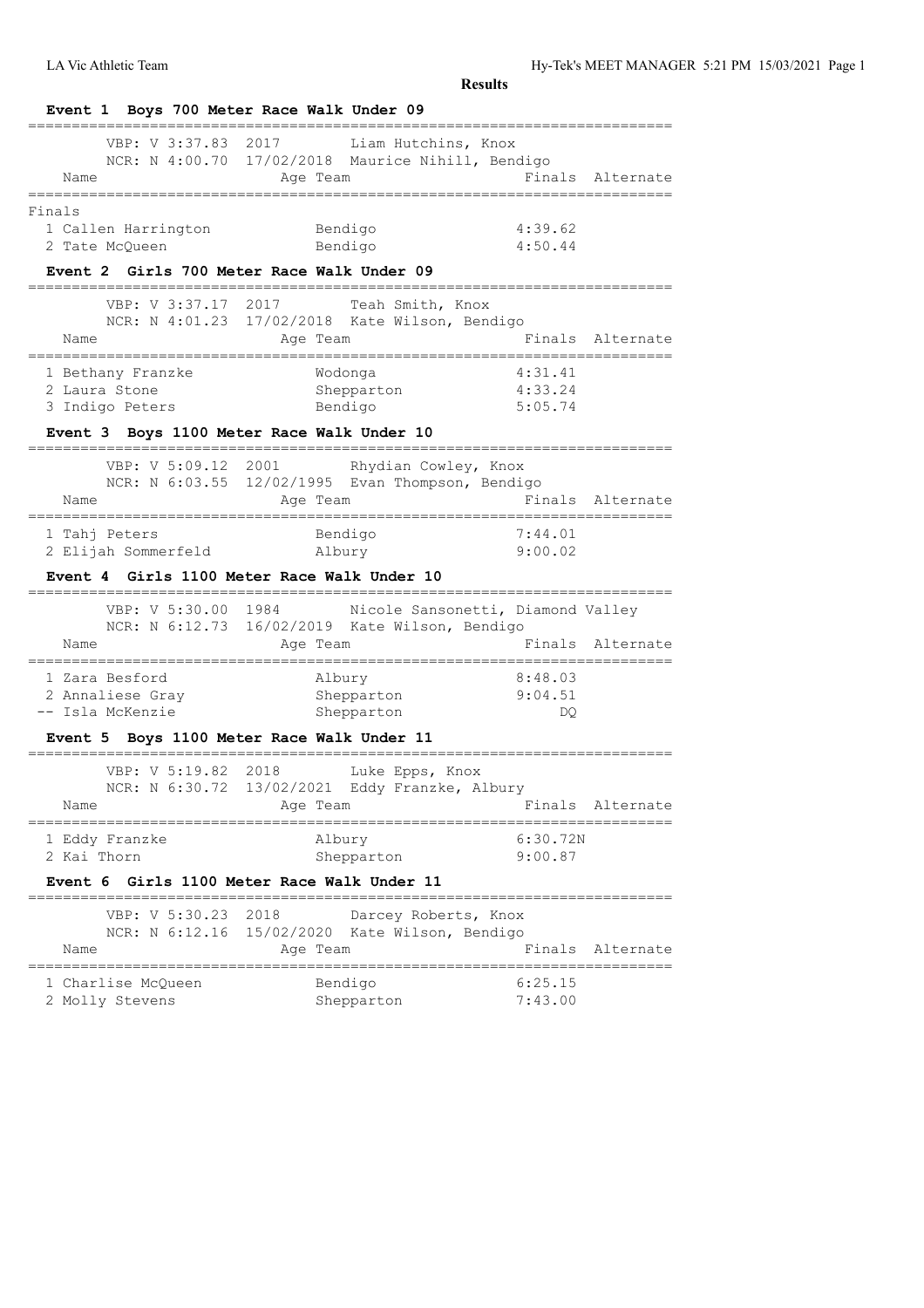| Name                                                                                                                                                       | VBP: V 6:58.71 2015 Nikola Mandic, Casey<br>NCR: N 8:08.21 8/02/1997 Evan Thompson, Bendigo<br>Age Team                |                                                         | Finals Alternate                     |
|------------------------------------------------------------------------------------------------------------------------------------------------------------|------------------------------------------------------------------------------------------------------------------------|---------------------------------------------------------|--------------------------------------|
| 1 Hamish McKenzie<br>2 Nathan Stone                                                                                                                        | Shepparton<br>Shepparton<br>Event 8 Girls 1500 Meter Race Walk Under 12                                                | 10:07.68<br>10:35.90                                    |                                      |
| VBP: V 6:53.00<br>Name                                                                                                                                     | 1997 — 1997<br>Natalie Gleeson, Bendigo<br>NCR: N 7:37.97 8/02/1997 Natalie Gleeson, Bendigo<br>Age Team               |                                                         | Finals Alternate<br>_____________    |
| 1 Kate Wilson<br>2 Kayla McMahon<br>3 Ella Reyne                                                                                                           | Bendigo<br>Wodonga<br>Echuca-Moama 12:04.94                                                                            | 8:09.12<br>11:52.99                                     |                                      |
|                                                                                                                                                            | Event 9 Boys 1500 Meter Race Walk Under 13                                                                             |                                                         |                                      |
| VBP: V 6:54.87 2016<br>Name<br>=====================================                                                                                       | Nikola Mandic, Casey<br>NCR: N 7:16.12 15/02/1998 Evan Thompson, Bendigo<br>Age Team                                   | Finals Alternate                                        |                                      |
| 1 Alex Barnes<br>2 Harrison Aldridge                                                                                                                       | Shepparton<br>Albury<br>Event 10 Girls 1500 Meter Race Walk Under 13                                                   | 9:49.66<br>12:41.31                                     |                                      |
| VBP: V 6:44.00<br>Name                                                                                                                                     | . _ _ _ _ _ _ _ _ _ _<br>2011<br>Jemima Montag, Caulfield<br>NCR: N 7:15.05 22/02/2014 Zahra Haye, Bendigo<br>Age Team |                                                         | Finals Alternate                     |
|                                                                                                                                                            |                                                                                                                        |                                                         |                                      |
|                                                                                                                                                            | Echuca-Moama 10:07.26<br>Event 11 Girls 1500 Meter Race Walk Under 14                                                  | 10:31.46                                                |                                      |
| ------------<br>VBP: V 6:40.00 2014<br>Name                                                                                                                | Eliza Clarke, Diamond Valley<br>NCR: N 7:03.24 19/02/2011 Zoe Boldison, Shepparton<br>Age Team                         |                                                         |                                      |
|                                                                                                                                                            | Wodonga<br>Lavington-Jindera<br>Shepparton                                                                             | 8:41.42<br>8:41.90<br>9:37.39                           |                                      |
|                                                                                                                                                            | Event 12 Girls 1500 Meter Race Walk Under 15<br>________________________                                               |                                                         |                                      |
| 1 Lacey Smith<br>2 Philippa Besford Albury<br>1 Rosie Franzke<br>2 Hayley Whitsed<br>3 Katie Barnes<br>VBP: V 6:29.19<br>NCR: N 5:56.54 14/02/2004<br>Name | 2016<br>Jemma Peart, Ballarat<br>Age Team                                                                              | Jessica Rothwell, Shepparton<br>----------------------- | Finals Alternate<br>Finals Alternate |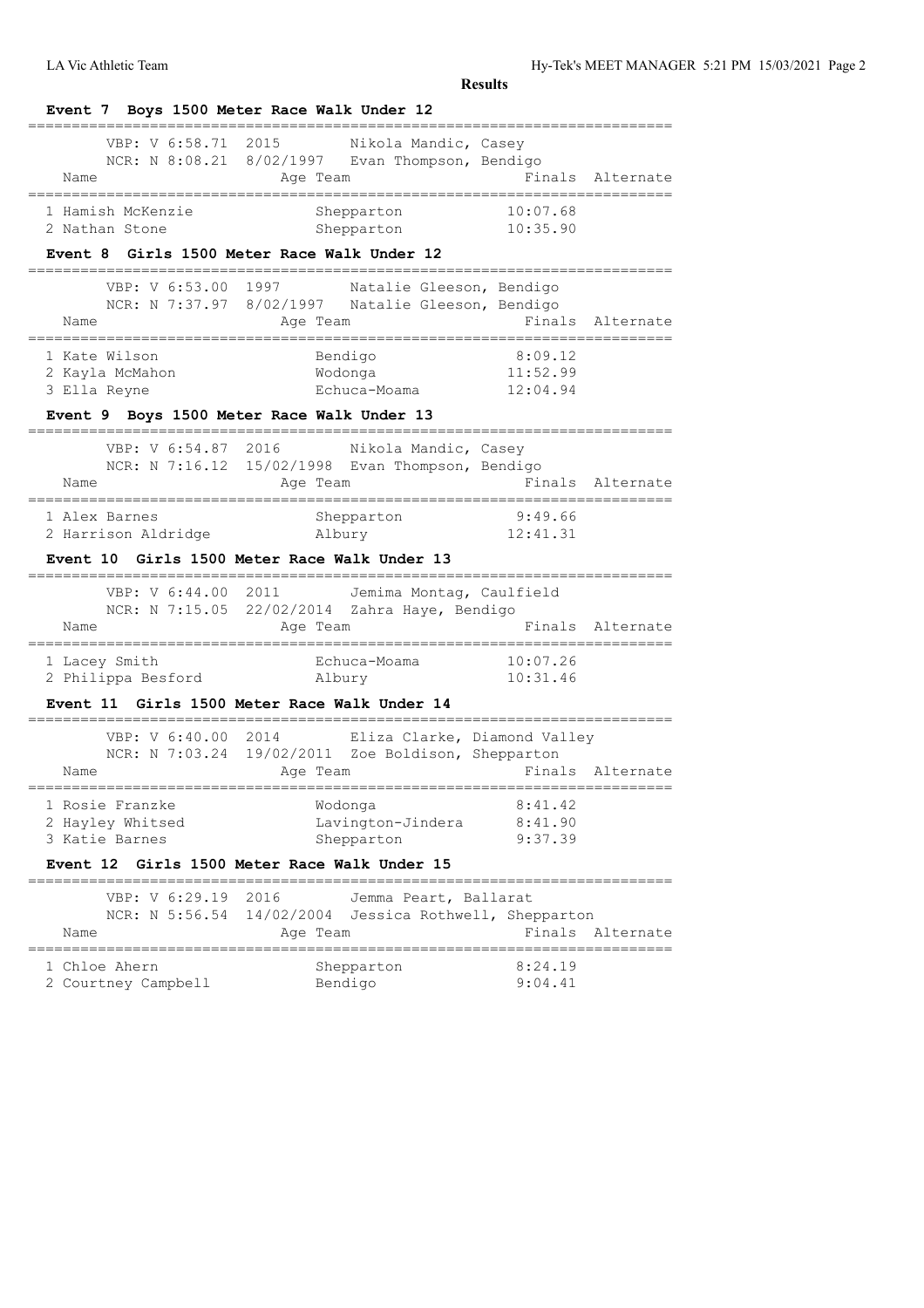|                                                                                                                   | Event 13 Boys 1500 Meter Race Walk Under 15                                                             |                                                    |                  |
|-------------------------------------------------------------------------------------------------------------------|---------------------------------------------------------------------------------------------------------|----------------------------------------------------|------------------|
| VBP: V 6:14.99<br>Name                                                                                            | 1995<br>B. Leonard, Knox<br>NCR: N 6:47.85 12/02/2000 Evan Thompson, Bendigo<br>Age Team                |                                                    | Finals Alternate |
| 1 John Heinjus                                                                                                    | Wodonga                                                                                                 | 8:40.21                                            |                  |
|                                                                                                                   | Event 14 Girls 1500 Meter Race Walk Under 16                                                            |                                                    |                  |
| VBP: V 7:02.80<br>Name                                                                                            | 2019<br>Charlotte Hay, Knox<br>NCR: N 9:32.30 15/02/2020 Claire Noonan, Seymour<br>Age Team             | ------------------------------------               | Finals Alternate |
| 1 Charlette Gray                                                                                                  | Shepparton                                                                                              | 10:01.27                                           |                  |
| 2 Lana Hughes                                                                                                     | Kyneton                                                                                                 | 10:30.36                                           |                  |
|                                                                                                                   | Event 15 Boys 1500 Meter Race Walk Under 16                                                             |                                                    |                  |
| VBP: V 6:02.82 2019<br>Name                                                                                       | Nikola Mandic, Berwick<br>NCR: N 9:51.81 13/02/2021 Connor Clarke, Bendigo<br>Age Team                  |                                                    | Finals Alternate |
| 1 Connor Clarke                                                                                                   | Bendigo                                                                                                 | 9:51.81N                                           |                  |
| Event 16 Boys 70 Meter Dash Under 09                                                                              |                                                                                                         |                                                    |                  |
| 9.82<br>VBP: V<br>NCR: N 10.47                                                                                    | Nelson Banigo, Bacchus Marsh<br>2018<br>17/02/2007 Lachlan Scholz, EchucaMoama                          |                                                    |                  |
| Name<br>=================================                                                                         | Age Team                                                                                                | =================                                  | Finals Alternate |
| 1 Callen Harrington<br>2 Liam Barton<br>3 Nash Ferrie<br>4 Will Denton<br>Event 17 Girls 70 Meter Dash Under 09   | Bendigo<br>Shepparton<br>Bendigo<br>Kyneton                                                             | 11.99<br>12.10<br>13.42<br>13.45                   |                  |
|                                                                                                                   |                                                                                                         |                                                    |                  |
| VBP: V 10.36<br>Name                                                                                              | 2010<br>Stephanie Richards, Essendon<br>NCR: N 10.83 18/02/2017 Sophie Pasquali, Wangaratta<br>Age Team |                                                    | Finals Alternate |
| 1 Mia Brown<br>2 Charlotte McMahon<br>3 Sophie Poulton<br>4 Baylee Fisher<br>5 Maggie Murphy<br>6 Charlotte Smith | Seymour<br>Wangaratta<br>Albury<br>Lavington-Jindera<br>Wodonga<br>Wangaratta                           | 11.54<br>11.65<br>11.66<br>11.73<br>11.89<br>13.35 |                  |
| Event 18 Boys 70 Meter Dash Under 10                                                                              |                                                                                                         |                                                    |                  |
| VBP: V<br>9.69<br>Name                                                                                            | 2009<br>Reece Piper, Cranbourne<br>NCR: N 10.24 22/02/2014 Hayden Anderson, Seymour<br>Age Team         | Finals                                             | H# Alternate     |
| =============<br>1 Nate Ralton<br>2 Jimi Read<br>3 Makore Dickinson<br>4 Mitchell O'shea                          | Bendigo<br>Bendigo<br>Kyabram<br>Shepparton                                                             | 11.11<br>11.20<br>11.33<br>11.73                   | 2<br>1<br>2<br>2 |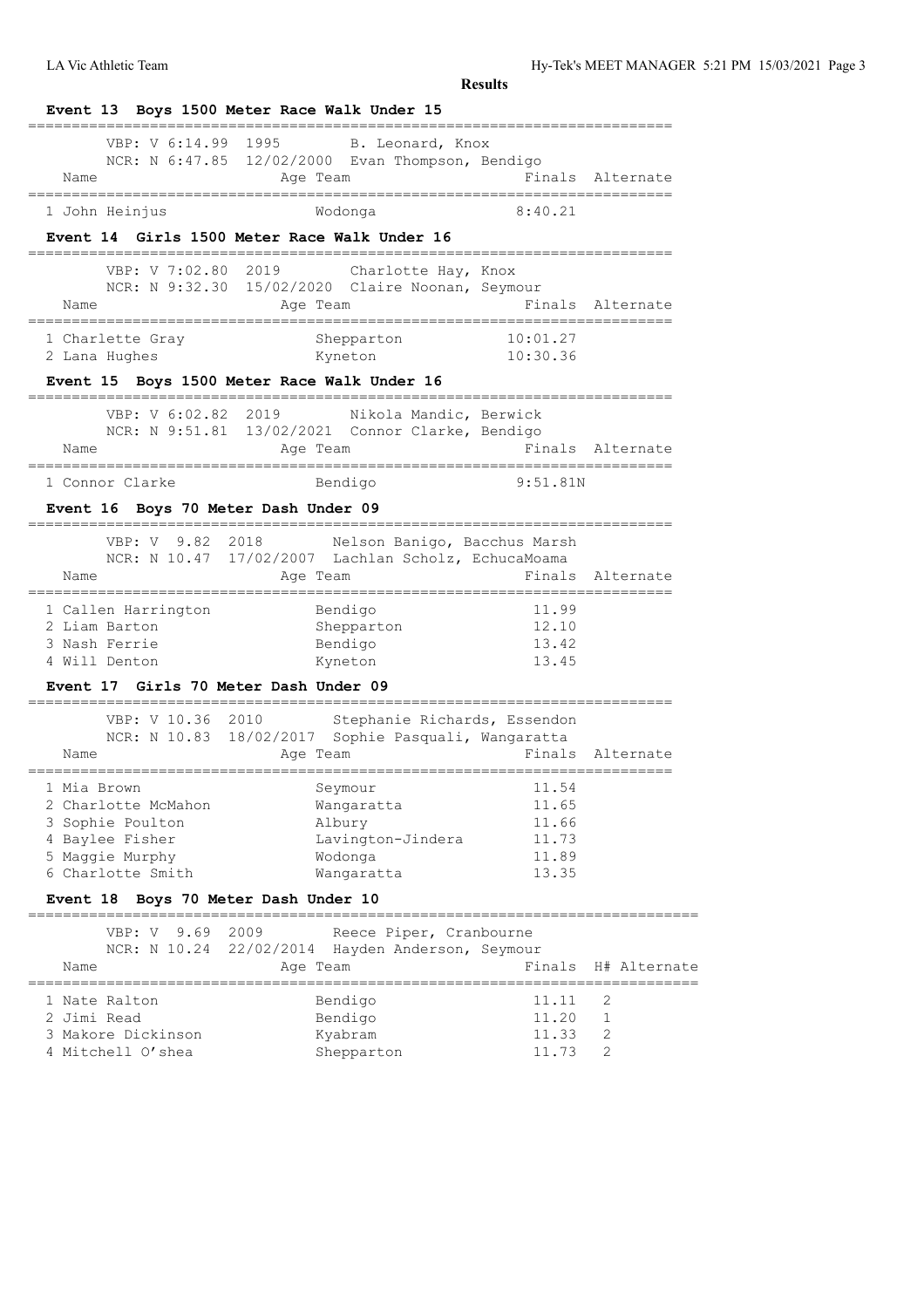==========================================================================

# **....Event 18 Boys 70 Meter Dash Under 10**

| 5 Thomas Mount       | Wangaratta        | 11.86 | - 2 |
|----------------------|-------------------|-------|-----|
| 6 Finnian McLeod     | Shepparton        | 11.90 |     |
| 7 Jonty McDermid     | Bendigo           | 11.96 |     |
| 8 Reuben Case        | Lavington-Jindera | 12.29 |     |
| 9 Tyson James        | Nathalia          | 12.34 | 2   |
| 10 Edward Boddenberg | Wodonga           | 12.59 | 2   |
| 11 Tate Thorn        | Shepparton        | 12.70 |     |
| 12 Duane Shaw        | Nathalia          | 12.91 |     |

#### **Event 19 Girls 70 Meter Dash Under 10**

=============================================================================

| VBP: V 10.04            | 1986<br>J. Todd, Frankston  |       |                     |
|-------------------------|-----------------------------|-------|---------------------|
| NCR: N 10.47 17/02/2018 | Sophie Pasquali, Wangaratta |       |                     |
| Name                    | Age Team                    |       | Finals H# Alternate |
| 1 Tanamai Szirom        | Albury                      | 10.76 | $\mathbf{1}$        |
| 2 Georgia Robertson     | Shepparton                  | 10.92 | 1                   |
| 3 Mackenzie Godfrey     | Echuca-Moama                | 11.50 | 2                   |
| 4 Charlotte Coysh       | Wodonga                     | 11.57 | 1                   |
| 5 Sissy Davey           | Murrindindi                 | 11.78 | $\overline{2}$      |
| 6 Immogen Buntine       | Kyabram                     | 11.80 | $\mathbf{1}$        |
| 7 Maya Dhanapala        | Bendigo                     | 11.82 | 2                   |
| 8 Violet Higgins        | Shepparton                  | 12.16 | $\overline{2}$      |
| 9 Quinn Tomkins         | Echuca-Moama                | 12.25 | $\mathbf{1}$        |
| 10 Annaliese Gray       | Shepparton                  | 12.28 | $\overline{2}$      |
| 11 Ayla Louttit         | Echuca-Moama                | 12.58 | 2                   |
| 12 Claudia Ciccone      | Nathalia                    | 14.34 | $\overline{2}$      |
| 13 Isla McKenzie        | Shepparton                  | 16.38 |                     |

#### **Event 20 Girls 300 Meter Hurdles (76cm) Under 16**

| VBP: V 46.84 2020<br>Name                                                        | NCR: N 46.33 13/02/2021 Caitlin Evans, Bendigo<br>Age Team | Sierra Lee, Springvale |                                   | Finals Alternate |
|----------------------------------------------------------------------------------|------------------------------------------------------------|------------------------|-----------------------------------|------------------|
| 1 Caitlin Evans<br>2 Paige Duffy<br>3 Mackenzie Southern<br>4 Illiana Mulholland | Bendigo<br>Yarrawonga-Mulwala<br>Echuca-Moama<br>Wodonga   |                        | 46.33N<br>52.85<br>53.94<br>56.03 |                  |

# **Event 21 Girls 300 Meter Hurdles (76cm) Under 15**

| VBP: V 44.66 2017 | Olivia Yacono, Williamstown                       |                  |
|-------------------|---------------------------------------------------|------------------|
|                   | NCR: N 48.89 17/02/2019 Ashley Farmer, Wangaratta |                  |
| Name              | Age Team                                          | Finals Alternate |
|                   |                                                   |                  |
| 1 Harriet Gall    | Nathalia                                          | 51.41            |

#### **Event 22 Boys 200 Meter Hurdles (76cm) Under 14**

| VBP: V 25.34 2018   | Ethan Harris, Berwick<br>NCR: N 28.14 13/02/2021 Jacob Dimit, Shepparton |                  |
|---------------------|--------------------------------------------------------------------------|------------------|
| Name                | Age Team                                                                 | Finals Alternate |
|                     |                                                                          |                  |
| 1 Jacob Dimit       | Shepparton                                                               | 28.14N           |
| 2 Declan O'Sullivan | Wangaratta                                                               | 29.83            |
| 3 Reeve Evans       | Shepparton                                                               | 29.86            |
|                     |                                                                          |                  |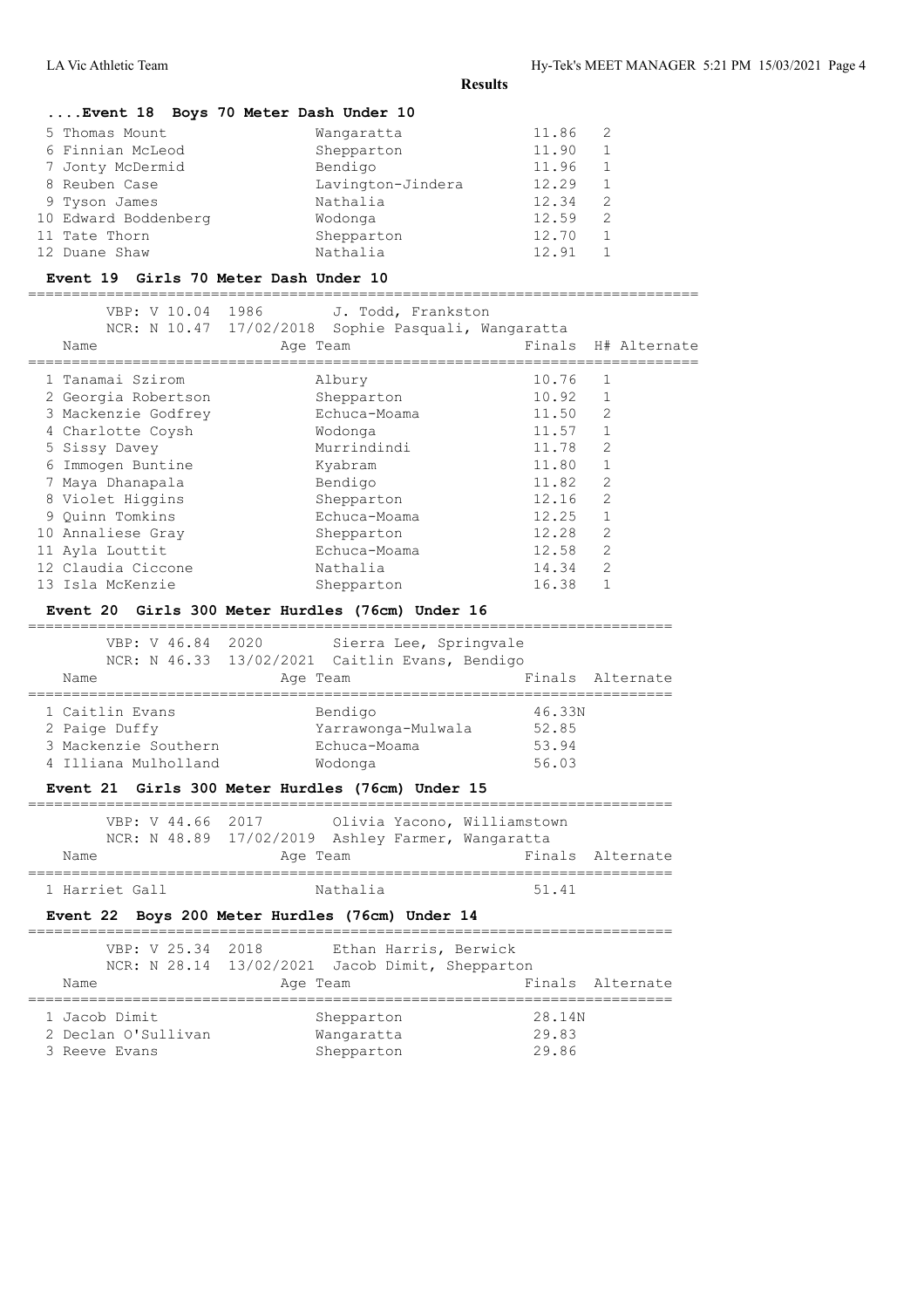|                                                                                                                                                                         |                                                                                                                                                  | <b>Results</b>                                                 |                  |
|-------------------------------------------------------------------------------------------------------------------------------------------------------------------------|--------------------------------------------------------------------------------------------------------------------------------------------------|----------------------------------------------------------------|------------------|
| 4 Cooper Wilson<br>5 Sloan Mulholland                                                                                                                                   | Event 22 Boys 200 Meter Hurdles (76cm) Under 14<br>Bendigo<br>Wodonga<br>Event 23 Boys 200 Meter Hurdles (68cm) Under 13                         | 31.90<br>32.81                                                 |                  |
| VBP: V 26.42 2017<br>Name                                                                                                                                               | Ethan Harris, Casey<br>NCR: N 29.83 19/02/2017 Ethan Talbot, Albury<br>Age Team                                                                  |                                                                | Finals Alternate |
| 1 Jayden McGregor                                                                                                                                                       | Albury<br>Event 24 Girls 200 Meter Hurdles (76cm) Under 14                                                                                       | 34.78                                                          |                  |
| VBP: V 28.38 2018<br>Name                                                                                                                                               | Kasey Perkins, Geelong<br>NCR: N 30.07 18/02/2018 Monique Gavriliadis, Bendigo<br>Age Team                                                       |                                                                | Finals Alternate |
| 1 Olivia Strauss<br>2 Scarlett Southern<br>3 Sienna Nelson                                                                                                              | Wodonqa<br>Echuca-Moama<br>Bendigo                                                                                                               | 32.10<br>32.39<br>38.52                                        |                  |
|                                                                                                                                                                         | Event 25 Girls 200 Meter Hurdles (68cm) Under 13                                                                                                 |                                                                |                  |
| Name<br>==================                                                                                                                                              | VBP: V 28.47 2017 Kasey Perkins, Geelong<br>NCR: N 30.32 19/02/2017 Monique Gavriliadis, Bendigo<br>Age Team                                     |                                                                | Finals Alternate |
| 1 Eve O'Connor<br>Event 26 Boys 800 Meter Run Under 09                                                                                                                  | Wodonga                                                                                                                                          | 34.66                                                          |                  |
| VBP: V 2:30.07 2013<br>Name                                                                                                                                             | Sam Flockart, Sandringham<br>NCR: N 2:35.80 1/03/1981 S. Wilson, Maryborough<br>Age Team                                                         | Finals                                                         | Alternate        |
| .===================================<br>1 Angus Halloran<br>2 Finn Cullen<br>3 Xavier Mulqueen<br>4 Declan Baker<br>5 Tate McQueen<br>6 Samuel Mount<br><b>Event 27</b> | _____________________________<br>Echuca-Moama<br>Echuca-Moama<br>Bendigo<br>Murrindindi<br>Bendigo<br>Wangaratta<br>Girls 800 Meter Run Under 09 | 2:46.31<br>2:52.46<br>2:59.69<br>3:04.50<br>3:07.78<br>3:18.72 |                  |
| VBP: V 2:39.80<br>Name                                                                                                                                                  | ----------<br>2015<br>Kiara Flavel, Yarra Ranges<br>NCR: N 2:50.43 14/02/1997 Cara Peake, Albury<br>Age Team                                     | Finals                                                         | Alternate        |
| 1 Bethany Franzke<br>2 Laura Stone<br>3 Millie McSweeney<br>4 Zanna Chapman<br>5 Makenzie Davis                                                                         | Wodonga<br>Shepparton<br>Seymour<br>Kyabram<br>Shepparton                                                                                        | 3:08.37<br>3:19.72<br>3:26.87<br>3:28.60<br>3:37.10            |                  |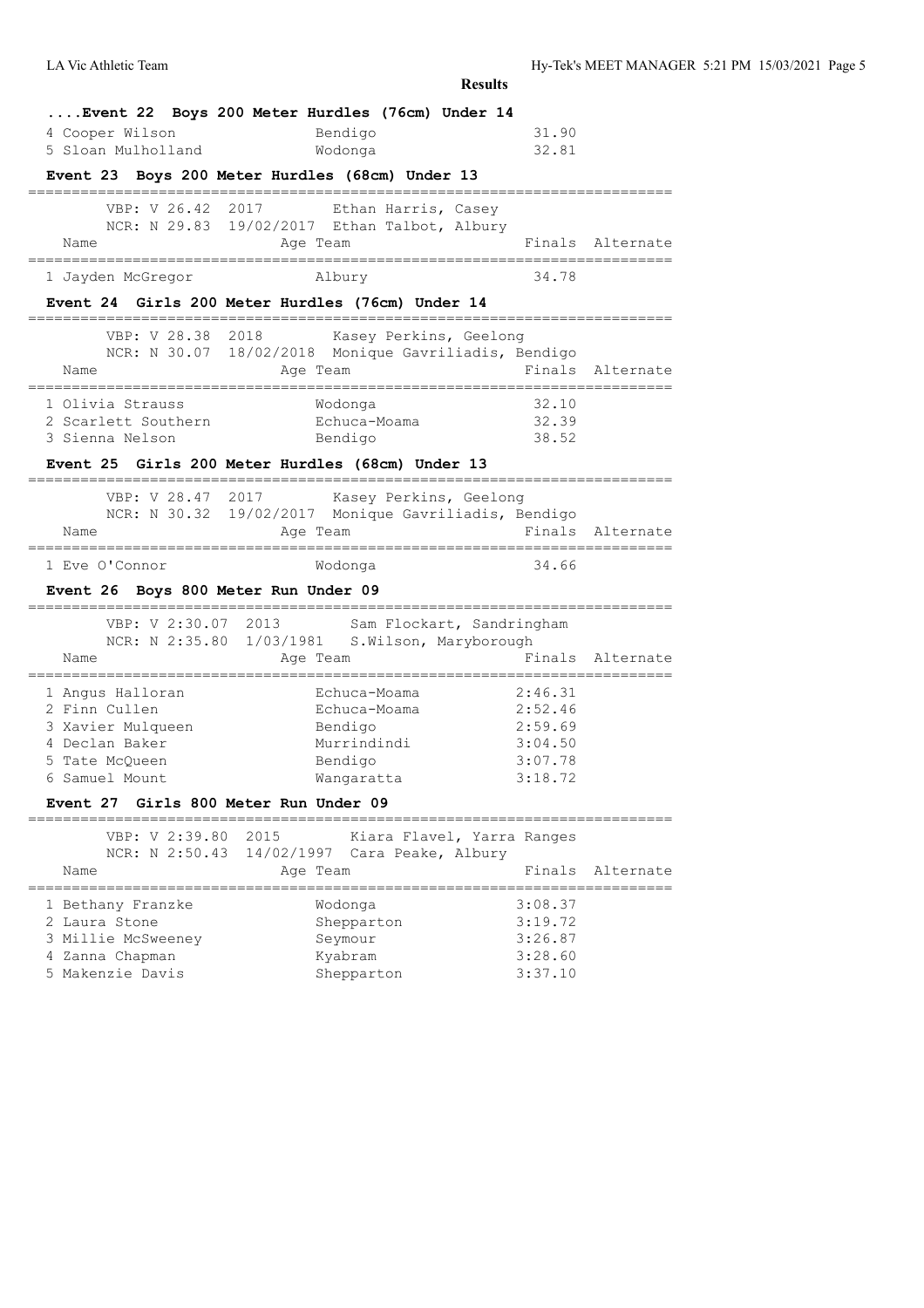**Event 28 Boys 800 Meter Run Under 10**

| VBP: V 2:23.29 2014<br>Name<br>==========                                                                                                                                | Monte Charters, Frankston<br>NCR: N 2:30.71 14/02/2004 Will Meggitt, Murrindindi<br>Age Team      | Finals<br>=============                                                              | Alternate        |
|--------------------------------------------------------------------------------------------------------------------------------------------------------------------------|---------------------------------------------------------------------------------------------------|--------------------------------------------------------------------------------------|------------------|
| 1 Jack Godde<br>2 Beau Blythman<br>3 Jimi Read<br>4 Jaydn Atherton<br>5 Levi Campbell<br>6 Jonty McDermid<br>7 Harry Campbell<br>8 Jaidyn Dimech                         | Albury<br>Bendigo<br>Bendigo<br>Shepparton<br>Murrindindi<br>Bendigo<br>Shepparton<br>Murrindindi | 2:42.96<br>2:43.38<br>2:52.15<br>2:54.26<br>3:00.68<br>3:01.75<br>3:07.72<br>3:11.77 |                  |
| Event 29 Girls 800 Meter Run Under 10<br>VBP: V 2:29.65 2013<br>Name                                                                                                     | Georgie Laven, Yarra Ranges<br>NCR: N 2:35.97 14/02/2004 Bridget Healey, Bendigo<br>Age Team      |                                                                                      | Finals Alternate |
| ______________________<br>1 Maya Coysh<br>2 Maya Dhanapala<br>3 Emilia Morelli<br>Event 30 Girls 800 Meter Run Under 12                                                  | Wodonga<br>Bendigo<br>Kyneton                                                                     | 3:07.89<br>3:10.66<br>3:16.34                                                        |                  |
| VBP: V 2:17.66 1996<br>Name                                                                                                                                              | Georgie Clarke, Geelong<br>NCR: N 2:28.31 4/02/2006 Bridget Healey, Bendigo<br>Age Team           |                                                                                      | Finals Alternate |
| 1 Chelsea Tickell<br>2 Kate Wilson<br>3 Grace Mulqueen<br>4 Mary Moll<br>5 Mia Marrinan<br>6 Estelle Faust<br>7 Xanthe Campbell<br>Event 31 Girls 800 Meter Run Under 11 | Bendigo<br>Bendigo<br>Bendigo<br>Benalla<br>Seymour<br>Kyneton<br>Murrindindi                     | 2:32.84<br>2:40.14<br>2:42.47<br>2:51.13<br>2:54.30<br>2:54.87<br>3:19.21            |                  |
|                                                                                                                                                                          |                                                                                                   |                                                                                      |                  |
| VBP: V 2:23.13 2017<br>NCR: N 2:28.14<br>Name                                                                                                                            | Kiara Flavel, Yarra Ranges<br>Bridget Healey, Bendigo<br>9/02/2005<br>Age Team                    | Finals                                                                               | Alternate        |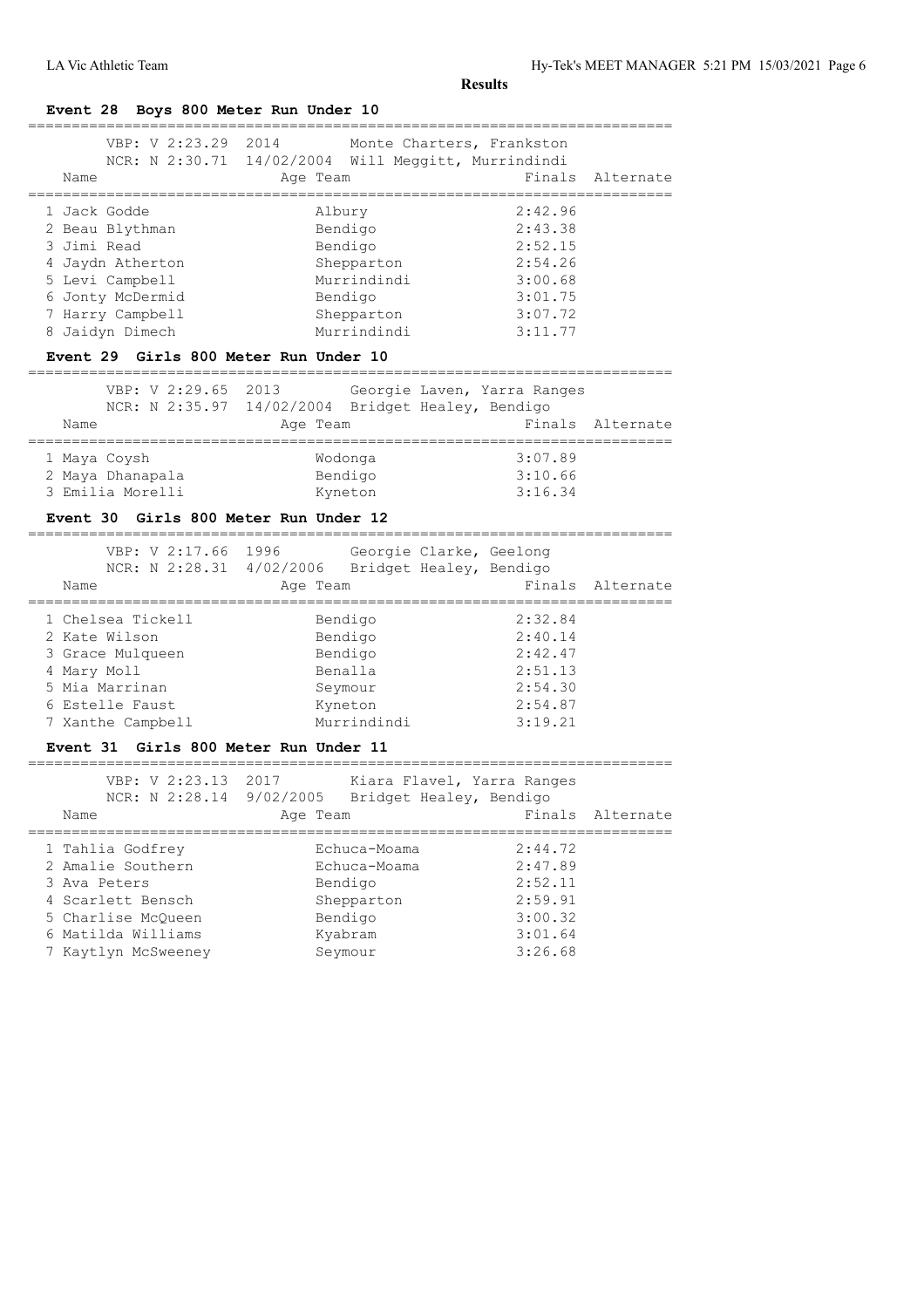#### **Event 32 Boys 800 Meter Run Under 12** ========================================================================== VBP: V 2:10.26 2014 Adam Spencer, Moorabbin NCR: N 2:19.01 16/02/2008 Keiran Thompson, Woodend Name **Age Team** Age Team Finals Alternate ==========================================================================

| 1 Oliver Boddenberg                  | Wodonga      | 2:38.10 |
|--------------------------------------|--------------|---------|
| 2 Nathan Stone                       | Shepparton   | 2:55.41 |
| 3 Ethan Anthony                      | Echuca-Moama | 3:05.69 |
| 4 Hamish McKenzie                    | Shepparton   | 3:15.11 |
| -- Ollie Tomkins                     | Echuca-Moama | DO      |
| Event 33 Boys 800 Meter Run Under 11 |              |         |

# VBP: V 2:18.89 1993 L. Oliver, Mt. Clear-Ballarat NCR: N 2:27.80 16/02/2002 B.Smith, EchucaMoama Name **Age Team** Age Team Finals Alternate ========================================================================== 1 Eddy Franzke Albury 2:35.08 2 Lynkoln Richardson Echuca-Moama 2:48.76 3 Bradie Sheldon Bendigo 2:54.56 4 Axle Louttit Echuca-Moama 3:02.92

==========================================================================

#### **Event 34 Boys 800 Meter Run Under 14**

|                                     | VBP: V 1:59.45 2012 |                                                 | Ryan Patterson, Lilydale-Yarra Ranges |                  |
|-------------------------------------|---------------------|-------------------------------------------------|---------------------------------------|------------------|
|                                     |                     | NCR: N 2:07.39 21/02/2015 Luke Padgham, Bendigo |                                       |                  |
| Name                                | Age Team            |                                                 |                                       | Finals Alternate |
| 1 Sloan Mulholland<br>2 Drew Coller |                     | Wodonga<br>Murrindindi                          | 2:33.40<br>2:52.47                    |                  |

#### **Event 35 Boys 800 Meter Run Under 15**

| VBP: V 1:55.95 2013 | NCR: N 2:06.57 17/02/2007 Daniel Gibney, Albury | Ryan Patterson, Yarra Ranges |
|---------------------|-------------------------------------------------|------------------------------|
| Name                | Age Team                                        | Finals Alternate             |
| -- Xavier Pitt      | Wangaratta                                      | <b>DNS</b>                   |
| -- Logan Tickell    | Bendigo                                         | <b>DNS</b>                   |

#### **Event 36 Boys 800 Meter Run Under 16**

| Event 37 Girls 800 Meter Run Under 14 |  |                     |          |                                                  |                            |                  |
|---------------------------------------|--|---------------------|----------|--------------------------------------------------|----------------------------|------------------|
| 1 Joshua Evans                        |  |                     | Bendigo  |                                                  | 2:21.09                    |                  |
| Name                                  |  |                     | Age Team |                                                  |                            | Finals Alternate |
|                                       |  | VBP: V 2:02.10 2019 |          | NCR: N 2:08.60 15/02/2020 Matthew Noden, Bendigo | Shaun Geraghty, Shepparton |                  |
|                                       |  |                     |          |                                                  |                            |                  |
|                                       |  |                     |          |                                                  |                            |                  |

# ========================================================================== VBP: V 2:12.79 2010 Natalie Rule, Doncaster

| Name             | NCR: N 2:22.80 21/02/2015 Lucy Zotti, Seymour<br>Age Team |         | Finals Alternate |
|------------------|-----------------------------------------------------------|---------|------------------|
| 1 Hayley Whitsed | Lavington-Jindera                                         | 2:33.97 |                  |
| 2 Katie Barnes   | Shepparton                                                | 2:58.34 |                  |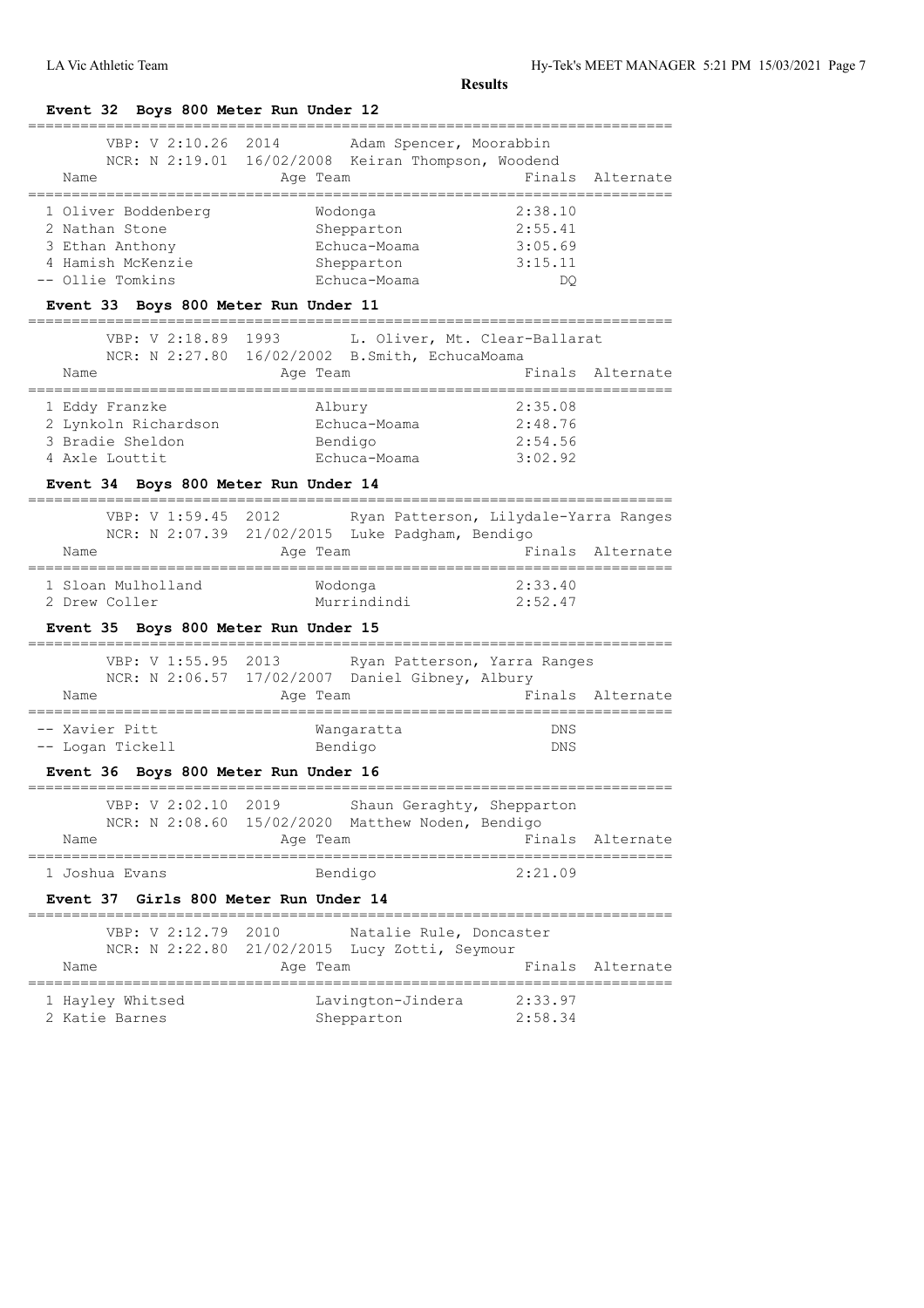| Girls 800 Meter Run Under 13<br><b>Event 38</b>                |                                                                                                                                                                                                                 |                    |                                |
|----------------------------------------------------------------|-----------------------------------------------------------------------------------------------------------------------------------------------------------------------------------------------------------------|--------------------|--------------------------------|
| VBP: V 2:14.58<br>Name<br>____________________________________ | 1997 — 1997 — 1997 — 1997 — 1997 — 1997 — 1997 — 1997 — 1997 — 1997 — 1997 — 1997 — 1998 — 1998 — 1998 — 1998 — 199<br>Georgie Clarke, Geelong<br>NCR: N 2:22.07 17/02/2007 Bridget Healey, Bendigo<br>Age Team |                    | Finals Alternate               |
| 1 Madison Heywood<br>2 Montanah Southern                       | Shepparton<br>Echuca-Moama 3:01.77                                                                                                                                                                              | 2:53.36            |                                |
| Event 39 Girls 800 Meter Run Under 16                          |                                                                                                                                                                                                                 |                    |                                |
| ==============================<br>VBP: V 2:18.19 2019<br>Name  | Sophie Bolmat, Sandringham<br>NCR: N 2:37.71 13/02/2021 Lauren McInnes, Wangaratta<br>Age Team                                                                                                                  |                    | Finals Alternate               |
| 1 Lauren McInnes                                               | Wangaratta                                                                                                                                                                                                      | 2:37.71N           |                                |
| Event 40 Girls 800 Meter Run Under 15                          |                                                                                                                                                                                                                 |                    |                                |
| VBP: V 2:13.00 2014                                            | ===============<br>Maddison Caulfield, Essendon<br>NCR: N 2:18.76 20/02/2016 Lucy Zotti, Seymour                                                                                                                |                    |                                |
| Name                                                           | Age Team<br>__________________________                                                                                                                                                                          |                    | Finals Alternate               |
| 1 Harriet Gall                                                 | Nathalia                                                                                                                                                                                                        | 2:36.44            |                                |
| 2 Megan Wilson<br>3 Chloe Ahern                                | Bendigo<br>Shepparton                                                                                                                                                                                           | 2:46.80<br>3:01.36 |                                |
| 4 Hayley Stone                                                 | Shepparton                                                                                                                                                                                                      | 3:08.11            |                                |
| Event 41 Boys 800 Meter Run Under 13                           |                                                                                                                                                                                                                 |                    |                                |
| VBP: V 2:05.50 2011<br>Name                                    | Ryan Patterson, Lilydale-Yarra Ranges<br>NCR: N 2:12.20 12/02/2000 Dylan Martin, Kyabram<br>Age Team                                                                                                            |                    | Finals Alternate               |
|                                                                |                                                                                                                                                                                                                 |                    | -----------                    |
| 1 Alec Franzke                                                 | Albury                                                                                                                                                                                                          | 2:19.56            |                                |
| 2 Avery McDermid<br>3 Darcy Cullen                             | Bendigo<br>Echuca-Moama                                                                                                                                                                                         | 2:22.29<br>2:39.68 |                                |
| 4 Jayden McGregor                                              | Albury                                                                                                                                                                                                          | 2:46.55            |                                |
| 5 Nathaniel Anthony                                            | Echuca-Moama                                                                                                                                                                                                    | 2:58.34            |                                |
| 6 Alex Barnes                                                  | Shepparton                                                                                                                                                                                                      | 3:02.24            |                                |
| 7 Jack Morelli                                                 | Kyneton                                                                                                                                                                                                         | 3:07.67            |                                |
| Event 42 Boys 200 Meter Dash Under 09                          |                                                                                                                                                                                                                 |                    |                                |
| VBP: V 28.04<br>2018                                           | Nelson Banigo, Bacchus Marsh                                                                                                                                                                                    |                    |                                |
| NCR: N 30.75                                                   | 17/02/2007<br>Lachlan Scholz, EchucaMoama                                                                                                                                                                       |                    |                                |
| Name                                                           | Age Team                                                                                                                                                                                                        | Finals             | H# Alternate                   |
| 1 Jonte Bosland                                                | Albury                                                                                                                                                                                                          | 31.71              | 1                              |
| 2 Angus Halloran                                               | Echuca-Moama                                                                                                                                                                                                    | 32.13              | $\mathbf{1}$                   |
| 3 Jaxon Key<br>4 Luca Micalizzi                                | Echuca-Moama<br>Echuca-Moama                                                                                                                                                                                    | 35.16<br>35.26     | $\mathbf{1}$<br>$\overline{2}$ |
| 5 Lincon Andrea                                                | Bendigo                                                                                                                                                                                                         | 36.15              | 2                              |
| 6 Thomas Reynolds                                              | Echuca-Moama                                                                                                                                                                                                    | 36.41              | 2                              |
| 7 Liam Barton                                                  | Shepparton                                                                                                                                                                                                      | 36.95              | $\mathfrak{D}$                 |
| 8 Callen Harrington                                            | Bendigo                                                                                                                                                                                                         | 38.44              | 1                              |
| 9 Samuel Mount                                                 | Wangaratta                                                                                                                                                                                                      | 40.85              | $\mathbf{1}$                   |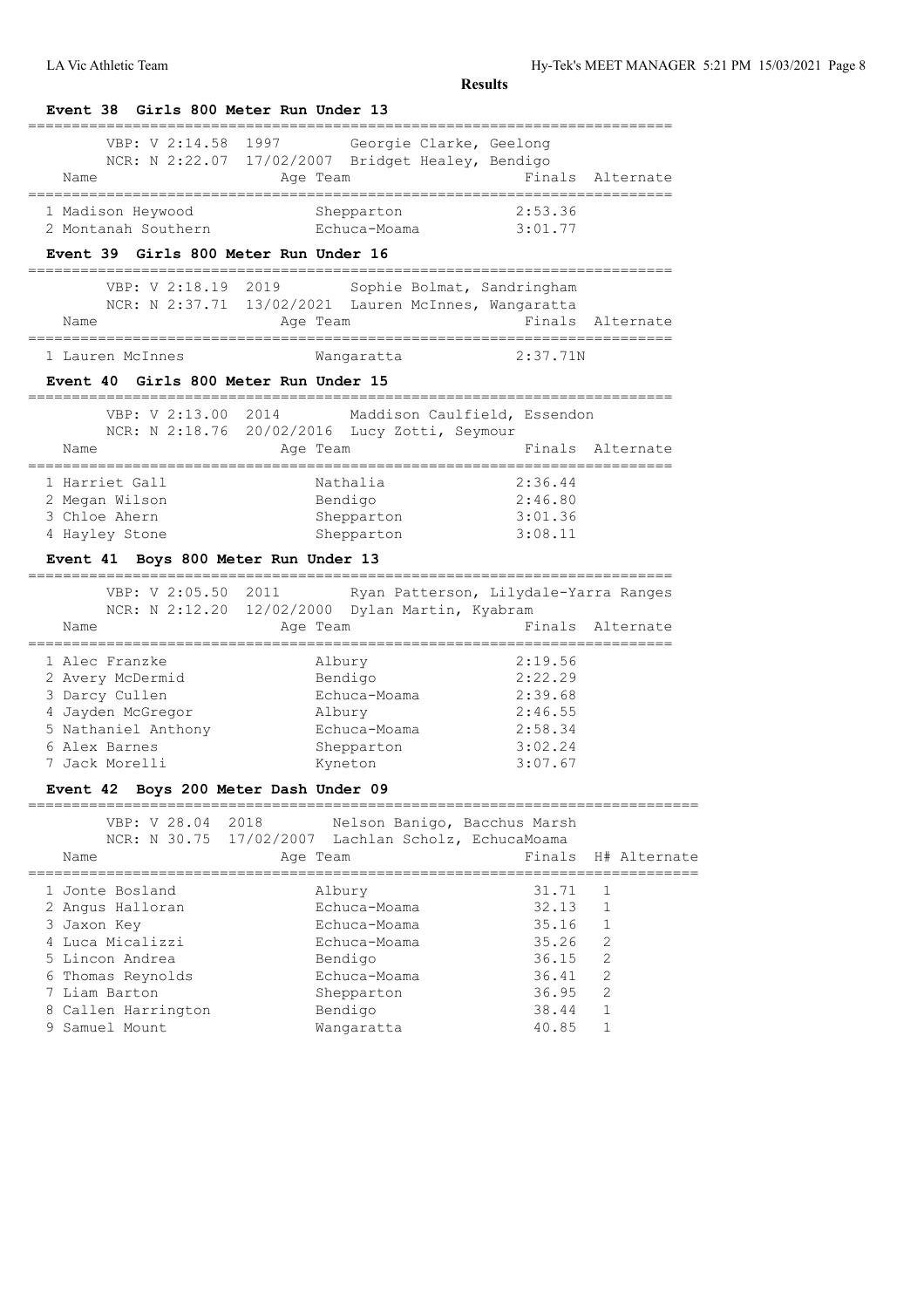#### **Event 43 Girls 200 Meter Dash Under 09**

| VBP: V 30.34 1973  | D. Watts, Box Hill                                 |       |                     |
|--------------------|----------------------------------------------------|-------|---------------------|
|                    | NCR: N 31.72 20/02/2016 Bella Pasquali, Wangaratta |       |                     |
| Name               | Age Team                                           |       | Finals H# Alternate |
|                    |                                                    |       |                     |
| 1 Mia Brown        | Seymour                                            | 34.74 |                     |
| 2 Baylee Fisher    | Lavington-Jindera                                  | 35.64 |                     |
| 3 Maggie Murphy    | Wodonga                                            | 37.15 | - 2                 |
| 4 Renae Power      | Shepparton                                         | 39.79 |                     |
| 5 Zanna Chapman    | Kyabram                                            | 40.54 |                     |
| 6 Millie McSweeney | Seymour                                            | 42.14 | 2                   |

# **Event 44 Boys 200 Meter Dash Under 10**

# =============================================================================

| VBP: V 28.11 2018<br>Name | Lachlan Hicks, Williamstown<br>NCR: N 29.70 22/02/2014 Hayden Anderson, Seymour<br>Age Team |                 | Finals H# Alternate |
|---------------------------|---------------------------------------------------------------------------------------------|-----------------|---------------------|
| 1 Marlon Micalizzi        | Echuca-Moama                                                                                | 30.46           | $\overline{1}$      |
| 2 Jack Godde              | Albury                                                                                      | $32.10 \quad 2$ |                     |
| 3 Jimi Read               | Bendigo                                                                                     | 32.26           |                     |
| 4 Thomas Mount            | Wangaratta                                                                                  | 33.50           | $\overline{2}$      |
| 5 Tyson James             | Nathalia                                                                                    | 37.11           |                     |
| 6 Reuben Case             | Lavington-Jindera                                                                           | 37.18           |                     |
| 7 Jaidyn Dimech           | Murrindindi                                                                                 | 37.69           |                     |
| 8 Caleb Marron            | Bendigo                                                                                     | 38.27           | $\overline{2}$      |
| 9 Duane Shaw              | Nathalia                                                                                    | 38.76           | $\mathcal{L}$       |
| 10 Tate Thorn             | Shepparton                                                                                  | 39.30           |                     |

# **Event 45 Girls 200 Meter Dash Under 10**

| ___                   |      |                        | _____   |
|-----------------------|------|------------------------|---------|
| 28<br>$74 -$<br>TTR D | 1972 | $ -$<br>ĸ<br><b>TT</b> | Moorabb |

|                     | $1.1$ $1.9$ $1.1$ $1.1$ $1.1$ $1.1$ $1.1$          |       |               |                     |
|---------------------|----------------------------------------------------|-------|---------------|---------------------|
|                     | NCR: N 30.60 19/02/2017 Bella Pasquali, Wangaratta |       |               |                     |
| Name                | Age Team                                           |       |               | Finals H# Alternate |
| 1 Tanamai Szirom    | Albury                                             | 30.96 | -1            |                     |
| 2 Georgia Robertson | Shepparton                                         | 32.78 |               |                     |
| 3 Mila Childs       | Bendigo                                            | 33.21 | 2             |                     |
| 4 Immogen Buntine   | Kyabram                                            | 34.28 | 2             |                     |
| 5 Maya Dhanapala    | Bendigo                                            | 34.61 | 1             |                     |
| 6 Maya Coysh        | Wodonga                                            | 34.91 |               |                     |
| 7 Sissy Davey       | Murrindindi                                        | 35.04 |               |                     |
| 8 Ouinn Tomkins     | Echuca-Moama                                       | 35.42 | $\mathcal{D}$ |                     |
|                     |                                                    |       |               |                     |

#### **Event 46 Boys 200 Meter Dash Under 11**

| VBP: V 26.75 2018<br>NCR: N 27.73 1/02/2015<br>Name | Jordan Gilbert, Nunawading<br>Hayden Anderson, Seymour<br>Age Team |       |                | Finals H# Alternate |
|-----------------------------------------------------|--------------------------------------------------------------------|-------|----------------|---------------------|
| 1 Dermot Mitchell                                   | Wangaratta                                                         | 29.37 | 1              |                     |
| 2 Nate Smith                                        | Echuca-Moama                                                       | 30.38 | $\overline{1}$ |                     |
| 3 Xavier Bush                                       | Seymour                                                            | 30.49 | $\mathbf{1}$   |                     |
| 4 Benjamin Anthony                                  | Echuca-Moama                                                       | 30.68 | $\mathcal{L}$  |                     |
| 5 Jimmy Halloran                                    | Echuca-Moama                                                       | 30.69 | $\mathcal{L}$  |                     |
| 6 Atticus Thomson                                   | Wangaratta                                                         | 31.00 | 2              |                     |
| 7 Eddy Franzke                                      | Albury                                                             | 33.06 | $\mathbf{1}$   |                     |
| 8 Max Christensen                                   | Seymour                                                            | 33.36 | 2              |                     |
|                                                     |                                                                    |       |                |                     |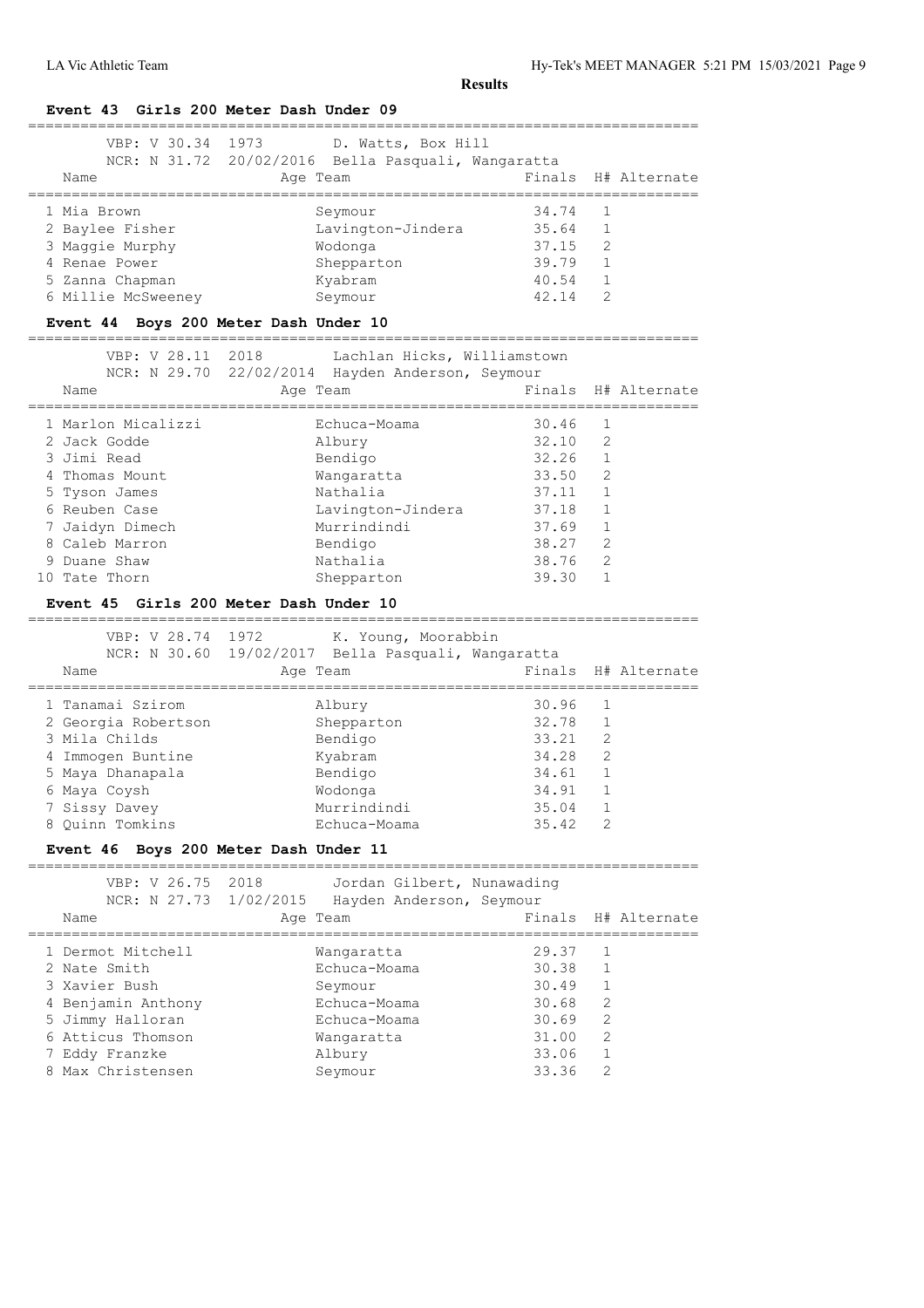# **....Event 46 Boys 200 Meter Dash Under 11**

| 9 Chas Barton | Shepparton | 37.69 |
|---------------|------------|-------|
|---------------|------------|-------|

#### **Event 47 Girls 200 Meter Dash Under 11**

| VBP: V 27.34 2018<br>Name                                                                                  | Bella Pasquali, Wangaratta<br>NCR: N 28.91 17/02/2018 Bella Pasquali, Wangaratta<br>Age Team | Finals Alternate                                   |
|------------------------------------------------------------------------------------------------------------|----------------------------------------------------------------------------------------------|----------------------------------------------------|
| 1 Josie Offord<br>2 Ava Peters<br>3 Tahlia Godfrey<br>4 Cassandra Mayne<br>5 Lily Taylor<br>6 Lucy Hemming | Lavington-Jindera<br>Bendigo<br>Echuca-Moama<br>Shepparton<br>Kyabram<br>Shepparton          | 29.75<br>31.63<br>32.02<br>32.98<br>33.96<br>41.64 |

#### **Event 48 Boys 200 Meter Dash Under 12**

========================================================================== VBP: V 25.33 2018 Sebastian Beck, Box Hill

| Name               | Age Team |                     | Finals Alternate                                                             |
|--------------------|----------|---------------------|------------------------------------------------------------------------------|
|                    |          |                     |                                                                              |
| 1 William Petersen | Bendigo  | 27.06               |                                                                              |
| 2 Noah Boyd        | Albury   | 29.40               |                                                                              |
| 3 Jack Denton      | Kyneton  | 31.16               |                                                                              |
|                    |          | VBL: V 20.99 - 2010 | Sepastian Beck, BOX HIII<br>NCR: N 26.50 20/02/2016 Hayden Anderson, Seymour |

#### **Event 49 Girls 200 Meter Dash Under 12**

| VBP: V 26.24 1974       |          | K. Young, Moorabbin                               |       |                  |
|-------------------------|----------|---------------------------------------------------|-------|------------------|
|                         |          | NCR: N 28.86 13/02/2010 Phoebe Wilson, Shepparton |       |                  |
| Name                    | Age Team |                                                   |       | Finals Alternate |
|                         |          |                                                   |       |                  |
| 1 Indiana van Ramselaar |          | Albury                                            | 28.89 |                  |
| 2 Amy Johnston          |          | Wangaratta                                        | 30.34 |                  |
| 3 Georgia Lewis         |          | Wangaratta                                        | 30.80 |                  |
| 4 Shannon Storey        |          | Bendigo                                           | 31.93 |                  |
| 5 Ruby Fraser           |          | Kyneton                                           | 32.45 |                  |
| 6 Alliera Nelson        |          | Bendigo                                           | 33.05 |                  |
|                         |          |                                                   |       |                  |

#### **Event 50 Boys 200 Meter Dash Under 13**

| VBP: V 23.34 2015<br>Name                                | Melvin Monleh, Sunbury<br>NCR: N 25.12 17/02/2007 Fahed Salah, Shepparton<br>Age Team |                         | Finals Alternate |
|----------------------------------------------------------|---------------------------------------------------------------------------------------|-------------------------|------------------|
|                                                          |                                                                                       |                         |                  |
| 1 Callum Bott<br>2 Charlie Haring<br>3 Harrison Aldridge | Wangaratta<br>Wangaratta<br>Albury                                                    | 25.18<br>26.44<br>29.10 |                  |

#### **Event 51 Girls 200 Meter Dash Under 13**

| VBP: V 25.63 2000<br>Name | Hayley Malt, Knox<br>NCR: N 26.69 16/02/2008 Sophie Taylor, Bendigo<br>Age Team |       | Finals Alternate |
|---------------------------|---------------------------------------------------------------------------------|-------|------------------|
| 1 Isabella Noonan         | Bendigo                                                                         | 29.02 |                  |
| 2 Sophia Pasquali         | Wangaratta                                                                      | 29.60 |                  |
| 3 Eve O'Connor            | Wodonga                                                                         | 31.02 |                  |

==========================================================================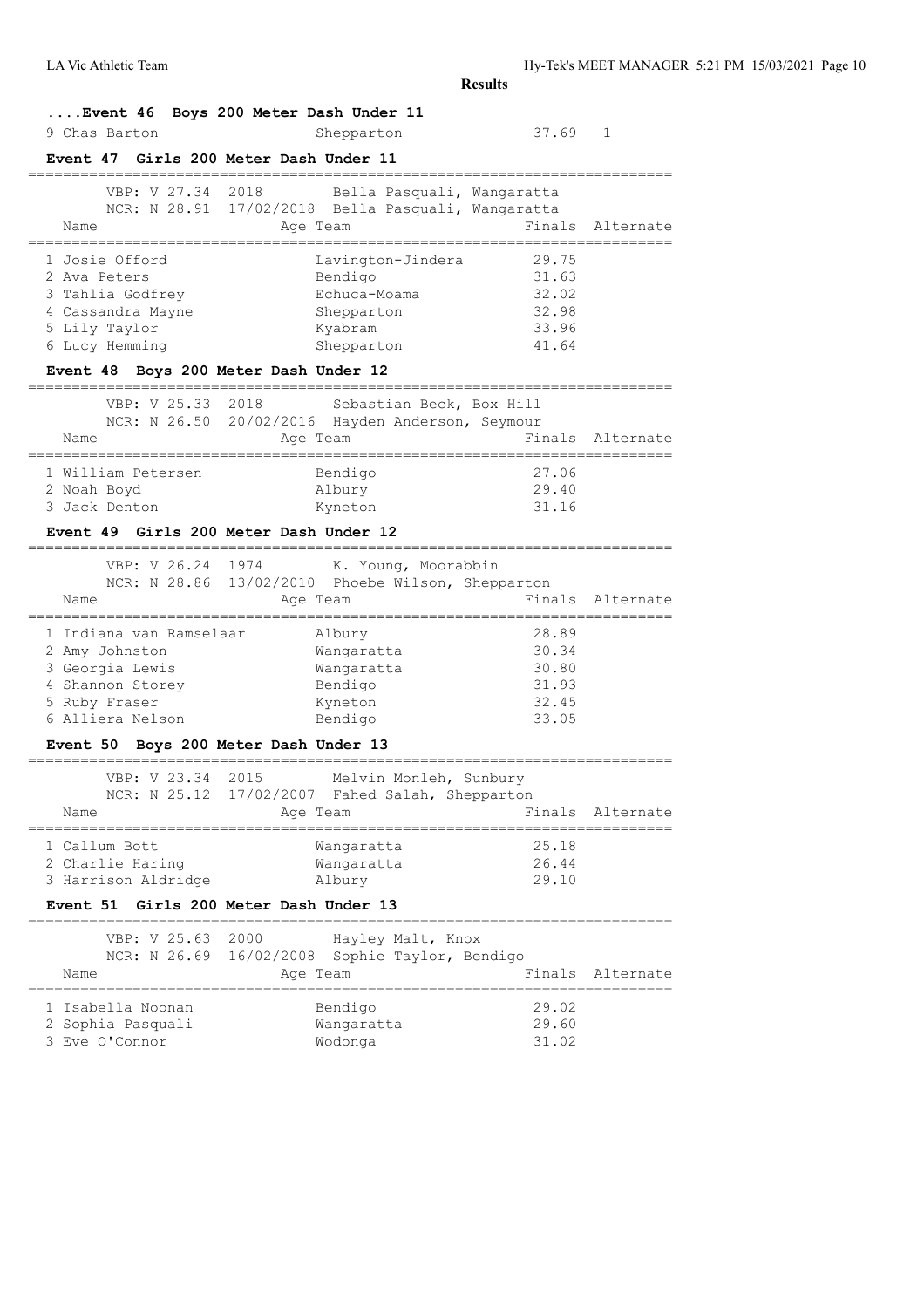**....Event 51 Girls 200 Meter Dash Under 13**

4 Montanah Southern Echuca-Moama 32.06

# **Event 52 Boys 200 Meter Dash Under 14**

| VBP: V 22.63 2012    | Jilven Dias, Keilor<br>NCR: N 24.04 17/02/2018 Jack Boulton, Wangaratta |                  |
|----------------------|-------------------------------------------------------------------------|------------------|
| Name                 | Age Team                                                                | Finals Alternate |
|                      |                                                                         |                  |
| 1 Jacob Dimit        | Shepparton                                                              | 25.91            |
| 2 Declan O'Sullivan  | Wangaratta                                                              | 26.44            |
| 3 Cooper Wilson      | Bendigo                                                                 | 27.07            |
| 4 Jayden Taylor      | Kyabram                                                                 | 27.85            |
| 5 Oliver Leerentveld | Albury                                                                  | 27.89            |
| 6 Reeve Evans        | Shepparton                                                              | 28.12            |
| 7 Keenan Seymour     | Bendigo                                                                 | 28.13            |
|                      |                                                                         |                  |

#### **Event 53 Girls 200 Meter Dash Under 14**

=============================================================================

| VBP: V 24.95 2013 | Nana-Adoha Owusu-Afriye, Waverley              |
|-------------------|------------------------------------------------|
|                   | NCR: N 26.01 14/02/2009 Sophie Taylor, Bendigo |

| Name                | Age Team          | Finals | H# Alternate |
|---------------------|-------------------|--------|--------------|
|                     |                   |        |              |
| 1 Taya McPhan       | Wangaratta        | 28.11  | -2           |
| 2 Scarlett Southern | Echuca-Moama      | 28.34  |              |
| 3 Olivia Strauss    | Wodonga           | 28.57  |              |
| 4 Mia Johnston      | Wangaratta        | 29.18  | 2            |
| 5 Charli Ceglar     | Lavington-Jindera | 30.50  | 2            |
| 6 Emma Walley       | Wodonga           | 31.02  | 2            |
| 7 Sienna Nelson     | Bendigo           | 32.53  | 2            |
| -- Mikayla Talbot   | Albury            | DNS    |              |

#### **Event 54 Boys 200 Meter Dash Under 15**

|                     | VBP: V 22.06 2009 |                                       |                                                  | Matthew Haynes, Diamond Valley |                  |
|---------------------|-------------------|---------------------------------------|--------------------------------------------------|--------------------------------|------------------|
|                     |                   |                                       | NCR: N 22.39 16/02/2019 Jack Boulton, Wangaratta |                                |                  |
| Name                |                   | Age Team                              |                                                  |                                | Finals Alternate |
|                     |                   |                                       |                                                  |                                |                  |
| 1 Christian Vaitohi |                   |                                       | Shepparton                                       | 24.42                          |                  |
| 2 Matthew Dimit     |                   |                                       | Shepparton                                       | 25.17                          |                  |
| 3 Jayden Wayenberg  |                   |                                       | Albury                                           | 25.86                          |                  |
|                     |                   | Event 55 Boys 200 Meter Dash Under 16 |                                                  |                                |                  |

|      |  | VBP: V 22.58 2019 |          |  | Antonio Vaitohi, Shepparton                        |                  |
|------|--|-------------------|----------|--|----------------------------------------------------|------------------|
|      |  |                   |          |  | NCR: N 23.37 6/02/2019 Antonio Vaitohi, Shepparton |                  |
| Name |  |                   | Age Team |  |                                                    | Finals Alternate |

| Angus Aggenbach | 12 12 12 12 | $\Delta$<br>◡ |
|-----------------|-------------|---------------|

# **Event 56 Girls 200 Meter Dash Under 15**

|      |  | VBP: V 24.68 2016 | Mia Gross, Geelong                             |                  |
|------|--|-------------------|------------------------------------------------|------------------|
|      |  |                   | NCR: N 25.20 13/02/2010 Sophie Taylor, Bendigo |                  |
| Name |  | Age Team          |                                                | Finals Alternate |

| 1 Lily Marsh | Rochester | 29.02 |
|--------------|-----------|-------|
| 2 Rosy Marsh | Rochester | 29.70 |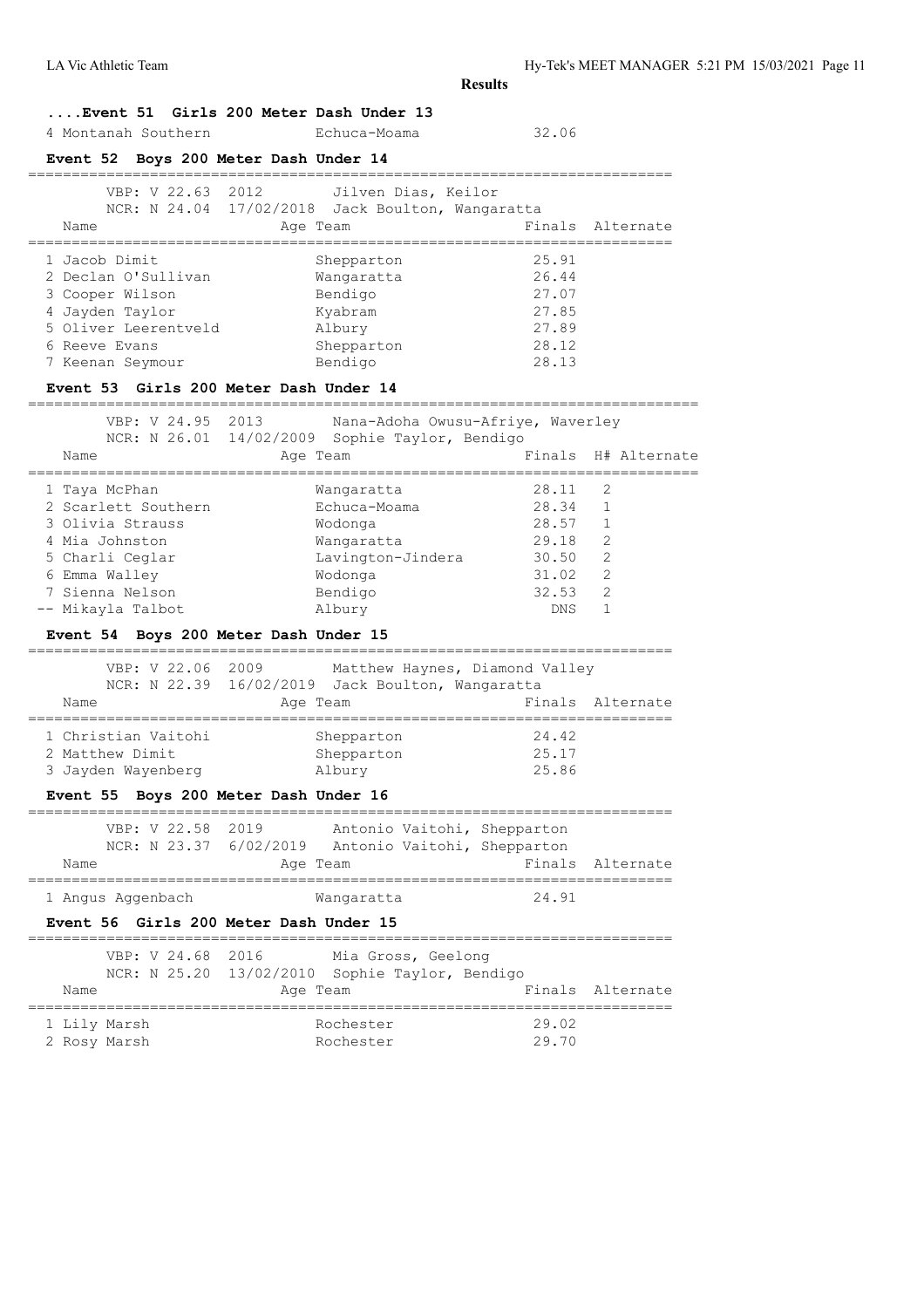**....Event 56 Girls 200 Meter Dash Under 15** 3 Chloe Ahern Shepparton 30.73 -- Bella Pasquali Wangaratta DNS -- Ashleigh Carty Wangaratta **Event 57 Girls 200 Meter Dash Under 16** ========================================================================== VBP: V 24.96 2019 Shahd Mohamed, Mentone NCR: N 26.25 13/02/2021 Caitlin Evans, Bendigo Name **Age Team** Age Team Finals Alternate ========================================================================== 1 Caitlin Evans<br>2 Andrea Archibald Echuca-Moama 2 Andrea Archibald 1 Echuca-Moama 27.09<br>
3 Tahlia Thomson 1 Mangaratta 27.76<br>
4 Shaylea Ginger-Ryan 29.03<br>
5 Charlette Gray 1 Shepparton 29.40 3 Tahlia Thomson Wangaratta 27.76 4 Shaylea Ginger-Ryan Albury 29.03 5 Charlette Gray Shepparton 29.40 6 Mackenzie Southern Echuca-Moama 32.73 **Event 58 Boys Discus Throw (750g) Under 12** ========================================================================== VBP: V 48.80m 2010 Andrew Bialecki, Ringwood NCR: N 41.18m 18/02/1996 Tim Driesen, Bendigo Name **Age Team** Age Team Finals Alternate ========================================================================== 1 Kai Norton Bendigo 35.92m 2 Jasper Seymour Bendigo 29.69m 3 Jack Denton Kyneton 19.23m 4 Hamish McKenzie Shepparton 18.26m 5 Fletcher Christensen Seymour 15.27m -- Harrison Carty **Wangaratta** DNS **Event 59 Girls Long Jump Under 12** ========================================================================== VBP: V 5.38m 2005 Brooke Stratton, Knox NCR: N 4.83m 17/02/2007 Sophie Taylor, Bendigo Name **Age Team** Age Team Finals Alternate ========================================================================== 1 Chelsea Tickell Bendigo 3.97m 2 Shannon Storey Bendigo 3.76m 3 Olivia Smith Wangaratta 3.58m 4 Indiana van Ramselaar Albury J3.58m 5 Ruby Fraser Kyneton 3.51m 6 Alliera Nelson Bendigo 3.49m 7 Melia Hayes Kyneton 3.10m 8 Charlotte Makin Wodonga 2.83m 9 Ralema Kome **Kyneton** 10 Serana Evans Shepparton 2.34m **Event 60 Girls Triple Jump Under 13** ========================================================================== VBP: V 12.09m 2009 Sarah Ferrier, Box Hill NCR: N 10.97m 16/02/2002 Sarah Quinn, Nathalia Name **Age Team** Age Team Finals Alternate ========================================================================== 1 Kijana McCowan Albury 10.45m 2 Sophia Pasquali Wangaratta 8.96m 3 Daija Lavea Shepparton 8.48m 4 Grace Kilpatrick Kyabram 8.43m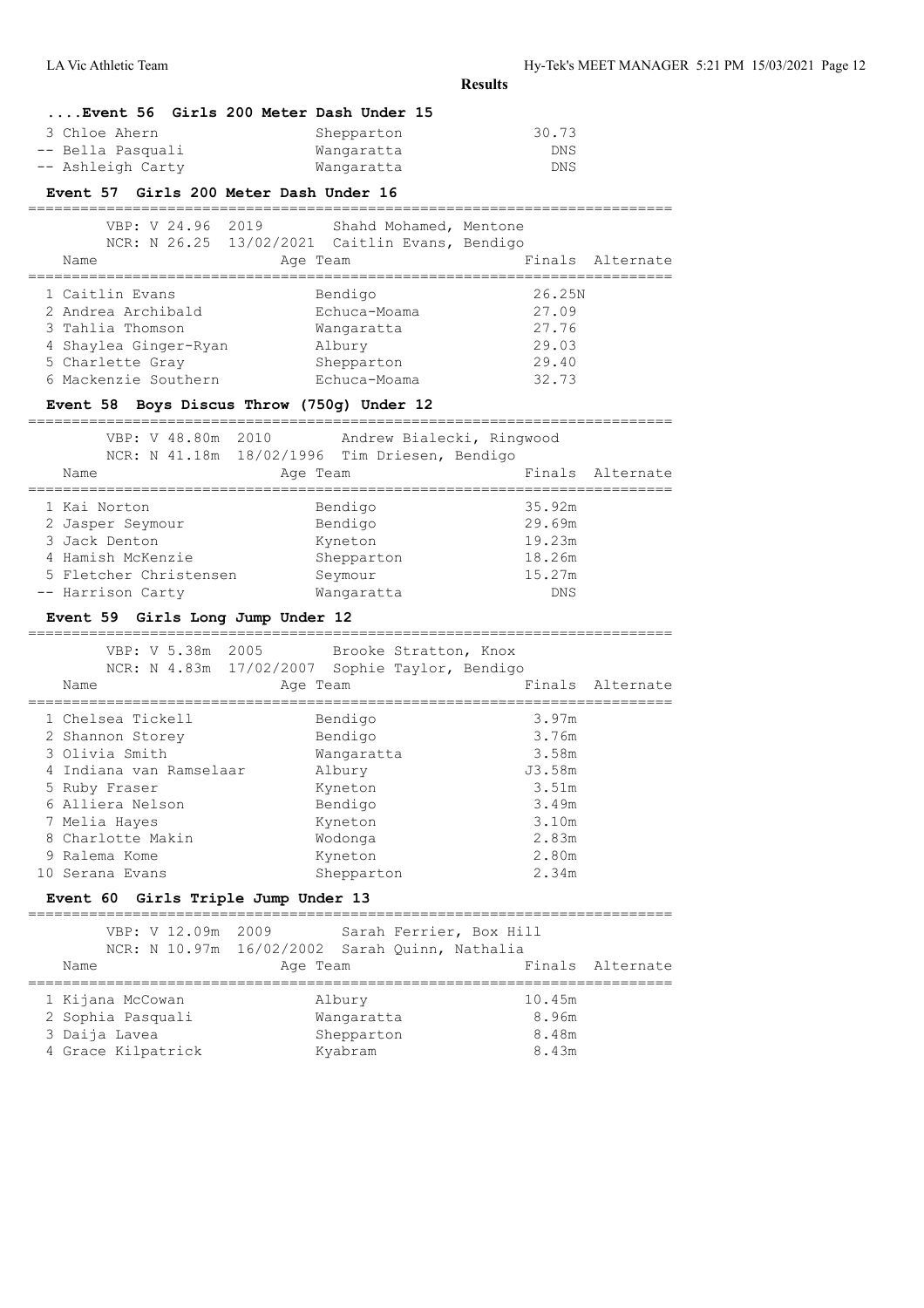LA Vic Athletic Team Hy-Tek's MEET MANAGER 5:21 PM 15/03/2021 Page 13

**Results**

# **....Event 60 Girls Triple Jump Under 13**

5 Isabella Noonan Bendigo 8.16m

# **Event 61 Girls Javelin Throw (400g) Under 14**

| VBP: V 46.09m 2015 | Chelsea Owen-Smith, Diamond Valley            |                  |
|--------------------|-----------------------------------------------|------------------|
|                    | NCR: N 35.40m 21/02/2015 Bree Heiden, Bendigo |                  |
| Name               | Age Team                                      | Finals Alternate |
|                    |                                               |                  |
| 1 Amber Fox        | Bendigo                                       | 24.82m           |
| 2 Emma Walley      | Wodonga                                       | 22.32m           |
| 3 Hannah McMahon   | Wodonga                                       | 22.24m           |
| 4 Hayley Whitsed   | Lavington-Jindera                             | 22.00m           |
| 5 Amelia Gall      | Nathalia                                      | 20.19m           |

# **Event 62 Girls Javelin Throw (500g) Under 15**

| VBP: V 41.99m 2013 | Kathryn Brooks, Box Hill<br>NCR: N 34.44m 18/02/2012 Siobhan Thompson, Kyabram |            |                  |
|--------------------|--------------------------------------------------------------------------------|------------|------------------|
| Name               | Age Team                                                                       |            | Finals Alternate |
|                    |                                                                                |            |                  |
| 1 Cheyanne Hansen  | Nathalia                                                                       | 21.70m     |                  |
| -- Dakira Cooper   | Albury                                                                         | <b>DNS</b> |                  |
| -- Xylavene Beale  | Albury                                                                         | <b>DNS</b> |                  |

# **Event 63 Boys Triple Jump Under 14**

|                                                     |  | VBP: V 13.31m 2013 |          | Michael Cann, Frankston<br>NCR: N 12.26m 17/02/2018 Ethan Talbot, Albury |  |                          |                  |
|-----------------------------------------------------|--|--------------------|----------|--------------------------------------------------------------------------|--|--------------------------|------------------|
| Name                                                |  |                    | Age Team |                                                                          |  |                          | Finals Alternate |
| 1 Jayden Taylor<br>2 Noah Campbell<br>3 Drew Coller |  |                    |          | Kyabram<br>Murrindindi<br>Murrindindi                                    |  | 10.28m<br>9.99m<br>9.67m |                  |
|                                                     |  |                    |          |                                                                          |  |                          |                  |

# **Event 64 Boys Discus Throw (1kg) Under 16**

| Name                             |  | VBP: V 52.13m 2019 | NCR: N 49.95m 16/02/2019 Joshua Furze, Albury<br>Age Team |                    | Joshua Furze, Albury |                  | Finals Alternate |
|----------------------------------|--|--------------------|-----------------------------------------------------------|--------------------|----------------------|------------------|------------------|
| 1 William Beaton<br>2 Lucas Kell |  |                    |                                                           | Bendigo<br>Kyabram |                      | 36.11m<br>33.42m |                  |

#### **Event 65 Boys Discus Throw (1kg) Under 15**

| VBP: V 64.54m 1999  | Timothy Driesen, Bendigo<br>NCR: N 66.92m 13/02/1999 Tim Driesen, Bendigo |                  |
|---------------------|---------------------------------------------------------------------------|------------------|
| Name                | Age Team                                                                  | Finals Alternate |
|                     |                                                                           |                  |
| 1 Christian Vaitohi | Shepparton                                                                | 32.27m           |
| 2 Jye Pastuszka     | Benalla                                                                   | 26.98m           |
| -- Xavier Pitt      | Wangaratta                                                                | <b>DNS</b>       |
| -- Logan Sandland   | Albury                                                                    | <b>DNS</b>       |
| -- Jake Gavriliadis | Bendigo                                                                   | <b>DNS</b>       |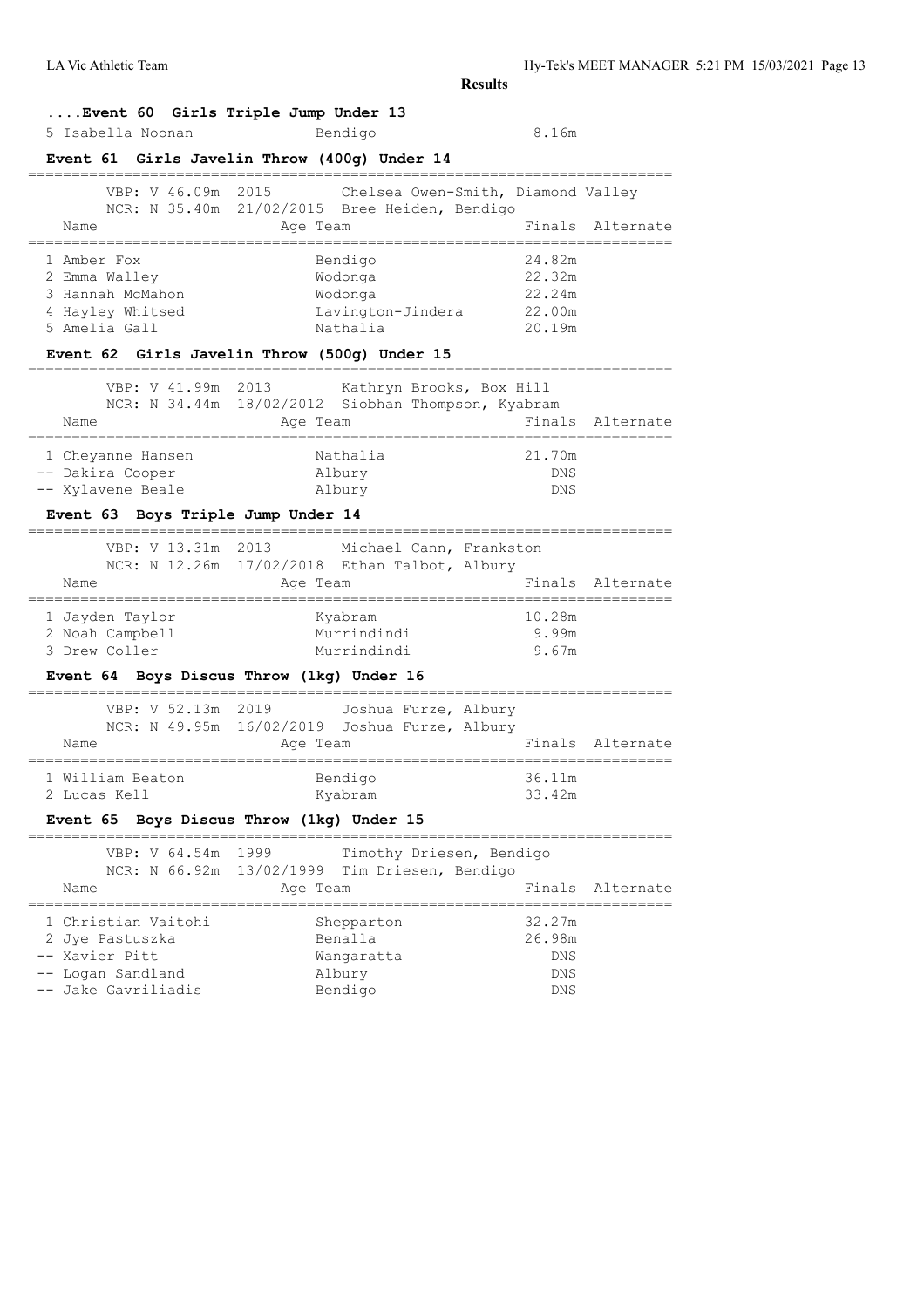**Event 66 Boys Long Jump Under 12**

| Name                | VBP: V 5.50m 1988 M. Orchard, Mt. Clear<br>NCR: N 4.99m 21/02/2016 Pratik Lama, Shepparton<br>Age Team | Finals Alternate |
|---------------------|--------------------------------------------------------------------------------------------------------|------------------|
|                     |                                                                                                        |                  |
| 1 Jordan Mathews    | Bendigo                                                                                                | 4.37m            |
| 2 Lachlan O'Leary   | Albury                                                                                                 | 4.27m            |
| 3 Jack Abbruzzese   | Albury                                                                                                 | 4.24m            |
| 4 Oliver Boddenberg | Wodonga                                                                                                | 4.23m            |
| 5 Elijah McLeod     | Shepparton                                                                                             | 3.95m            |
| 6 Noah Boyd         | Albury                                                                                                 | 3.79m            |
| 7 Ethan Anthony     | Echuca-Moama                                                                                           | 3.27m            |
| -- Harrison Carty   | Wangaratta                                                                                             | <b>DNS</b>       |
|                     | Event 67 Girls High Jump (0.95m) Under 11                                                              |                  |

#### ==========================================================================

|              | VBP: V 1.50m 1992 |          | NCR: N 1.47m 16/02/2003 Staci Martin, Nathalia | Ebony McIvor, Diamond Valley |                  |
|--------------|-------------------|----------|------------------------------------------------|------------------------------|------------------|
| Name         |                   | Age Team |                                                |                              | Finals Alternate |
| 1 Ava Peters |                   |          | Bendigo                                        | 1.29m                        |                  |
|              | 2 Amalie Southern |          | Echuca-Moama                                   | 1.21m                        |                  |
|              | 3 Madelyn Beaton  |          | Bendigo                                        | 1.11m                        |                  |
|              | 4 Maddison Stubbs |          | Kyneton                                        | 0.95m                        |                  |

#### **Event 68 Girls Shot Put (2kg) Under 10**

| VBP: V 11.75m 1992<br>Name                                                                                       | Alisha Sayner, Deer Park<br>NCR: N 9.30m 17/02/1991 D Smith, Bendigo<br>Age Team | Finals Alternate                                   |
|------------------------------------------------------------------------------------------------------------------|----------------------------------------------------------------------------------|----------------------------------------------------|
| 1 Ka Mya Duncan<br>2 Isla Geddes<br>3 Zara Besford<br>4 Annaliese Gray<br>5 Georgia Morelli<br>6 Claudia Ciccone | Shepparton<br>Albury<br>Albury<br>Shepparton<br>Kyneton<br>Nathalia              | 7.65m<br>6.38m<br>6.37m<br>5.18m<br>4.62m<br>3.40m |
| 7 Isla McKenzie                                                                                                  | Shepparton                                                                       | 3.14m                                              |
|                                                                                                                  |                                                                                  |                                                    |

# **Event 69 Boys Triple Jump Under 11**

|                                       |  | VBP: V 10.17m 2017 |          |                           | Jake Woodward, Diamond Valley                   |                |                  |
|---------------------------------------|--|--------------------|----------|---------------------------|-------------------------------------------------|----------------|------------------|
|                                       |  |                    |          |                           | NCR: N 9.62m 17/02/2018 Noah Hangan, Shepparton |                |                  |
| Name                                  |  |                    | Age Team |                           |                                                 |                | Finals Alternate |
| 1 Xavier Carmichael<br>2 Axle Louttit |  |                    |          | Rochester<br>Echuca-Moama |                                                 | 7.68m<br>7.44m |                  |

# **Event 70 Girls Javelin Throw (500g) Under 16**

========================================================================== VBP: V 37.61m 2019 Emily Ryan, Mentone NCR: N 34.53m 16/02/2019 Hannah Cooper, Albury Name **Age Team** Age Team Finals Alternate ========================================================================== 1 Jorja Hill Bendigo 28.63m 2 Shaylea Ginger-Ryan Albury 27.98m 3 Charlette Gray Shepparton 27.08m 4 Daisy Birtchnell Murrindindi 25.31m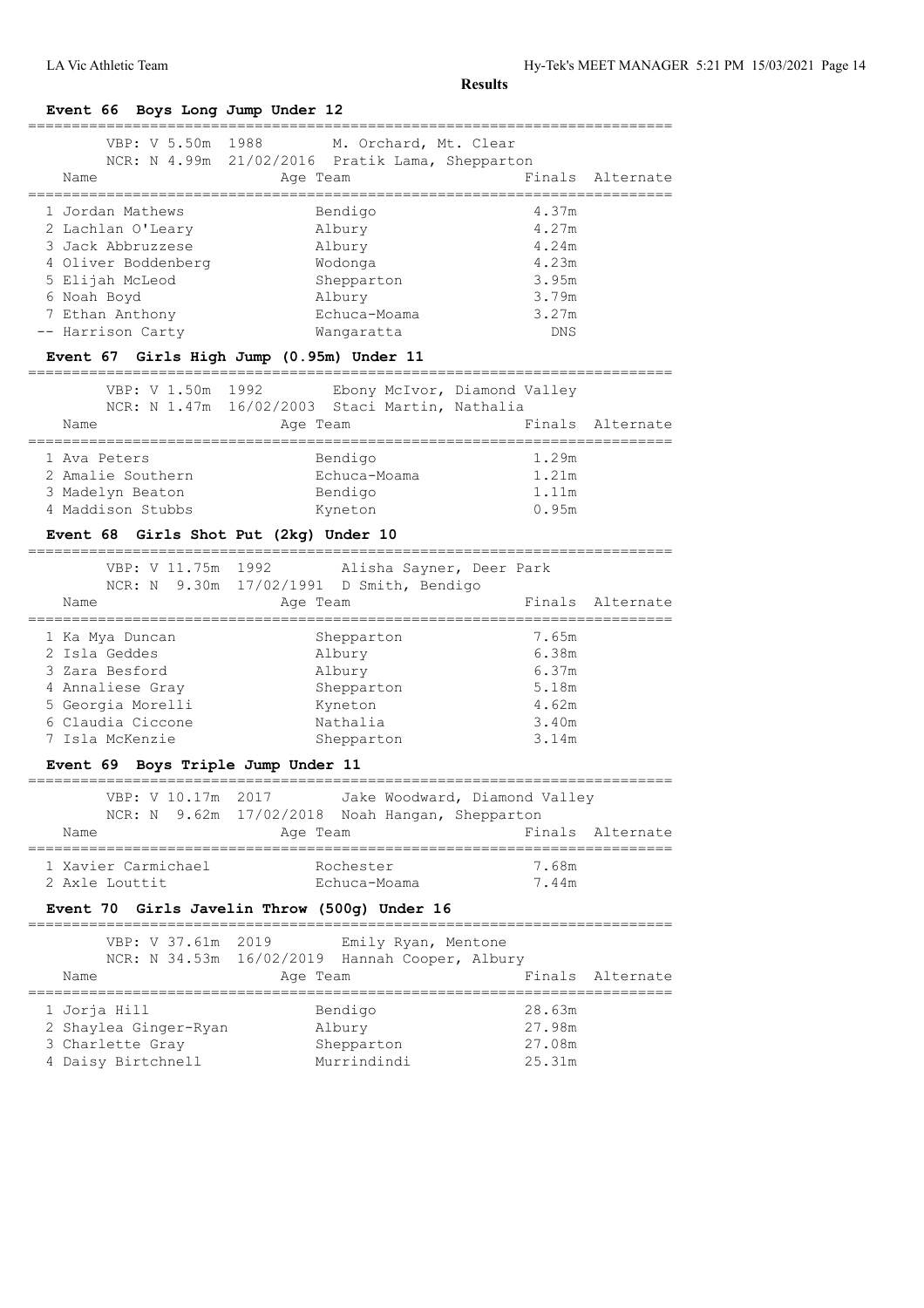| Event 71 Boys Long Jump Under 10       |                                                                                          |                                       |                  |
|----------------------------------------|------------------------------------------------------------------------------------------|---------------------------------------|------------------|
| VBP: V 4.91m 1993<br>Name              | Gareth Croft, Doncaster<br>NCR: N 4.50m 26/02/1994 Brent Wickham, Shepparton<br>Age Team |                                       | Finals Alternate |
| 1 Leo Woodburne                        | Wanqaratta                                                                               | ============================<br>4.05m |                  |
| 2 Jack Godde                           | Albury                                                                                   | 3.67m                                 |                  |
| 3 Jimi Read                            | Bendigo                                                                                  | 3.63m                                 |                  |
| 4 Beau Blythman                        | Bendigo                                                                                  | 3.38m                                 |                  |
| 5 Levi Campbell                        | Murrindindi                                                                              | 3.24m                                 |                  |
| 6 Jonty McDermid                       | Bendigo                                                                                  | 3.23m                                 |                  |
| 7 Edward Boddenberg                    | Wodonga                                                                                  | 3.11m                                 |                  |
| 8 Declan Armstrong                     | Murrindindi                                                                              | 3.09m                                 |                  |
| 9 Finnian McLeod                       | Shepparton                                                                               | 3.07m                                 |                  |
| 10 Heath Shevlin                       | Mansfield                                                                                | 3.05m                                 |                  |
| 11 Caleb Marron                        | Bendigo                                                                                  | 2.87m                                 |                  |
| 12 Duane Shaw                          | Nathalia                                                                                 | 2.83m                                 |                  |
| 13 Tyson James                         | Nathalia                                                                                 | 2.78m                                 |                  |
|                                        |                                                                                          |                                       |                  |
| Event 72 Girls Shot Put (2kg) Under 09 |                                                                                          |                                       |                  |
| VBP: V 9.63m 2016                      | Alyssa Benbow, Brimbank                                                                  |                                       |                  |
|                                        | NCR: N 6.86m 24/02/1980 Kellie Brett, Shepparton                                         |                                       |                  |
| Name                                   | Age Team                                                                                 |                                       | Finals Alternate |
|                                        |                                                                                          |                                       |                  |
| 1 Laura Stone                          | Shepparton                                                                               | 4.96m                                 |                  |
| 2 Charlotte McMahon                    | Wangaratta                                                                               | 4.43m                                 |                  |
| 3 Zanna Chapman                        | Kyabram                                                                                  | 3.85m                                 |                  |
| 4 Charlotte Smith                      | Wangaratta                                                                               | 3.29m                                 |                  |
| 5 Makenzie Davis                       | Shepparton                                                                               | 2.97m                                 |                  |
| Event 73 Girls Triple Jump Under 14    |                                                                                          |                                       |                  |
|                                        |                                                                                          |                                       |                  |
|                                        |                                                                                          |                                       |                  |
| VBP: V 12.19m 2010                     | Sarah Ferrier, Box Hill                                                                  |                                       |                  |
|                                        | NCR: N 11.11m 13/02/1999 Leona Bilous, Shepparton                                        |                                       |                  |
| Name                                   | Age Team                                                                                 | Finals                                |                  |
|                                        |                                                                                          |                                       |                  |
| 1 Danielle Nadj                        | Murrindindi                                                                              | 9.97m                                 |                  |
| 2 Coco Vodusek                         | Yarrawonga-Mulwala                                                                       | 9.55m                                 | Alternate        |
| 3 Emma Walley<br>4 Rosemary Haszard    | Wodonga<br>Albury                                                                        | 8.85m<br>8.31m                        |                  |

# **Event 74 Boys Discus Throw (750g) Under 13**

| VBP: V 49.90m 2019<br>NCR: N 49.90m 16/02/2019<br>Name                                                                                    | Logan Sandland, Albury<br>Logan Sandland, Albury<br>Age Team                             | Finals Alternate                                                    |
|-------------------------------------------------------------------------------------------------------------------------------------------|------------------------------------------------------------------------------------------|---------------------------------------------------------------------|
| 1 Charlie Haring<br>2 Kuppah Kome<br>3 Anakin Pastuszka<br>4 Elijah Swiggs<br>5 Harrison Aldridge<br>6 Nathaniel Anthony<br>7 Alex Barnes | Wangaratta<br>Kyneton<br>Benalla<br>Echuca-Moama<br>Albury<br>Echuca-Moama<br>Shepparton | 30.13m<br>29.86m<br>27.53m<br>J27.53m<br>18.53m<br>17.61m<br>14.72m |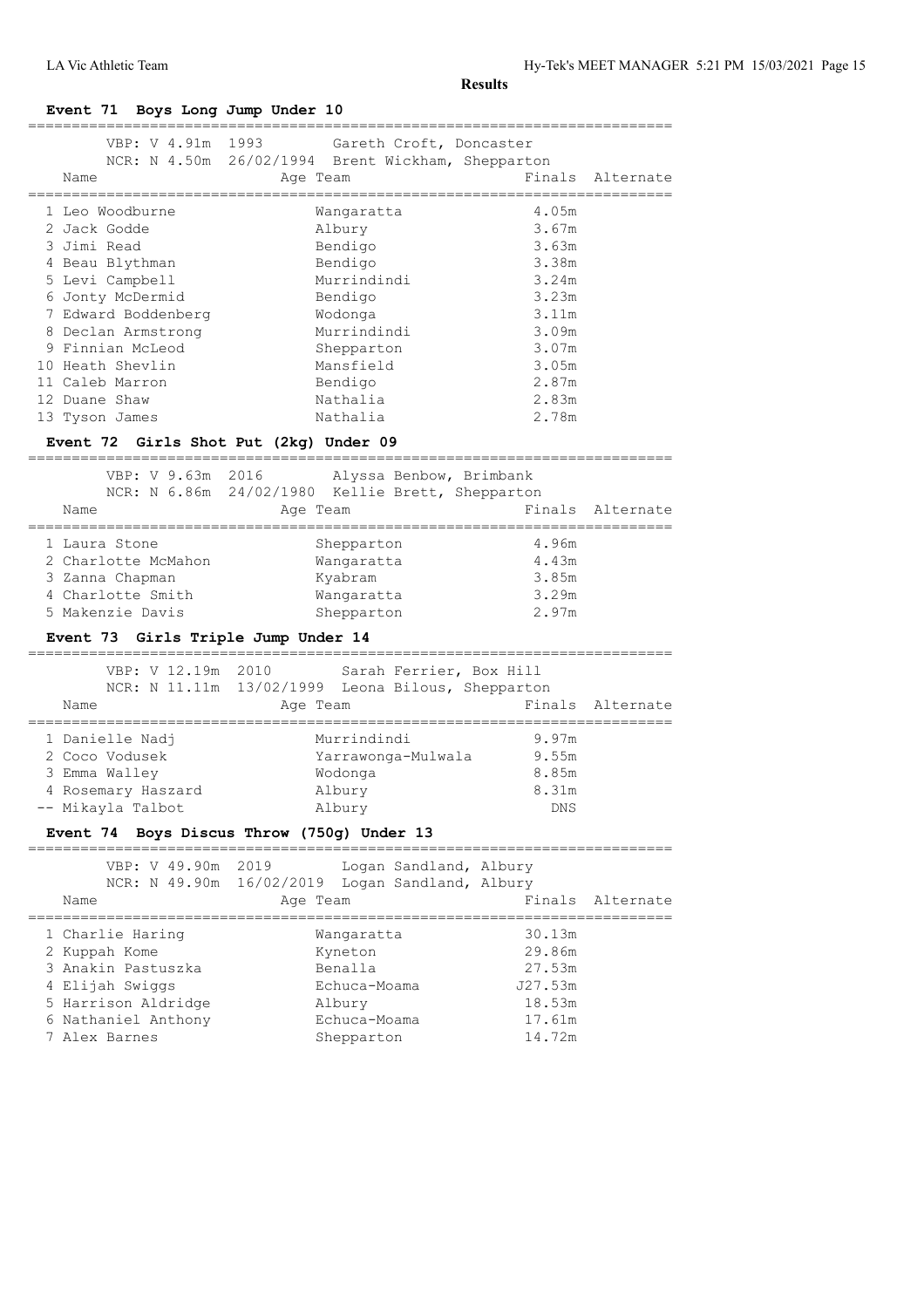| VBP: V 1.68m 2005<br>Name                                        | Denise Snyder, Swan Hill<br>NCR: N 1.62m 13/02/2021 Kijana McCowan, Albury<br>Age Team |                                                               | Finals Alternate<br>============= |
|------------------------------------------------------------------|----------------------------------------------------------------------------------------|---------------------------------------------------------------|-----------------------------------|
| 1 Kijana McCowan<br>2 Daija Lavea<br>3 Hailey Stubbs             | Albury<br>Shepparton                                                                   | 1.62mN<br>1.40m<br>1.10m                                      |                                   |
| Event 76 Girls Javelin Throw (400g) Under 12                     | Kyneton                                                                                |                                                               |                                   |
| VBP: V 35.81m                                                    | Monique Cilione, Keilor<br>2007                                                        |                                                               |                                   |
|                                                                  | NCR: N 30.20m 17/02/2018 Dakira Cooper, Albury                                         |                                                               |                                   |
| Name                                                             | Age Team                                                                               |                                                               | Finals Alternate                  |
| 1 Renee Ford                                                     | Bendigo                                                                                | 19.65m                                                        |                                   |
| 2 Isabel McMahon                                                 | Wangaratta                                                                             | 19.40m                                                        |                                   |
| 3 Marli Coller                                                   | Murrindindi                                                                            | 18.96m                                                        |                                   |
| 4 Eliza Evans                                                    | Bendigo                                                                                | 16.70m                                                        |                                   |
| 5 Elliana Gray                                                   | Shepparton                                                                             | 15.07m                                                        |                                   |
| 6 Serana Evans                                                   | Shepparton                                                                             | 10.91m                                                        |                                   |
| 7 Kayla McMahon                                                  | Wodonga                                                                                | 10.50m                                                        |                                   |
| Event 77 Girls Shot Put (3kg) Under 15                           |                                                                                        |                                                               |                                   |
|                                                                  | VBP: V 15.56m 2007 Margaret Satupai, Oakleigh                                          |                                                               |                                   |
|                                                                  | NCR: N 12.94m 18/02/2001 Calista Lyon, Wodonga                                         |                                                               |                                   |
| Name                                                             | Age Team                                                                               | -----------                                                   | Finals Alternate<br>------------- |
| 1 Cheyanne Hansen                                                | Nathalia                                                                               | 8.17m                                                         |                                   |
| -- Dakira Cooper                                                 | Albury                                                                                 | DNS                                                           |                                   |
| -- Xylavene Beale                                                | Albury                                                                                 | DNS                                                           |                                   |
| Event 78 Boys Shot Put (2kg) Under 09                            |                                                                                        |                                                               |                                   |
| VBP: V 9.96m<br>1984                                             | Matthew Young, Essendon                                                                |                                                               |                                   |
|                                                                  | NCR: N 8.10m 21/02/1993 Tony Donnolley, Albury                                         |                                                               |                                   |
| Name                                                             | Age Team                                                                               |                                                               | Finals Alternate                  |
| 1 Luca Micalizzi                                                 | Echuca-Moama                                                                           | 7.76m                                                         |                                   |
| 2 Maino Kome                                                     | Kyneton                                                                                | 6.70m                                                         |                                   |
| 3 Nash Ferrie                                                    | Bendigo                                                                                | 3.81m                                                         |                                   |
| Event 79 Boys High Jump (1.05m) Under 11                         |                                                                                        |                                                               |                                   |
| ================<br>VBP: V 1.59m 2017                            |                                                                                        | -----------------------------<br>Thomas Sims, Whittlesea City |                                   |
|                                                                  | NCR: N 1.48m 14/02/1998 Owen Hillier, Wodonga                                          |                                                               |                                   |
| Name<br>================================                         | Age Team                                                                               | Finals<br>=========================                           | Alternate                         |
|                                                                  | Seymour                                                                                | 1.20m                                                         |                                   |
|                                                                  |                                                                                        | 1.15m                                                         |                                   |
|                                                                  | Echuca-Moama                                                                           |                                                               |                                   |
|                                                                  | Echuca-Moama                                                                           | 1.05m                                                         |                                   |
| 1 Xavier Bush<br>2 Cody Reyne<br>3 Axle Louttit<br>4 Chas Barton | Shepparton                                                                             | J1.05m                                                        |                                   |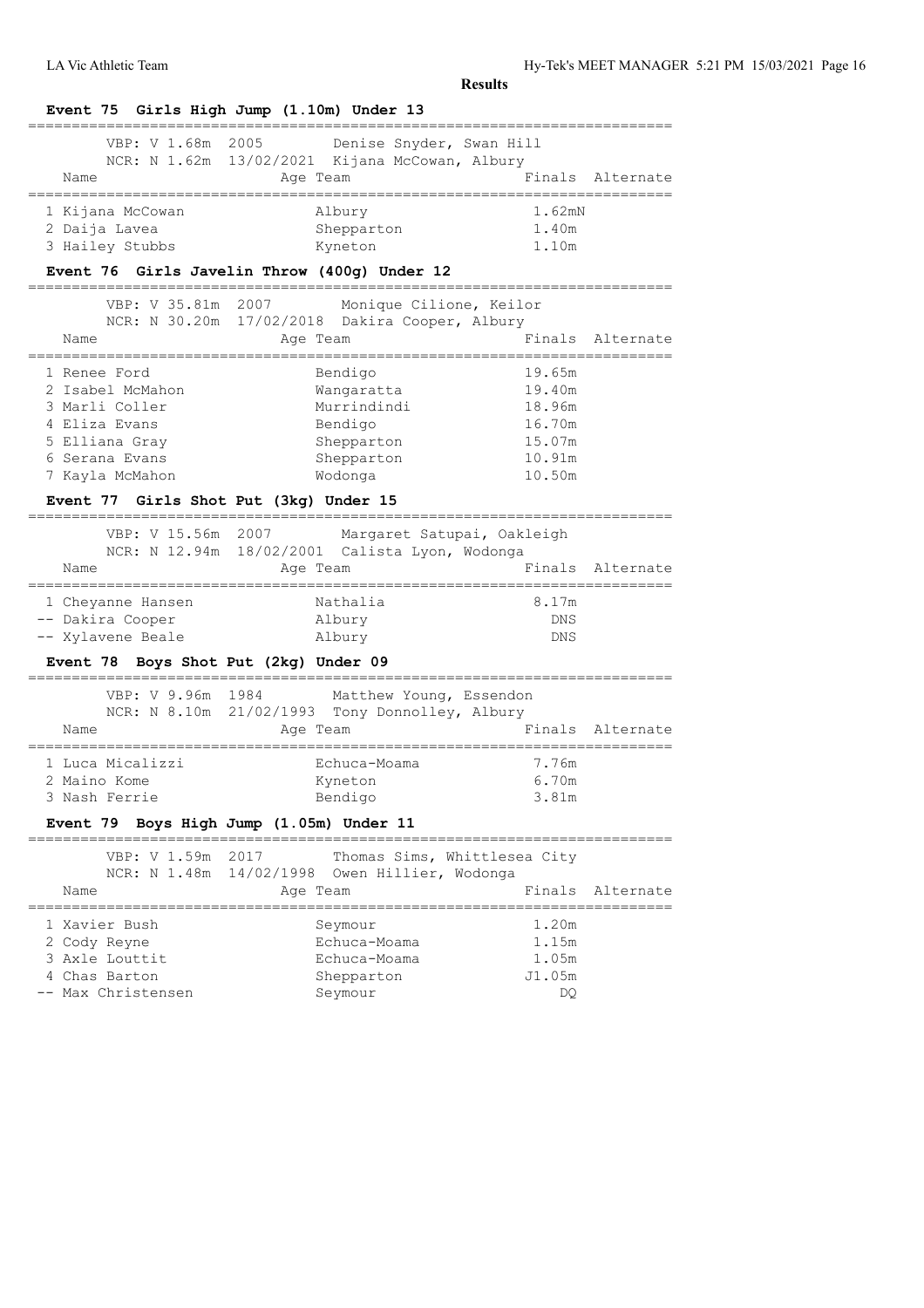| VBP: V 14.51m                                                        | 2019<br>Emily Ryan, Mentone                     |            |                    |
|----------------------------------------------------------------------|-------------------------------------------------|------------|--------------------|
|                                                                      | NCR: N 11.48m 16/02/2019 Hannah Cooper, Albury  |            |                    |
| Name<br>================                                             | Age Team                                        |            | Finals Alternate   |
| 1 Charlette Gray                                                     | Shepparton                                      | 9.99m      |                    |
| 2 Illiana Mulholland                                                 | Wodonqa                                         | 8.91m      |                    |
| 3 Zoe Cooper                                                         | Nathalia                                        | 4.00m      |                    |
| -- Jorja Hill                                                        | Bendigo                                         | DNS        |                    |
| -- Maddy Anderson                                                    | Lavington-Jindera                               | DNS        |                    |
|                                                                      | Event 81 Boys Discus Throw (1kg) Under 14       |            |                    |
| VBP: V 60.52m 1993                                                   | Steve Partsanis, Caulfield                      |            |                    |
|                                                                      | NCR: N 53.60m 15/02/1998 Tim Driesen, Bendigo   |            |                    |
| Name                                                                 | Age Team                                        |            | Finals Alternate   |
| 1 Jacob Dimit                                                        | Shepparton                                      | 33.37m     |                    |
| 2 Reeve Evans                                                        | Shepparton                                      | 26.98m     |                    |
| -------------                                                        | Event 82 Girls Javelin Throw (400g) Under 11    |            |                    |
| VBP: V 30.82m 2002                                                   | Bianca Maurer, Geelong                          |            |                    |
|                                                                      | NCR: N 24.85m 4/02/2006 Tayla Callaway, Kyneton |            |                    |
| Name<br>=================                                            | Age Team                                        |            | Finals Alternate   |
| 1 Chelsea Swiggs                                                     | Echuca-Moama                                    | 15.62m     |                    |
|                                                                      |                                                 |            |                    |
| 2 Kiara Cooper                                                       | Albury                                          | 14.82m     |                    |
| 3 Alexis Lavea                                                       | Shepparton                                      | 9.41m      |                    |
| 4 Lucy Hemming                                                       | Shepparton                                      | 8.97m      |                    |
| Event 83 Girls Long Jump Under 15<br>------------------------------- |                                                 |            |                    |
| VBP: V 5.80m 2008                                                    | Brooke Stratton, Knox                           |            |                    |
|                                                                      | NCR: N 5.44m 13/02/2010 Sophie Taylor, Bendigo  |            |                    |
| Name                                                                 | Age Team                                        |            |                    |
| 1 Rosy Marsh                                                         | Rochester                                       | 4.80m      |                    |
| 2 Lily Marsh                                                         | Rochester                                       | 4.64m      |                    |
|                                                                      | Albury                                          | 4.27m      |                    |
| 3 Isabelle Smillie<br>-- Ashleigh Carty                              | Wangaratta                                      | DNS        |                    |
| Event 84 Boys Shot Put (4kg) Under 15                                |                                                 |            |                    |
| VBP: V 18.31m                                                        | 2004<br>Andrew Peska, Werribee                  |            |                    |
| NCR: N 15.91m                                                        | 13/02/1999 Tim Driesen, Bendigo                 |            | Finals Alternate   |
| Name                                                                 | Age Team                                        |            | Finals Alternate   |
| 1 Matthew Dimit                                                      | Shepparton                                      | 11.38m     |                    |
| 2 Jye Pastuszka                                                      | Benalla                                         | 9.06m      |                    |
| -- Logan Sandland                                                    | Albury                                          | <b>DNS</b> | ================== |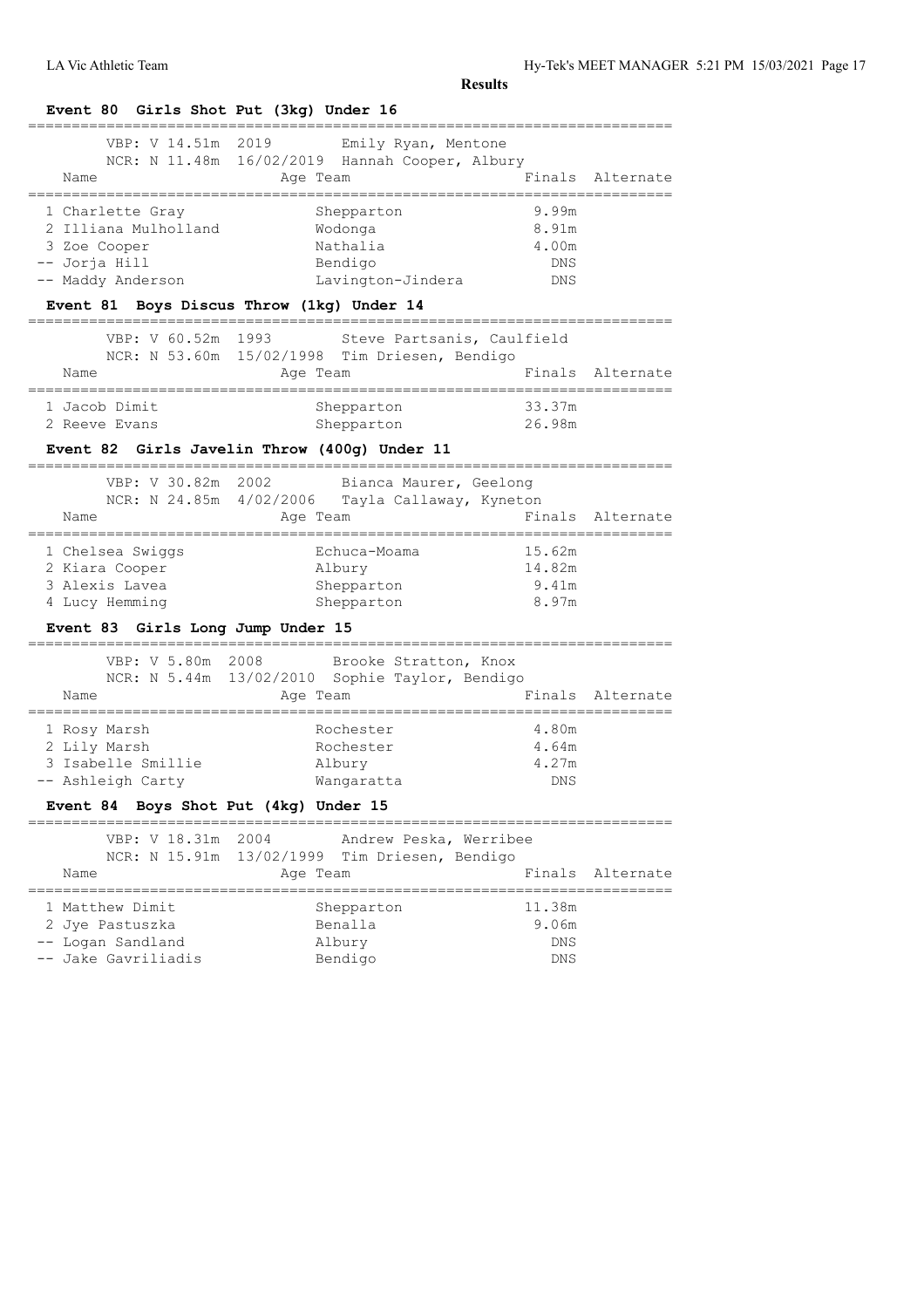LA Vic Athletic Team Hy-Tek's MEET MANAGER 5:21 PM 15/03/2021 Page 18

| Event 85 Boys Shot Put (4kg) Under 16<br>____________________________ |                                                                                                                        |                                                                         |                  |
|-----------------------------------------------------------------------|------------------------------------------------------------------------------------------------------------------------|-------------------------------------------------------------------------|------------------|
| VBP: V 15.63m 2020                                                    | Haddi El Shorbagy, Caulfield<br>NCR: N 13.83m 16/02/2019 Joshua Furze, Albury                                          |                                                                         |                  |
| Name                                                                  | Age Team                                                                                                               |                                                                         | Finals Alternate |
| 1 Lucas Kell                                                          | Kyabram                                                                                                                | 11.32m                                                                  |                  |
| Event 86 Girls High Jump (0.75m) Under 09                             |                                                                                                                        |                                                                         |                  |
| 2018<br>VBP: V 1.14m                                                  | Cecilia Agostino, Cranbourne<br>VBP: V 1.14m 2019 Lily Sherman, Geelong<br>NCR: N 1.12m 16/02/2019 Ava Peters, Bendigo |                                                                         |                  |
| Name                                                                  | Age Team                                                                                                               |                                                                         | Finals Alternate |
| 1 Sophie Poulton<br>2 Lucy Boyd<br>3 Renae Power                      | Albury<br>Albury<br>Shepparton                                                                                         | ;==============================<br>0.91 <sub>m</sub><br>J0.91m<br>0.87m |                  |
| Event 87 Boys Triple Jump Under 13                                    |                                                                                                                        |                                                                         |                  |
| VBP: V 12.65m<br>2012                                                 |                                                                                                                        |                                                                         |                  |
|                                                                       | Michael Cann, Frankston<br>NCR: N 11.83m 18/02/2007 Fahed Salah, Shepparton                                            |                                                                         |                  |
| Name<br>;==================================                           | Age Team<br>.==================================                                                                        |                                                                         | Finals Alternate |
| 1 Elijah Swiggs                                                       | Echuca-Moama                                                                                                           | 9.31m                                                                   |                  |
| 2 Hunter Howells<br>3 Rhys Hansen                                     | Shepparton<br>Nathalia                                                                                                 | 8.97m<br>8.42m                                                          |                  |
| 4 Nathaniel Anthony                                                   | Echuca-Moama                                                                                                           | 7.79m                                                                   |                  |
| -- Harvey Jacka                                                       | Wangaratta                                                                                                             | DQ.                                                                     |                  |
| Event 88 Boys Discus Throw (500q) Under 11                            |                                                                                                                        |                                                                         |                  |
| VBP: V 44.16m 2019                                                    | Mafi Aho, Brimbank                                                                                                     |                                                                         |                  |
| Name                                                                  | NCR: N 30.08m 15/02/2020 Kai Norton, Bendigo<br>Age Team                                                               |                                                                         | Finals Alternate |
|                                                                       |                                                                                                                        | ;==================                                                     |                  |
| 1 Tom Haszard<br>2 Xavier Carmichael                                  | Albury<br>Rochester                                                                                                    | 28.00m<br>21.82m                                                        |                  |
| 3 Lynkoln Richardson                                                  | Echuca-Moama                                                                                                           | 21.58m                                                                  |                  |
| 4 Kai Thorn                                                           | Shepparton                                                                                                             | 12.30m                                                                  |                  |
| Event 89 Girls High Jump (1.15m) Under 14                             |                                                                                                                        |                                                                         |                  |
| VBP: V 1.73m<br>2006                                                  | Denise Snyder, Swan Hill                                                                                               |                                                                         |                  |
| NCR: N 1.63m                                                          | 15/02/1998<br>Tess Densley, Wodonga                                                                                    |                                                                         |                  |
| Name                                                                  | Age Team                                                                                                               | Finals                                                                  | Alternate        |
| 1 Coco Vodusek                                                        | Yarrawonga-Mulwala                                                                                                     | 1.49m                                                                   |                  |
| 2 Danielle Nadj                                                       | Murrindindi                                                                                                            | 1.47m                                                                   |                  |
| 3 Sienna Nelson                                                       | Bendigo                                                                                                                | 1.25m                                                                   |                  |
| 4 Rosemary Haszard<br>-- Aleira McCowan                               | Albury<br>Albury                                                                                                       | J1.25m<br>DNS                                                           |                  |
|                                                                       |                                                                                                                        |                                                                         |                  |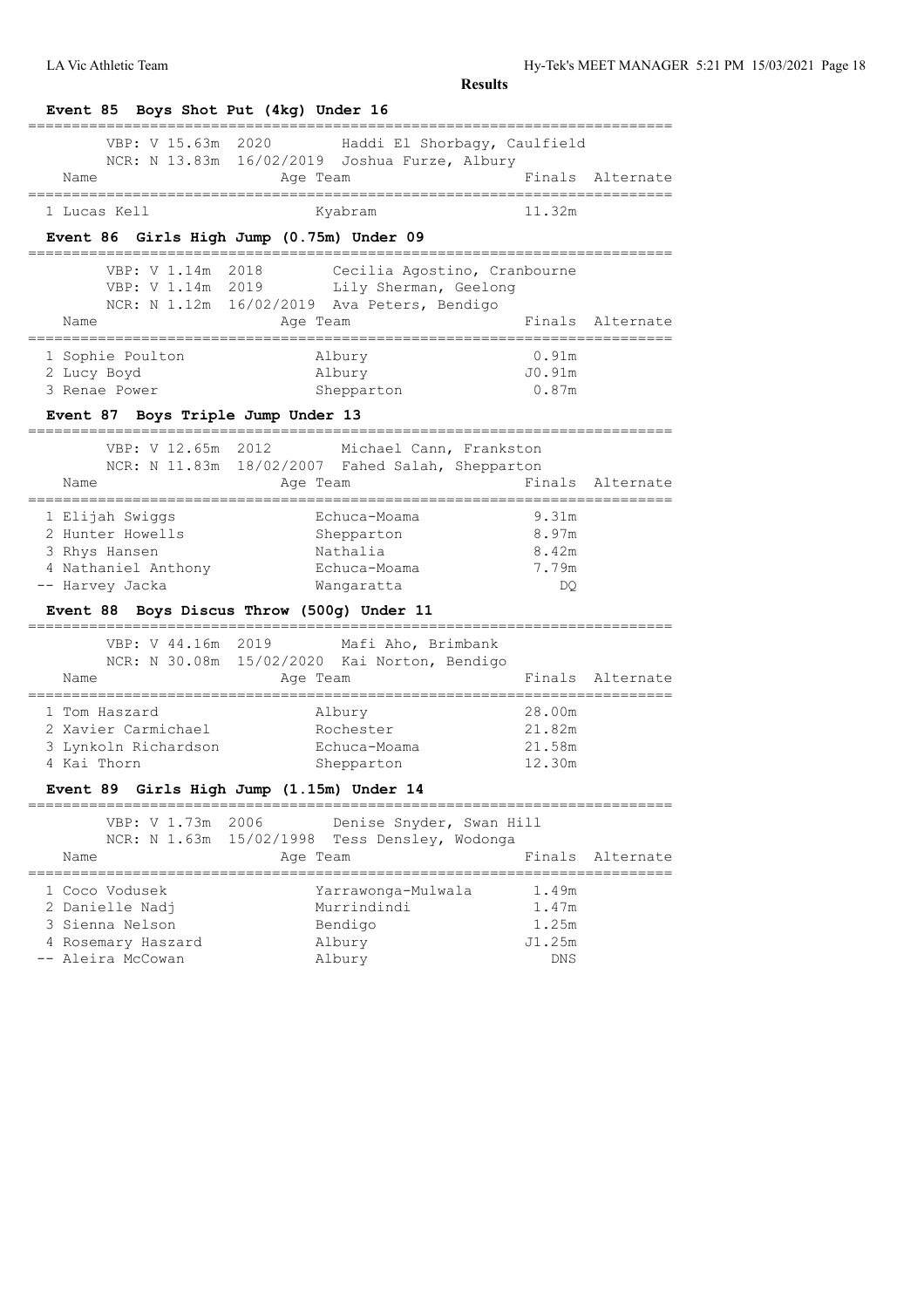# **Event 90 Girls Long Jump Under 10**

| arris nond ommb<br>VBP: V 4.51m 2003                            | Brooke Stratton, Knox                                       |                |                  |
|-----------------------------------------------------------------|-------------------------------------------------------------|----------------|------------------|
| Name                                                            | NCR: N 4.25m 27/02/1977 Pamela Ah Dore, Bendigo<br>Age Team |                | Finals Alternate |
|                                                                 |                                                             |                |                  |
| 1 Tanamai Szirom                                                | Albury                                                      | 3.91m          |                  |
| 2 Charlotte Clayton                                             | Albury                                                      | 3.57m          |                  |
| 3 Mila Childs                                                   | Bendigo                                                     | 3.51m          |                  |
| 4 Charlotte Coysh                                               | Wodonga                                                     | 3.48m          |                  |
| 5 Maya Coysh                                                    | Wodonga                                                     | 3.37m          |                  |
| 6 Maya Dhanapala<br>7 Quinn Tomkins                             | Bendigo<br>Echuca-Moama                                     | 3.28m<br>2.86m |                  |
| 8 Zara Besford                                                  | Albury                                                      | 2.84m          |                  |
| 9 Violet Higgins                                                | Shepparton                                                  | 2.76m          |                  |
| 10 Georgia Morelli                                              | Kyneton                                                     | 2.29m          |                  |
| 11 Claudia Ciccone                                              | Nathalia                                                    | 2.27m          |                  |
| Event 91 Girls Shot Put (2kg) Under 12                          |                                                             |                |                  |
| VBP: V 15.01m 1984                                              | A. McAdam, Williamstown                                     |                |                  |
|                                                                 | NCR: N 12.46m 15/02/2020 Alice Ludlow, Shepparton           |                |                  |
| Name                                                            | Age Team                                                    |                | Finals Alternate |
| 1 Renee Ford                                                    | Bendigo                                                     | 10.89m         |                  |
| 2 Georgia Lewis                                                 | Wangaratta                                                  | 8.80m          |                  |
| 3 Marli Coller                                                  | Murrindindi                                                 | 8.75m          |                  |
| 4 Indiana van Ramselaar                                         | Albury                                                      | 8.43m          |                  |
| 5 Eliza Evans                                                   | Bendigo                                                     | 7.99m          |                  |
| 6 Grace Mulqueen                                                | Bendigo                                                     | 7.27m          |                  |
| 7 Ralema Kome                                                   | Kyneton                                                     | 6.56m          |                  |
| 8 Mia Marrinan                                                  | Seymour                                                     | 5.90m          |                  |
| 9 Ella Reyne                                                    | Echuca-Moama                                                | 5.47m          |                  |
| 10 Xanthe Campbell                                              | Murrindindi                                                 | 4.27m          |                  |
| 11 Serana Evans<br>Event 92 Girls Javelin Throw (400g) Under 13 | Shepparton                                                  | 4.06m          |                  |
| VBP: V 43.33m 2008                                              | Monique Cilione, Keilor                                     |                |                  |
|                                                                 | NCR: N 33.52m 23/02/2013 Gabriella Hill, Shepparton         |                |                  |
| Name                                                            | Age Team                                                    |                | Finals Alternate |
| 1 Adelaide Bollard Bendigo 25.12m                               |                                                             |                |                  |
| 2 Philippa Besford                                              | Albury                                                      | 24.81m         |                  |
| 3 Alice Ludlow                                                  | Shepparton                                                  | 23.58m         |                  |
| 4 Xanthia Beale                                                 | Lavington-Jindera                                           | 14.65m         |                  |
| 5 Lacey Smith                                                   | Echuca-Moama                                                | 14.25m         |                  |
| Event 93 Girls Long Jump Under 16                               |                                                             |                |                  |
| ======================================<br>VBP: V 5.31m 2019     | Nicola Deacon, Mentone                                      |                |                  |
|                                                                 | NCR: N 5.22m 15/02/2020 Monique Gavriliadis, Bendigo        |                |                  |
| Name                                                            | Age Team                                                    | Finals         | Alternate        |
| 1 Andrea Archibald                                              | Echuca-Moama                                                | 4.41m          |                  |
| 2 Shaylea Ginger-Ryan                                           | Albury                                                      | 4.20m          |                  |
| 3 Zoe Cooper                                                    | Nathalia                                                    | 1.72m          |                  |
| -- Maddy Anderson                                               | Lavington-Jindera                                           | DNS            |                  |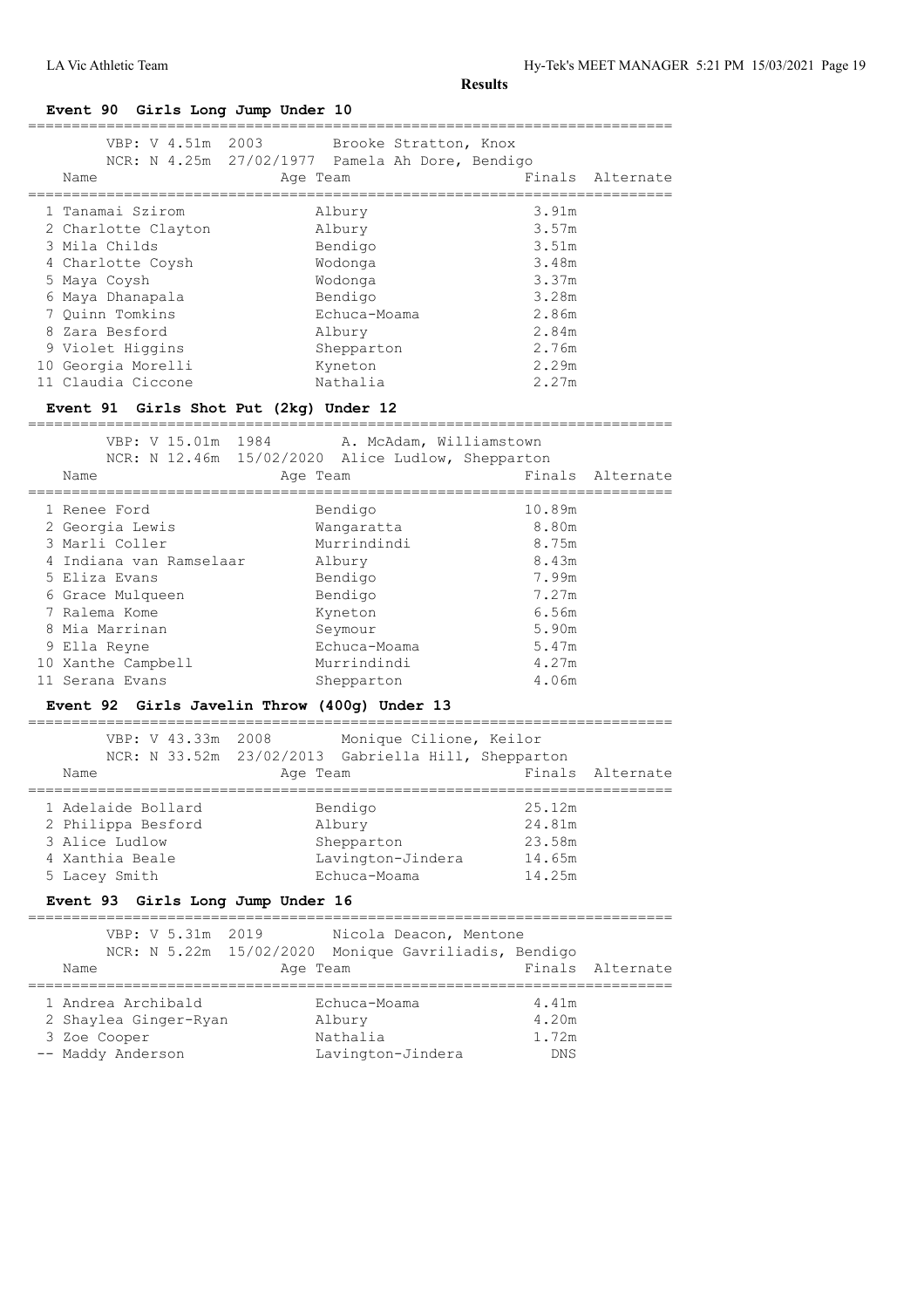| Event 94 Girls Triple Jump Under 11                                                                                                                                                                                     |                                                                                                                                           |                                                                                               |                  |
|-------------------------------------------------------------------------------------------------------------------------------------------------------------------------------------------------------------------------|-------------------------------------------------------------------------------------------------------------------------------------------|-----------------------------------------------------------------------------------------------|------------------|
| VBP: V 10.10m<br>Name                                                                                                                                                                                                   | 2018<br>Elli Symonds, Seaford<br>NCR: N 9.05m 16/02/2018 Ashleigh Carty, Wangaratta<br>Age Team                                           | Finals                                                                                        | Alternate        |
| 1 Josie Offord<br>2 Mia Kilpatrick<br>3 Lily Taylor<br>4 Sophie Jardine<br>5 Jazz Warde<br>6 Chelsea Swiggs<br>7 Brianna Robison<br>8 Kyah-Lilly Connell<br>-- Cassandra Mayne<br>Event 95 Boys Shot Put (2kg) Under 10 | Lavington-Jindera<br>Kyabram<br>Kyabram<br>Echuca-Moama<br>Echuca-Moama<br>Echuca-Moama<br>Wangaratta<br>Nathalia<br>Shepparton           | 8.45m<br>7.90m<br>7.70m<br>7.61m<br>7.14m<br>6.89m<br>6.09m<br>5.90m<br>DQ.                   |                  |
| VBP: V 11.86m<br>Name<br>----------------------                                                                                                                                                                         | 1983<br>Glen Corrigan, Seaford<br>NCR: N 10.23m 17/02/1985 D McInerney, Bendigo<br>Age Team                                               |                                                                                               | Finals Alternate |
| 1 Makore Dickinson<br>2 Elijah Sommerfeld<br>3 Jaidyn Dimech<br>4 Nate Ralton<br>5 Reuben Case<br>VBP: V 1.30m 2018                                                                                                     | Kyabram<br>Albury<br>Murrindindi<br>Bendigo<br>Lavington-Jindera<br>Event 96 Boys High Jump (0.80m) Under 09<br>Xavier Ladbrook, Pakenham | 8.18m<br>7.41m<br>6.01m<br>5.31m<br>5.24m                                                     |                  |
| Name                                                                                                                                                                                                                    | NCR: N 1.23m 15/02/2020 Marlon Micalizzi, Echuca-Moama<br>Age Team                                                                        |                                                                                               | Finals Alternate |
| --------------<br>1 Xavier Mulqueen<br>2 Maino Kome<br>3 Liam Barton<br>4 Jaxon Key<br>5 Curtis Wickham<br>5 Thomas Reynolds<br>7 Callen Harrington<br>8 Will Denton                                                    | Bendigo<br>Kyneton<br>Shepparton<br>Echuca-Moama<br>Kyabram<br>Echuca-Moama<br>Bendigo<br>Kyneton                                         | ==================<br>1.08m<br>1.04m<br>J1.04m<br>0.95m<br>JO.95m<br>J0.95m<br>0.90m<br>0.85m |                  |
| VBP: V 1.80m 2019                                                                                                                                                                                                       | Event 97 Boys High Jump (1.20m) Under 13<br>Harry Orr, Williamstown                                                                       |                                                                                               |                  |
| Name                                                                                                                                                                                                                    | NCR: N 1.73m 17/02/2002 Tom Pryde, Kyabram<br>Age Team                                                                                    |                                                                                               | Finals Alternate |
| 1 Hunter Howells<br>2 Jayden McGregor<br>3 Rhys Hansen<br>4 Kuppah Kome<br>5 Harvey Jacka                                                                                                                               | Shepparton<br>Albury<br>Nathalia<br>Kyneton<br>Wangaratta                                                                                 | 1.55m<br>1.45m<br>1.40m<br>J1.40m<br>1.35m                                                    |                  |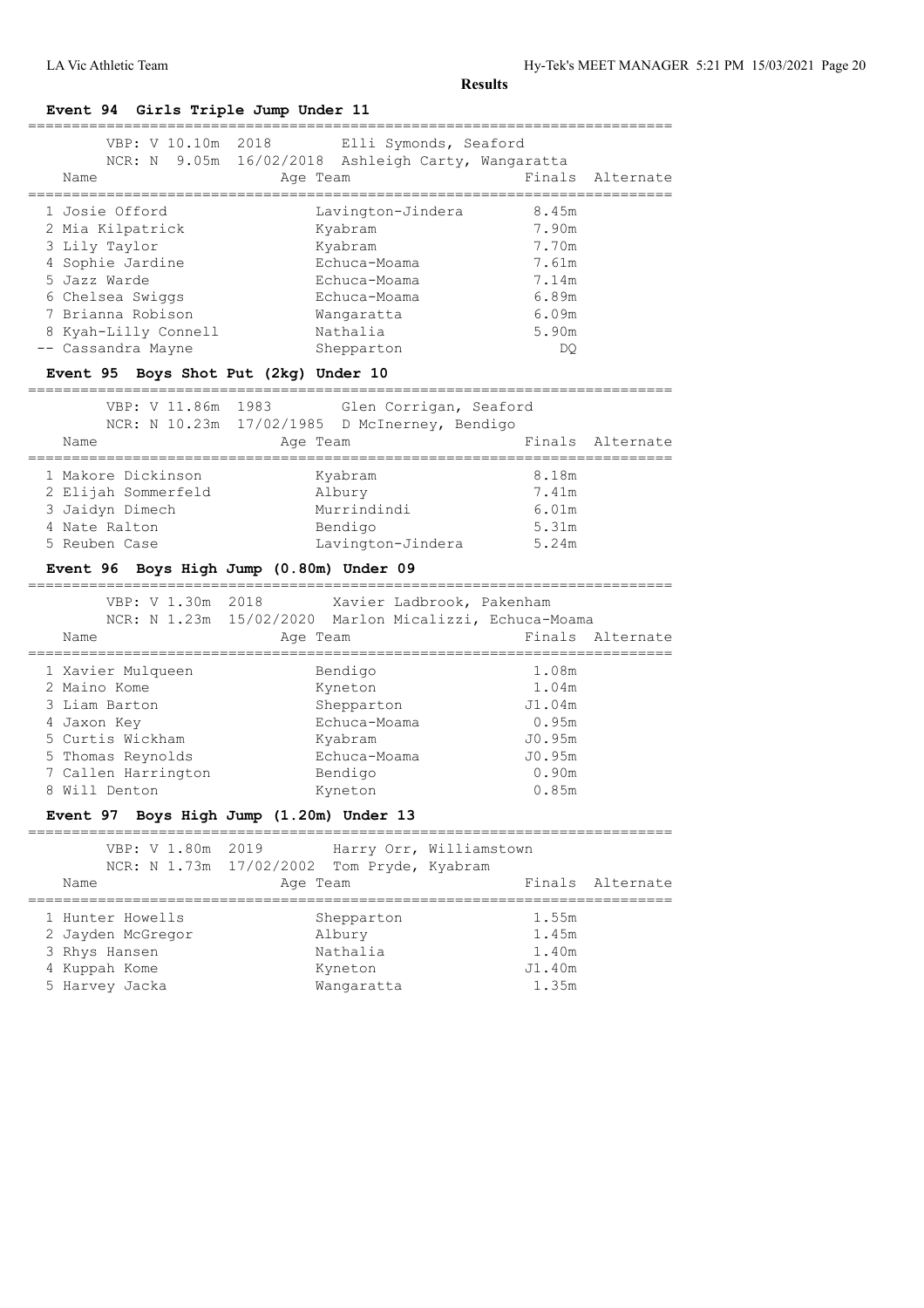LA Vic Athletic Team Hy-Tek's MEET MANAGER 5:21 PM 15/03/2021 Page 21

| Event 98 Boys High Jump (1.25m) Under 14                                                                                                                                                                                                                                                                               |                                                                              |                                                        |
|------------------------------------------------------------------------------------------------------------------------------------------------------------------------------------------------------------------------------------------------------------------------------------------------------------------------|------------------------------------------------------------------------------|--------------------------------------------------------|
| VBP: V 1.90m                                                                                                                                                                                                                                                                                                           | 2017 Ben Major, Diamond Valley<br>NCR: N 1.80m 15/02/2003 Tom Pryde, Kyabram |                                                        |
| Name                                                                                                                                                                                                                                                                                                                   | Age Team<br>:=============                                                   | Finals Alternate                                       |
| 1 Jayden Taylor                                                                                                                                                                                                                                                                                                        | Kyabram                                                                      | 1.49m                                                  |
| Event 99 Boys Long Jump Under 15                                                                                                                                                                                                                                                                                       |                                                                              |                                                        |
| VBP: V 6.98m 2014                                                                                                                                                                                                                                                                                                      | Michael Cann, Frankston                                                      |                                                        |
|                                                                                                                                                                                                                                                                                                                        | NCR: N 6.47m 16/02/2019 Jack Boulton, Wangaratta                             |                                                        |
| Name                                                                                                                                                                                                                                                                                                                   | Age Team                                                                     | Finals Alternate                                       |
| 1 Dominic Korzeniowski                                                                                                                                                                                                                                                                                                 | Albury                                                                       | 4.91m                                                  |
| Event 100 Boys Shot Put (2kg) Under 12<br>,,,,,,,,,,,,,,,,,,,                                                                                                                                                                                                                                                          |                                                                              |                                                        |
| VBP: V 13.81m 2019                                                                                                                                                                                                                                                                                                     | Matai Haunga, Bacchus Marsh<br>NCR: N 12.41m 13/02/2021 Kai Norton, Bendigo  |                                                        |
| Name<br>___________________________________                                                                                                                                                                                                                                                                            | Age Team                                                                     | Finals Alternate<br>._________________________________ |
| 1 Kai Norton                                                                                                                                                                                                                                                                                                           | Bendigo                                                                      | 12.41mN                                                |
| 2 Jasper Seymour                                                                                                                                                                                                                                                                                                       | Bendigo                                                                      | 11.64m                                                 |
| 3 Lachlan O'Leary                                                                                                                                                                                                                                                                                                      | Albury                                                                       | 10.87m                                                 |
| 4 Hamish McKenzie                                                                                                                                                                                                                                                                                                      | Shepparton                                                                   | 7.19m                                                  |
| -- Fletcher Christensen                                                                                                                                                                                                                                                                                                | Seymour                                                                      | DQ                                                     |
|                                                                                                                                                                                                                                                                                                                        |                                                                              |                                                        |
| ========                                                                                                                                                                                                                                                                                                               |                                                                              |                                                        |
| VBP: V 6.39m 2019                                                                                                                                                                                                                                                                                                      | Ethan Talbot, Albury                                                         |                                                        |
|                                                                                                                                                                                                                                                                                                                        | NCR: N 6.39m 17/02/2019 Ethan Talbot, Albury                                 |                                                        |
| Name                                                                                                                                                                                                                                                                                                                   | Age Team                                                                     | Finals Alternate                                       |
|                                                                                                                                                                                                                                                                                                                        | Bendigo                                                                      | 5.63m                                                  |
|                                                                                                                                                                                                                                                                                                                        | Wangaratta                                                                   | 5.47m                                                  |
|                                                                                                                                                                                                                                                                                                                        | Bendigo                                                                      | 4.74m                                                  |
|                                                                                                                                                                                                                                                                                                                        | Bendigo                                                                      | 4.63m                                                  |
|                                                                                                                                                                                                                                                                                                                        |                                                                              |                                                        |
| VBP: V 4:39.68                                                                                                                                                                                                                                                                                                         | 1993<br>L. Oliver, Mt. Clear-Ballarat                                        |                                                        |
|                                                                                                                                                                                                                                                                                                                        | NCR: N 5:04.80 4/03/1979 G Leed, Bendigo                                     |                                                        |
| Name                                                                                                                                                                                                                                                                                                                   | Age Team                                                                     | Finals<br>Alternate                                    |
|                                                                                                                                                                                                                                                                                                                        | Albury                                                                       | 5:15.87                                                |
|                                                                                                                                                                                                                                                                                                                        | Echuca-Moama                                                                 | 5:39.32                                                |
|                                                                                                                                                                                                                                                                                                                        | Echuca-Moama                                                                 | 5:53.93                                                |
|                                                                                                                                                                                                                                                                                                                        | Mansfield                                                                    | 6:14.65                                                |
|                                                                                                                                                                                                                                                                                                                        | Kyabram                                                                      | 6:32.01                                                |
| , _______________                                                                                                                                                                                                                                                                                                      |                                                                              |                                                        |
| Event 101 Boys Long Jump Under 16<br>1 Sebastyn Andrea<br>2 Angus Aggenbach<br>3 Joshua Evans<br>4 Connor Clarke<br>Event 201 Boys 1500 Meter Run Under 11<br>1 Eddy Franzke<br>2 Benjamin Anthony<br>3 Jimmy Halloran<br>4 Seb Walker<br>5 Byron Chapman<br>Event 202 Girls 1500 Meter Run Under 11<br>VBP: V 4:52.00 | Laura Powell, Box Hill<br>2010                                               |                                                        |
| NCR: N 5:07.09                                                                                                                                                                                                                                                                                                         | 20/02/2005<br>Bridget Healey, Bendigo                                        |                                                        |
| Name                                                                                                                                                                                                                                                                                                                   | Age Team                                                                     | Finals<br>Alternate                                    |
| 1 Tahlia Godfrey                                                                                                                                                                                                                                                                                                       | Echuca-Moama                                                                 | 5:56.61                                                |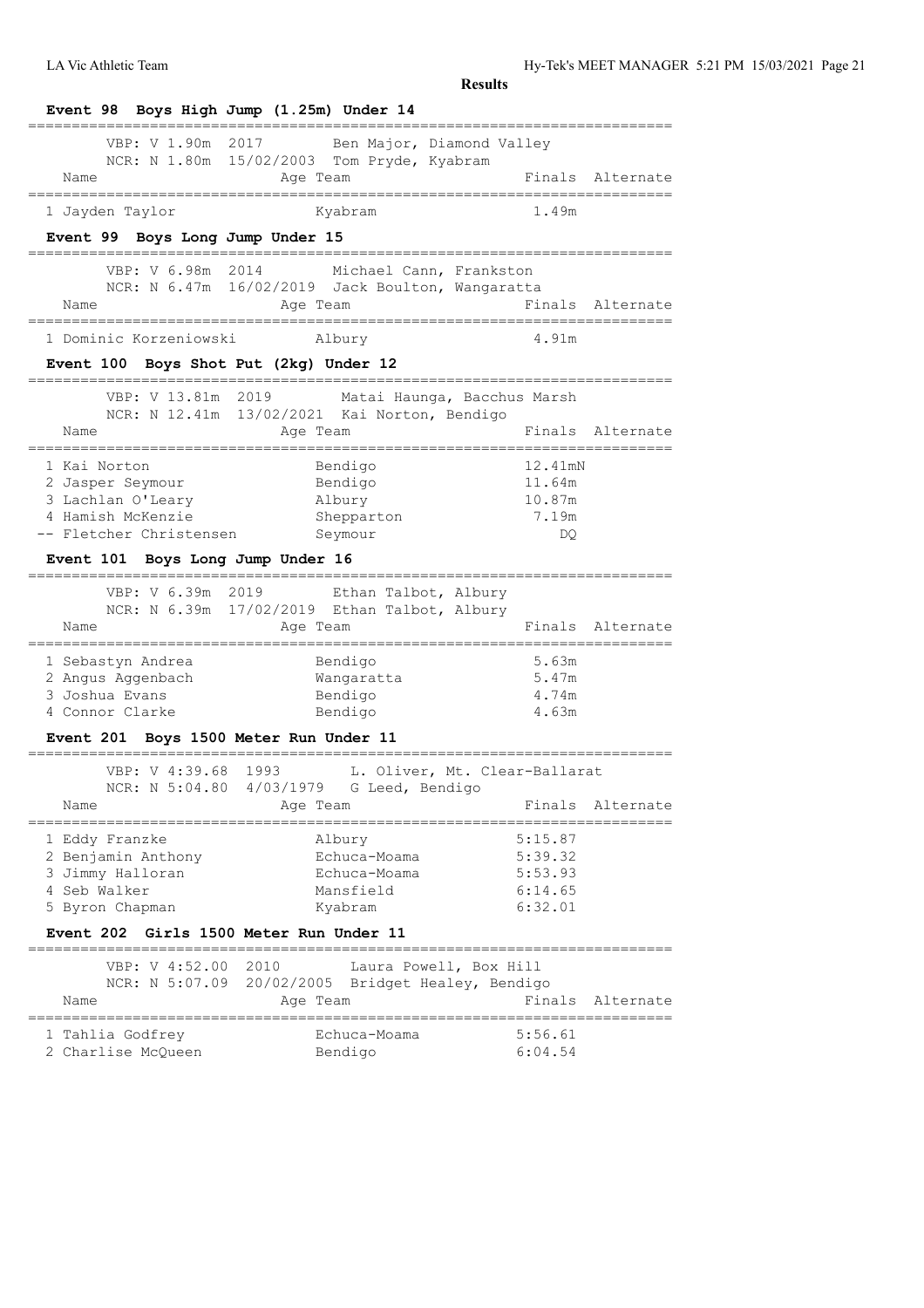**Results ....Event 202 Girls 1500 Meter Run Under 11** 3 Scarlett Bensch Shepparton 6:23.74 4 Kaytlyn McSweeney Seymour 7:13.12 5 Brianna Robison Wangaratta 7:34.43 **Event 203 Boys 1500 Meter Run Under 12** ========================================================================== VBP: V 4:36.45 2017 Kane Marriott, Diamond Valley NCR: N 4:53.01 16/02/2020 Alec Franzke, Albury Name **Age Team** Age Team Finals Alternate ========================================================================== 1 Nathan Stone Shepparton 5:52.58 2 Ethan Anthony Echuca-Moama 6:12.54 **Event 204 Girls 1500 Meter Run Under 12** ========================================================================== VBP: V 4:43.85 1996 Georgie Clarke, Geelong NCR: N 5:07.18 20/02/1994 K McLennan, Bendigo Name **Age Team** Age Team Finals Alternate ==========================================================================

| 1 Chelsea Tickell | Bendigo | 5:32.63 |
|-------------------|---------|---------|
| 2 Kate Wilson     | Bendigo | 5:35.20 |
| 3 Renee Ford      | Bendigo | 5:37.94 |
| 4 Grace Mulqueen  | Bendigo | 5:38.24 |
| 5 Estelle Faust   | Kyneton | 6:11.08 |
| 6 Mia Marrinan    | Seymour | 6:27.63 |
|                   |         |         |

# **Event 205 Girls 1500 Meter Run Under 13**

|      | VBP: V 4:37.00 2009                                 |          | Samantha Prime, Casey |         |                  |
|------|-----------------------------------------------------|----------|-----------------------|---------|------------------|
|      | NCR: N 4:53.60 15/02/2004 Brittany Nash, Wangaratta |          |                       |         |                  |
| Name |                                                     | Age Team |                       |         | Finals Alternate |
|      |                                                     |          |                       |         |                  |
|      | 1 Madison Heywood                                   |          | Shepparton            | 5:48.57 |                  |
|      | 2 Montanah Southern                                 |          | Echuca-Moama          | 7:00.67 |                  |

#### **Event 206 Girls 1500 Meter Run Under 14**

| VBP: V 4:39.27 2010<br>NCR: N 4:59.70 15/02/2009 Sarah Waters, Benalla |          | Natalie Rule, Doncaster |         |                  |
|------------------------------------------------------------------------|----------|-------------------------|---------|------------------|
| Name                                                                   | Age Team |                         |         | Finals Alternate |
|                                                                        |          |                         |         |                  |
| 1 Hayley Whitsed                                                       |          | Lavington-Jindera       | 5:04.64 |                  |
| 2 Rosie Franzke                                                        |          | Wodonga                 | 6:01.62 |                  |
| 3 Katie Barnes                                                         |          | Shepparton              | 6:27.84 |                  |
|                                                                        |          |                         |         |                  |

# **Event 207 Girls 1500 Meter Run Under 15**

|             |                | VBP: V 4:34.41 2014 |          | Maddison Caulfield, Essendon<br>NCR: N 4:46.44 19/02/2012 Rachel Waters, Benalla |                    |                  |
|-------------|----------------|---------------------|----------|----------------------------------------------------------------------------------|--------------------|------------------|
| Name        |                |                     | Age Team |                                                                                  |                    | Finals Alternate |
| 1 Edyn Hill | 2 Hayley Stone |                     |          | Wangaratta<br>Shepparton                                                         | 5:38.57<br>6:28.39 |                  |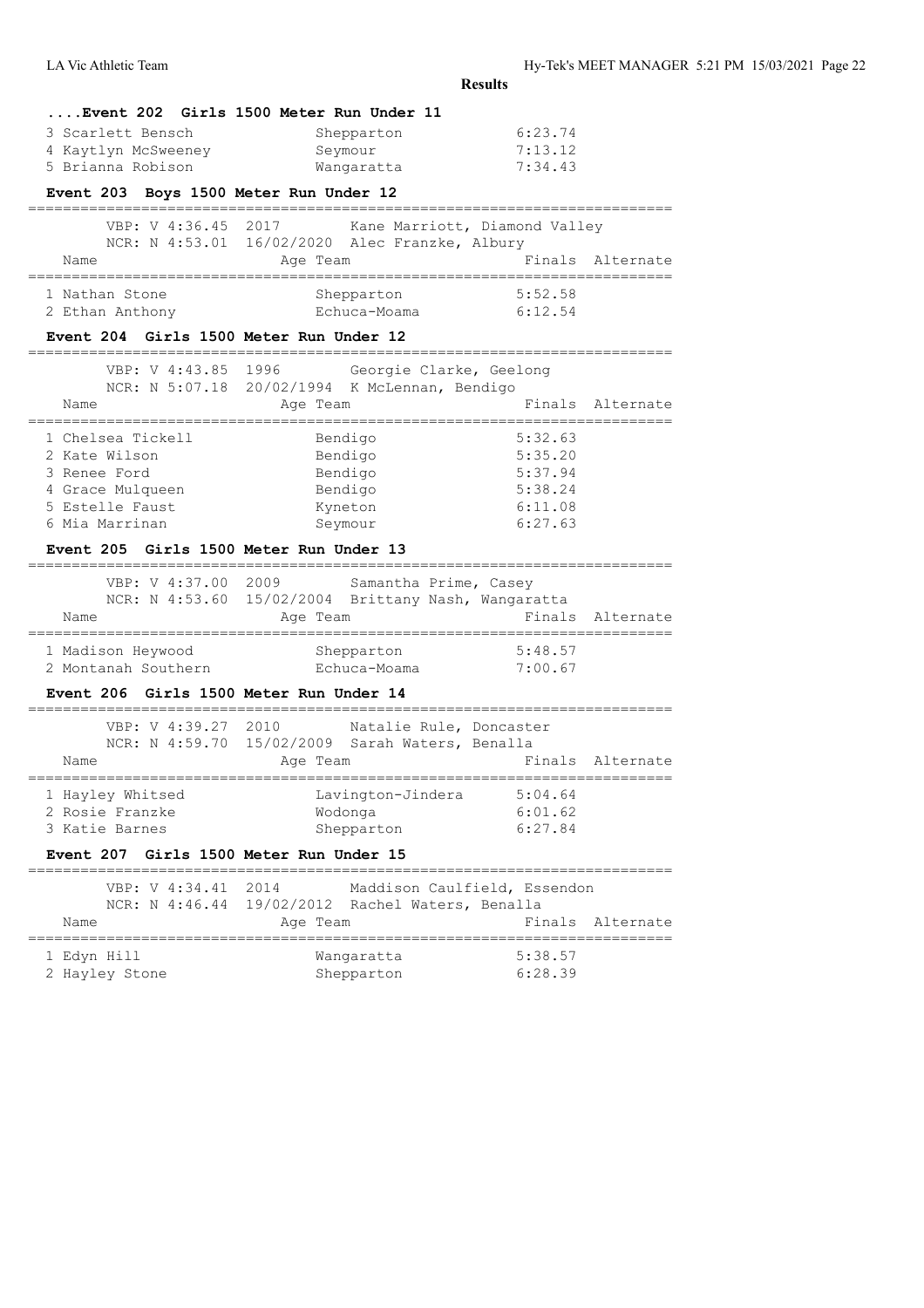| VBP: V 4:49.31<br>2019<br>Name                                                                                                                                                                                                                                                                                                                                                                                                              | Sophie Bolmat, Sandringham<br>NCR: N 5:19.69 14/02/2021 Phoebe Lonsdale, Bendigo<br>Age Team | Finals                                 | Alternate        |
|---------------------------------------------------------------------------------------------------------------------------------------------------------------------------------------------------------------------------------------------------------------------------------------------------------------------------------------------------------------------------------------------------------------------------------------------|----------------------------------------------------------------------------------------------|----------------------------------------|------------------|
| 1 Phoebe Lonsdale<br>2 Lana Hughes                                                                                                                                                                                                                                                                                                                                                                                                          | Bendigo<br>Kyneton                                                                           | 5:19.69N<br>7:03.82                    |                  |
| Event 209 Boys 1500 Meter Run Under 13                                                                                                                                                                                                                                                                                                                                                                                                      |                                                                                              |                                        |                  |
| VBP: V 4:21.10                                                                                                                                                                                                                                                                                                                                                                                                                              | 1993<br>P. Jamison, Frankston                                                                |                                        |                  |
|                                                                                                                                                                                                                                                                                                                                                                                                                                             | NCR: N 4:39.32 13/02/2000 Dylan Martin, Kyabram                                              |                                        |                  |
| Name                                                                                                                                                                                                                                                                                                                                                                                                                                        | Age Team                                                                                     |                                        | Finals Alternate |
| 1 Avery McDermid                                                                                                                                                                                                                                                                                                                                                                                                                            | Bendigo                                                                                      | 5:01.21                                |                  |
| 2 Darcy Cullen                                                                                                                                                                                                                                                                                                                                                                                                                              | Echuca-Moama                                                                                 | 5:25.62                                |                  |
| 3 Dexter Hill                                                                                                                                                                                                                                                                                                                                                                                                                               | Wangaratta                                                                                   | 5:51.45                                |                  |
| 4 Jack Morelli                                                                                                                                                                                                                                                                                                                                                                                                                              | Kyneton                                                                                      | 6:23.79                                |                  |
| 5 Alex Barnes<br>-- Alec Franzke                                                                                                                                                                                                                                                                                                                                                                                                            | Shepparton                                                                                   | 6:24.54                                |                  |
|                                                                                                                                                                                                                                                                                                                                                                                                                                             | Albury                                                                                       | <b>DNS</b>                             |                  |
| Event 211 Boys 1500 Meter Run Under 16                                                                                                                                                                                                                                                                                                                                                                                                      |                                                                                              |                                        |                  |
| VBP: V 4:16.48                                                                                                                                                                                                                                                                                                                                                                                                                              | 2019<br>Rhys Hadfield, Berwick                                                               |                                        |                  |
|                                                                                                                                                                                                                                                                                                                                                                                                                                             | NCR: N 4:38.24 17/02/2019 Logan Wright, Wangaratta                                           |                                        |                  |
| Name                                                                                                                                                                                                                                                                                                                                                                                                                                        | Age Team                                                                                     | Finals                                 | Alternate        |
|                                                                                                                                                                                                                                                                                                                                                                                                                                             |                                                                                              |                                        |                  |
|                                                                                                                                                                                                                                                                                                                                                                                                                                             |                                                                                              | 5:02.52                                |                  |
|                                                                                                                                                                                                                                                                                                                                                                                                                                             | Bendigo                                                                                      |                                        |                  |
|                                                                                                                                                                                                                                                                                                                                                                                                                                             |                                                                                              | -------------------------------------- |                  |
| VBP: V 13.64 2018                                                                                                                                                                                                                                                                                                                                                                                                                           | Nelson Banigo, Bacchus Marsh                                                                 |                                        |                  |
| Name                                                                                                                                                                                                                                                                                                                                                                                                                                        | NCR: N 14.23 14/02/2021 Jonte Bosland, Albury<br>Age Team                                    |                                        |                  |
|                                                                                                                                                                                                                                                                                                                                                                                                                                             |                                                                                              | 14.23N                                 |                  |
|                                                                                                                                                                                                                                                                                                                                                                                                                                             | Albury<br>Echuca-Moama                                                                       | 15.10                                  |                  |
|                                                                                                                                                                                                                                                                                                                                                                                                                                             | Bendigo                                                                                      | 15.50                                  |                  |
|                                                                                                                                                                                                                                                                                                                                                                                                                                             | Murrindindi                                                                                  | 16.03                                  |                  |
|                                                                                                                                                                                                                                                                                                                                                                                                                                             | Echuca-Moama                                                                                 | 16.12                                  |                  |
|                                                                                                                                                                                                                                                                                                                                                                                                                                             | Echuca-Moama                                                                                 | 16.84                                  |                  |
|                                                                                                                                                                                                                                                                                                                                                                                                                                             | Shepparton                                                                                   | 16.91                                  |                  |
|                                                                                                                                                                                                                                                                                                                                                                                                                                             | Echuca-Moama                                                                                 | 17.05                                  |                  |
|                                                                                                                                                                                                                                                                                                                                                                                                                                             | Bendigo                                                                                      | 19.00                                  |                  |
|                                                                                                                                                                                                                                                                                                                                                                                                                                             | Kyneton                                                                                      | 19.57                                  | Finals Alternate |
|                                                                                                                                                                                                                                                                                                                                                                                                                                             |                                                                                              |                                        |                  |
| VBP: V 14.14 1985                                                                                                                                                                                                                                                                                                                                                                                                                           | Samantha Bourne, Dandenong                                                                   |                                        |                  |
|                                                                                                                                                                                                                                                                                                                                                                                                                                             | NCR: N 15.23 19/02/2012 Olivia Hearn, Albury                                                 |                                        |                  |
| Name                                                                                                                                                                                                                                                                                                                                                                                                                                        | Age Team                                                                                     | Finals                                 | Alternate        |
|                                                                                                                                                                                                                                                                                                                                                                                                                                             | Seymour                                                                                      | 16.12                                  |                  |
| :==================<br>1 Joshua Evans<br>Event 212 Boys 100 Meter Dash Under 09<br>-==================================<br>1 Jonte Bosland<br>2 Angus Halloran<br>3 Xavier Mulqueen<br>4 Declan Baker<br>5 Jaxon Key<br>6 Luca Micalizzi<br>7 Liam Barton<br>8 Thomas Reynolds<br>9 Nash Ferrie<br>10 Will Denton<br>Event 213 Girls 100 Meter Dash Under 09<br>______________________________________<br>1 Mia Brown<br>2 Charlotte McMahon | Wangaratta                                                                                   | 16.20                                  |                  |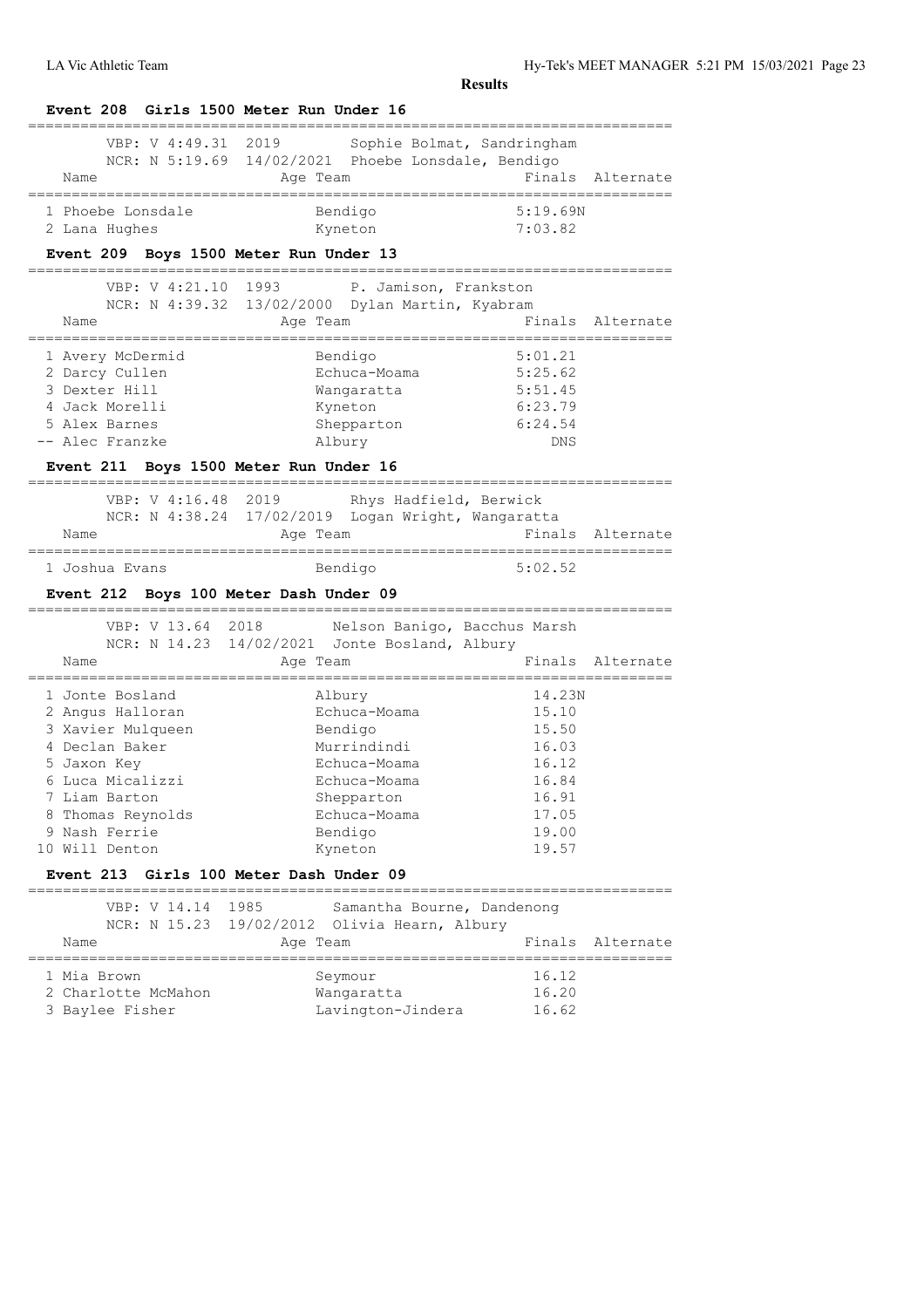# **Event 214 Boys 100 Meter Dash Under 10**

| 1 Marlon Micalizzi<br>14.71<br>Echuca-Moama<br>15.18<br>2 Nate Ralton<br>Bendigo<br>3 Makore Dickinson<br>15.84                                                              | VBP: V 13.44 1993<br>Name | Gareth Croft, Doncaster<br>NCR: N 14.17 18/02/2007 Jack Monigatti, EchucaMoama<br>Age Team | Finals Alternate |
|------------------------------------------------------------------------------------------------------------------------------------------------------------------------------|---------------------------|--------------------------------------------------------------------------------------------|------------------|
| Murrindindi<br>15.87<br>4 Levi Campbell<br>5 Mitchell O'shea<br>16.27<br>Shepparton<br>16.97<br>Lavington-Jindera<br>6 Reuben Case<br>17.48<br>7 Elijah Sommerfeld<br>Albury |                           | Kyabram                                                                                    |                  |

| VBP: V 13.84<br>VBP: V 13.84 1974<br>VBP: V 13.84 1975 | 1969<br>N. Whittman, Williamstown<br>D. Watts, Box Hill<br>L. Kirk, Nunawading<br>NCR: N 14.71 19/02/2017 Bella Pasquali, Wangaratta |       |                     |
|--------------------------------------------------------|--------------------------------------------------------------------------------------------------------------------------------------|-------|---------------------|
| Name                                                   | Age Team                                                                                                                             |       | Finals H# Alternate |
| 1 Tanamai Szirom                                       | Albury                                                                                                                               | 15.12 | 2                   |
| 1 Georgia Robertson                                    | Shepparton                                                                                                                           | 15.12 | 2                   |
| 3 Marli Myers                                          | Albury                                                                                                                               | 15.92 | $\mathbf{1}$        |
| 4 Mackenzie Godfrey                                    | Echuca-Moama                                                                                                                         | 15.95 | $\mathcal{L}$       |
| 5 Sissy Davey                                          | Murrindindi                                                                                                                          | 16.38 | $\mathbf{1}$        |
| 6 Charlotte Clayton                                    | Albury                                                                                                                               | 16.42 | $\mathbf{1}$        |
| Immogen Buntine                                        | Kyabram                                                                                                                              | 16.43 | $\mathbf{1}$        |
| 8 Ivy Baxa                                             | Albury                                                                                                                               | 16.79 | $\overline{2}$      |
| 9 Violet Higgins                                       | Shepparton                                                                                                                           | 16.98 | 1                   |

# **Event 216 Boys 100 Meter Dash Under 11**

| VBP: V 13.04 1971<br>Name | P. Mahady, Coburg<br>NCR: N 13.36 22/02/2015 Jack Boulton, Wangaratta<br>Age Team |       | Finals H# Alternate |
|---------------------------|-----------------------------------------------------------------------------------|-------|---------------------|
| 1 Dermot Mitchell         | Wangaratta                                                                        | 13.69 | 2                   |
| 2 Darcy Skehan            | Yarrawonga-Mulwala                                                                | 14.34 | 2                   |
| 3 Nate Smith              | Echuca-Moama                                                                      | 14.56 | $\mathbf{1}$        |
| 4 Benjamin Anthony        | Echuca-Moama                                                                      | 14.94 | $\mathbf{1}$        |
| 5 Jimmy Halloran          | Echuca-Moama                                                                      | 15.00 | $\overline{2}$      |
| 5 Atticus Thomson         | Wangaratta                                                                        | 15.00 | $\mathbf{1}$        |
| 5 Cody Reyne              | Echuca-Moama                                                                      | 15.00 | $\overline{2}$      |
| 8 Xavier Bush             | Seymour                                                                           | 15.15 | $\overline{c}$      |
| 9 Aiden Campbell          | Murrindindi                                                                       | 15.49 | $\overline{2}$      |
| 10 Bradie Sheldon         | Bendigo                                                                           | 15.61 | $\mathbf{1}$        |
| 11 Max Christensen        | Seymour                                                                           | 15.81 | $\overline{2}$      |
| 12 Caleb Gillies          | Wangaratta                                                                        | 16.02 | $\mathbf{1}$        |
| 13 Seb Walker             | Mansfield                                                                         | 16.52 | $\mathbf{1}$        |
|                           |                                                                                   |       |                     |

# **Event 217 Girls 100 Meter Dash Under 11**

| VBP: V 13.24 1973 | K. Young, Moorabbin                               |                  |
|-------------------|---------------------------------------------------|------------------|
|                   | NCR: N 14.06 14/02/2021 Josie Offord, Lavton-Jind |                  |
| Name              | Age Team                                          | Finals Alternate |
|                   |                                                   |                  |
| 1 Josie Offord    | Lavington-Jindera                                 | 14.06N           |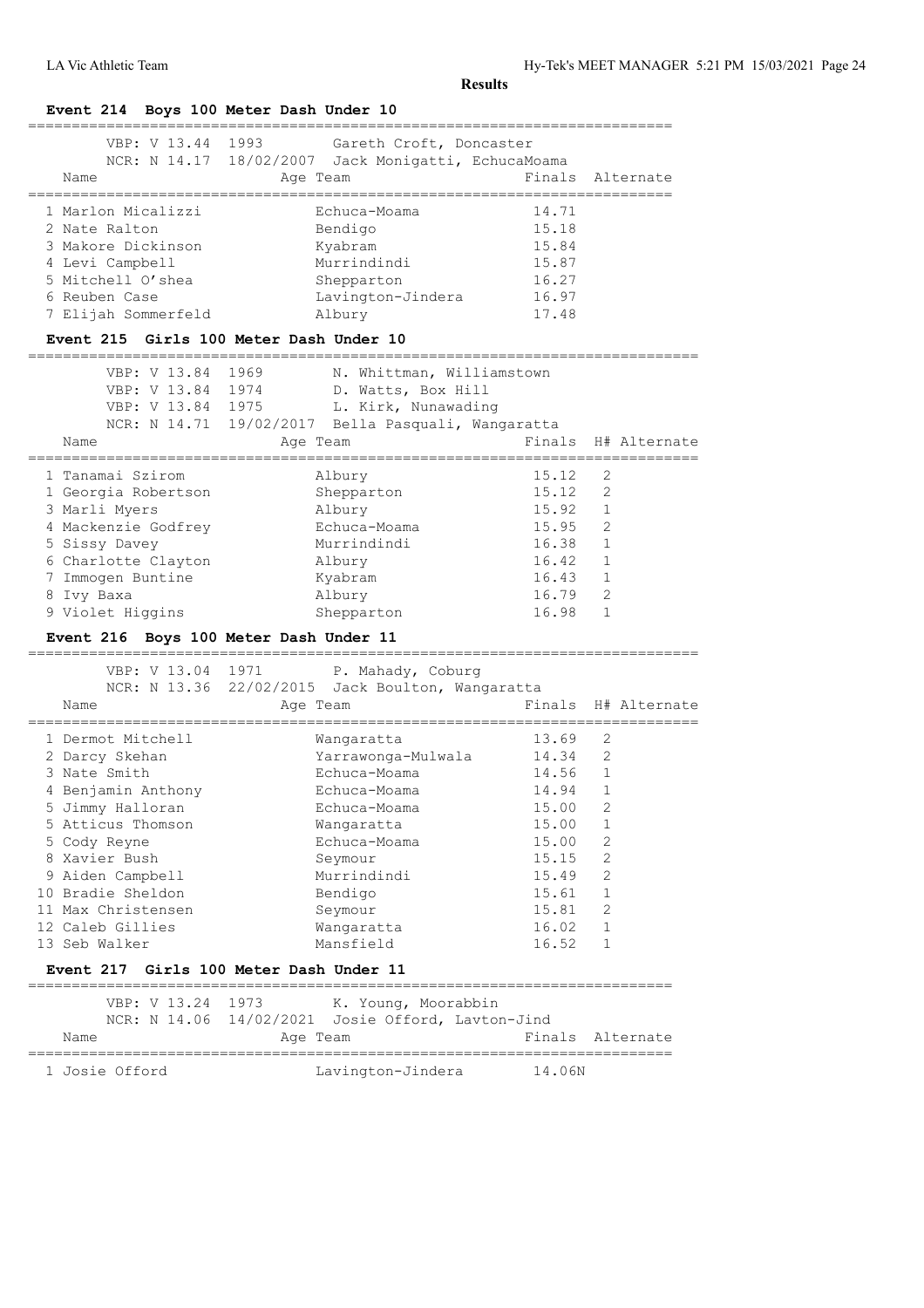# **....Event 217 Girls 100 Meter Dash Under 11**

| 2 Sophie Jardine    | Echuca-Moama | 14.98 |
|---------------------|--------------|-------|
| 3 Madelyn Beaton    | Bendigo      | 15.14 |
| 4 Amalie Southern   | Echuca-Moama | 15.51 |
| 5 Cassandra Mayne   | Shepparton   | 15.57 |
| 6 Jazz Warde        | Echuca-Moama | 15.60 |
| 7 Molly Stevens     | Shepparton   | 16.35 |
| 8 Clementine Neylon | Kyneton      | 17.87 |
| 9 Lucy Hemming      | Shepparton   | 17.97 |

#### **Event 218 Boys 100 Meter Dash Under 12**

==========================================================================

| VBP: V 12.14 1987<br>Name | S. White, Swan Hill<br>NCR: N 12.79 20/02/2016 Hayden Anderson, Seymour<br>Age Team | Finals Alternate |
|---------------------------|-------------------------------------------------------------------------------------|------------------|
| 1 William Petersen        | Bendigo                                                                             | 13.35            |
| 2 Jordan Mathews          | Bendigo                                                                             | 13.81            |
| 3 Oliver Boddenberg       | Wodonga                                                                             | 13.86            |
| 4 Lachlan O'Leary         | Albury                                                                              | 14.47            |
| 5 Elijah McLeod           | Shepparton                                                                          | 14.87            |
| 6 Jack Denton             | Kyneton                                                                             | 15.05            |
| 7 Ollie Tomkins           | Echuca-Moama                                                                        | 15.15            |

#### **Event 219 Girls 100 Meter Dash Under 12** ==========================================================================

| VBP: V 12.64 1971<br>NCR: N 12.91 18/02/2007 Sophie Taylor, Bendigo<br>Name | L. Jay, Oakleigh<br>Age Team |       | Finals Alternate |
|-----------------------------------------------------------------------------|------------------------------|-------|------------------|
| 1 Indiana van Ramselaar                                                     | Albury                       | 14.16 |                  |
| 2 Amy Johnston                                                              | Wangaratta                   | 14.40 |                  |
| 3 Georgia Lewis                                                             | Wangaratta                   | 14.57 |                  |
| 4 Shannon Storey                                                            | Bendigo                      | 14.91 |                  |
| 5 Alliera Nelson                                                            | Bendigo                      | 15.40 |                  |
| 6 Ruby Fraser                                                               | Kyneton                      | 15.60 |                  |
| 7 Elliana Gray                                                              | Shepparton                   | 15.75 |                  |
| 8 Charlotte Valenzisi                                                       | Wodonga                      | 16.09 |                  |
| 9 Melia Hayes                                                               | Kyneton                      | 16.49 |                  |

#### **Event 220 Boys 100 Meter Dash Under 16**

|                   |  | VBP: V 11.41 2019 |                                                     |            | Antonio Vaitohi, Shepparton |                  |
|-------------------|--|-------------------|-----------------------------------------------------|------------|-----------------------------|------------------|
|                   |  |                   | NCR: N 11.41 17/02/2019 Antonio Vaitohi, Shepparton |            |                             |                  |
| Name              |  |                   |                                                     | Age Team   |                             | Finals Alternate |
|                   |  |                   |                                                     |            |                             |                  |
| 1 William Beaton  |  |                   |                                                     | Bendigo    | 12.37                       |                  |
| 2 Angus Aggenbach |  |                   |                                                     | Wangaratta | 12.42                       |                  |

# **Event 221 Boys 100 Meter Dash Under 15**

| VBP: V 11.06 2015                                           | Jordan Munyard, Knox<br>NCR: N 11.47 17/02/2019 Jack Boulton, Wangaratta |                       |                  |
|-------------------------------------------------------------|--------------------------------------------------------------------------|-----------------------|------------------|
| Name                                                        | Age Team                                                                 |                       | Finals Alternate |
| 1 Christian Vaitohi<br>2 Matthew Dimit<br>-- Logan Sandland | Shepparton<br>Shepparton<br>Albury                                       | 12.03<br>12.33<br>DNS |                  |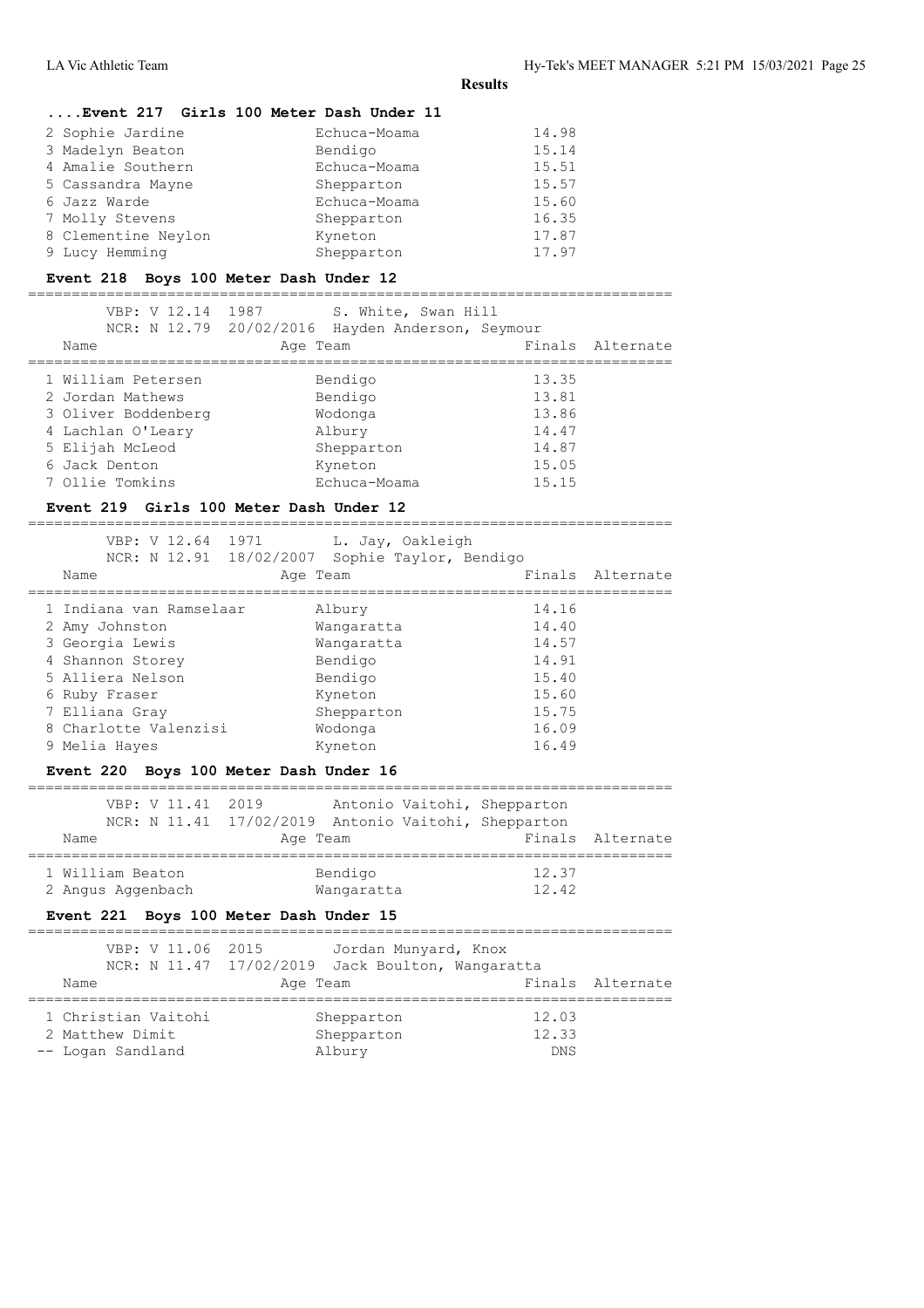| VBP: V 12.78 2020<br>Name                                                                                                                               | Amber Clarke, Knox<br>NCR: N 13.12 14/02/2021 Andrea Archibald, Echuca-Moama<br>Age Team |                          | Finals Alternate |
|---------------------------------------------------------------------------------------------------------------------------------------------------------|------------------------------------------------------------------------------------------|--------------------------|------------------|
| 1 Andrea Archibald                                                                                                                                      | Echuca-Moama                                                                             | 13.12N                   |                  |
| 2 Audrey Adams                                                                                                                                          | Lavington-Jindera                                                                        | 13.72                    |                  |
| 3 Hannah Gillies                                                                                                                                        | Wangaratta                                                                               | 13.98                    |                  |
| 4 Mackenzie Southern                                                                                                                                    | Echuca-Moama                                                                             | 15.20                    |                  |
| 5 Zoe Cooper                                                                                                                                            | Nathalia                                                                                 | 23.41                    |                  |
| =================================                                                                                                                       | Event 223 Girls 100 Meter Dash Under 15                                                  |                          |                  |
| VBP: V 12.14 2016                                                                                                                                       | Mia Gross, Geelong                                                                       |                          |                  |
|                                                                                                                                                         | NCR: N 12.54 14/02/2010 Sophie Taylor, Bendigo                                           |                          |                  |
| Name                                                                                                                                                    | Age Team                                                                                 |                          | Finals Alternate |
| 1 Lily Marsh                                                                                                                                            | Rochester                                                                                | 13.63                    |                  |
| 2 Rosy Marsh                                                                                                                                            | Rochester                                                                                | 13.70                    |                  |
| 3 Isabelle Smillie                                                                                                                                      | Albury                                                                                   | 14.51                    |                  |
| 4 Chloe Ahern                                                                                                                                           | Shepparton                                                                               | 14.55                    |                  |
| -- Bella Pasquali                                                                                                                                       | Wangaratta                                                                               | DNS                      |                  |
| -- Ashleigh Carty                                                                                                                                       | Wangaratta                                                                               | DNS                      |                  |
|                                                                                                                                                         | Event 224 Boys 100 Meter Dash Under 13                                                   |                          |                  |
|                                                                                                                                                         | VBP: V 11.68 2015 Melvin Monleh, Sunbury                                                 |                          |                  |
|                                                                                                                                                         | NCR: N 12.31 18/02/2007 Fahed Salah, Shepparton                                          |                          |                  |
| Name<br>=============                                                                                                                                   | Age Team<br>:=====================                                                       | ------------------------ | Finals Alternate |
| 1 Callum Bott                                                                                                                                           | Wangaratta                                                                               | 12.41                    |                  |
| 2 Charlie Haring                                                                                                                                        | Wangaratta                                                                               | 12.89                    |                  |
| 3 Archie Skehan                                                                                                                                         | Yarrawonga-Mulwala 13.59                                                                 |                          |                  |
| 4 Hunter Howells                                                                                                                                        | Shepparton                                                                               | 13.99                    |                  |
|                                                                                                                                                         | Wangaratta                                                                               | 14.31                    |                  |
|                                                                                                                                                         |                                                                                          |                          |                  |
|                                                                                                                                                         | Albury                                                                                   | 14.43                    |                  |
|                                                                                                                                                         | Event 225 Girls 100 Meter Dash Under 13                                                  |                          |                  |
| VBP: V 12.40                                                                                                                                            | 2019<br>Grace Kelly, Warrnambool                                                         |                          |                  |
| 5 Harvey Jacka<br>6 Harrison Aldridge                                                                                                                   | NCR: N 12.95 17/02/2008 Sophie Taylor, Bendigo                                           |                          |                  |
| Name                                                                                                                                                    | Age Team                                                                                 | Finals Alternate         |                  |
|                                                                                                                                                         | Albury                                                                                   | 13.68                    |                  |
|                                                                                                                                                         | Bendigo                                                                                  | 14.44                    |                  |
|                                                                                                                                                         | Kyabram                                                                                  | 14.54                    |                  |
|                                                                                                                                                         | Wodonga                                                                                  | 14.57                    |                  |
|                                                                                                                                                         | Bendigo                                                                                  | 14.61                    |                  |
|                                                                                                                                                         | Shepparton                                                                               | 14.79                    |                  |
| 1 Kijana McCowan<br>2 Isabella Noonan<br>3 Grace Kilpatrick<br>4 Harper Smith<br>5 Tazma Ferrie<br>6 Daija Lavea<br>7 Makayla Waters<br>8 Hailey Stubbs | Shepparton                                                                               | 16.24                    |                  |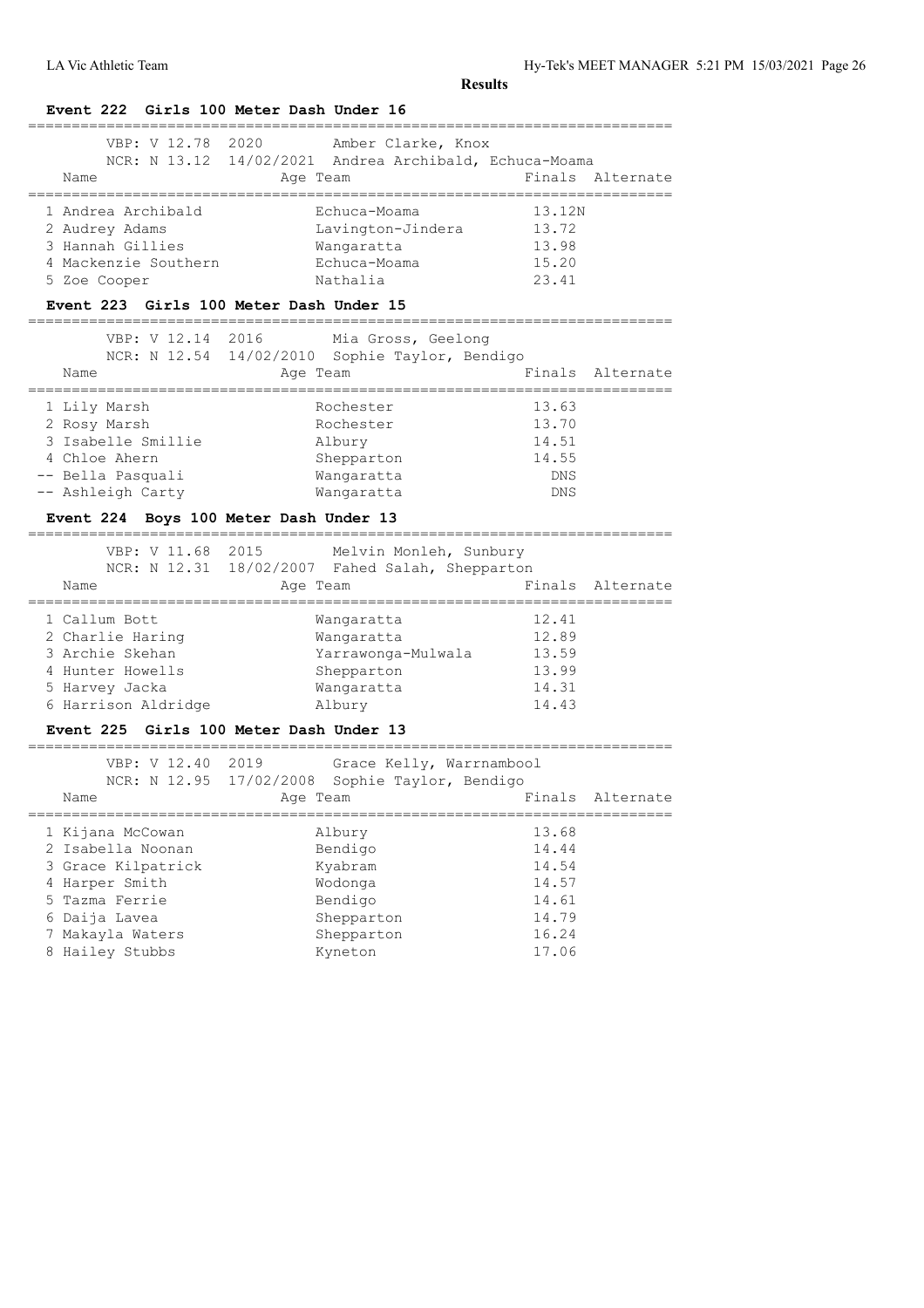# **Event 226 Boys 100 Meter Dash Under 14**

| VBP: V 11.31 2012    | Jilven Dias, Keilor<br>NCR: N 11.55 18/02/2018 Jack Boulton, Wangaratta |       |                  |
|----------------------|-------------------------------------------------------------------------|-------|------------------|
|                      |                                                                         |       |                  |
| Name                 | Age Team                                                                |       | Finals Alternate |
|                      |                                                                         |       |                  |
| 1 Jacob Dimit        | Shepparton                                                              | 12.49 |                  |
| 2 Declan O'Sullivan  | Wangaratta                                                              | 12.94 |                  |
| 3 Cooper Wilson      | Bendigo                                                                 | 13.06 |                  |
| 4 Oliver Leerentveld | Albury                                                                  | 13.15 |                  |
| 5 Keenan Seymour     | Bendigo                                                                 | 13.88 |                  |
| 6 Noah Campbell      | Murrindindi                                                             | 14.21 |                  |

**Event 227 Girls 100 Meter Dash Under 14** =============================================================================

| VBP: V 12.20                  | 2008<br>Maggie-May Quinlan, Keilor                         |        |                                     |
|-------------------------------|------------------------------------------------------------|--------|-------------------------------------|
| Name                          | NCR: N 12.50 15/02/2009 Sophie Taylor, Bendigo<br>Age Team |        | Finals H# Alternate<br>============ |
| 1 Boniah Johns                | Wangaratta                                                 | 13.64  | 1                                   |
| 1 Taya McPhan                 | Wangaratta                                                 | 13.64  | 2                                   |
| 3 Abigail Case                | Lavington-Jindera                                          | 13.92  | $\overline{2}$                      |
| 4 Danielle Nadj               | Murrindindi                                                | 14.08  | $\mathbf{1}$                        |
| 5 Ella Skehan                 | Yarrawonga-Mulwala                                         | 14.18  | $\overline{2}$                      |
| 6 Charli Ceglar               | Lavington-Jindera                                          | 14.51  | $\mathbf{1}$                        |
| 7 Hannah McMahon              | Wodonga                                                    | 14.66  | $\mathbf{1}$                        |
| 8 Sienna Nelson               | Bendigo                                                    | 15.52  | $\mathbf{1}$                        |
| -- Mikayla Talbot             | Albury                                                     | DNS    | 2                                   |
| -- Aleira McCowan             | Albury                                                     | DNS    | $\overline{2}$                      |
| -- Scarlett Southern          | Echuca-Moama                                               | DNS    | 1                                   |
|                               | Event 228 Boys 100 Meter Dash Under 09-10 MC               |        |                                     |
|                               | NCR: N 21.84 14/02/2021 Dylan Marron, Bendigo              |        |                                     |
| Name<br>===================== | Age Team                                                   |        | Finals Alternate                    |
| 1 Dylan Marron                | Bendigo                                                    | 21.84N |                                     |
|                               | Event 229 Boys 100 Meter Dash Under 13-16 MC               |        |                                     |
|                               | NCR: N 21.59 14/02/2021 Hamish Sommerfeld, Albury          |        |                                     |
| Name                          | Age Team                                                   |        | Finals Alternate                    |
| 1 Hamish Sommerfeld           | Albury                                                     | 21.59N |                                     |
| <b>Event 230</b>              | Girls 100 Meter Dash Under 13-16 MC                        |        |                                     |

|                |  | NCR: N 21.94 14/02/2021 Tori English, Albury |          |  |        |                  |
|----------------|--|----------------------------------------------|----------|--|--------|------------------|
| Name           |  |                                              | Age Team |  |        | Finals Alternate |
|                |  |                                              |          |  |        |                  |
| 1 Tori English |  |                                              | Albury   |  | 21.94N |                  |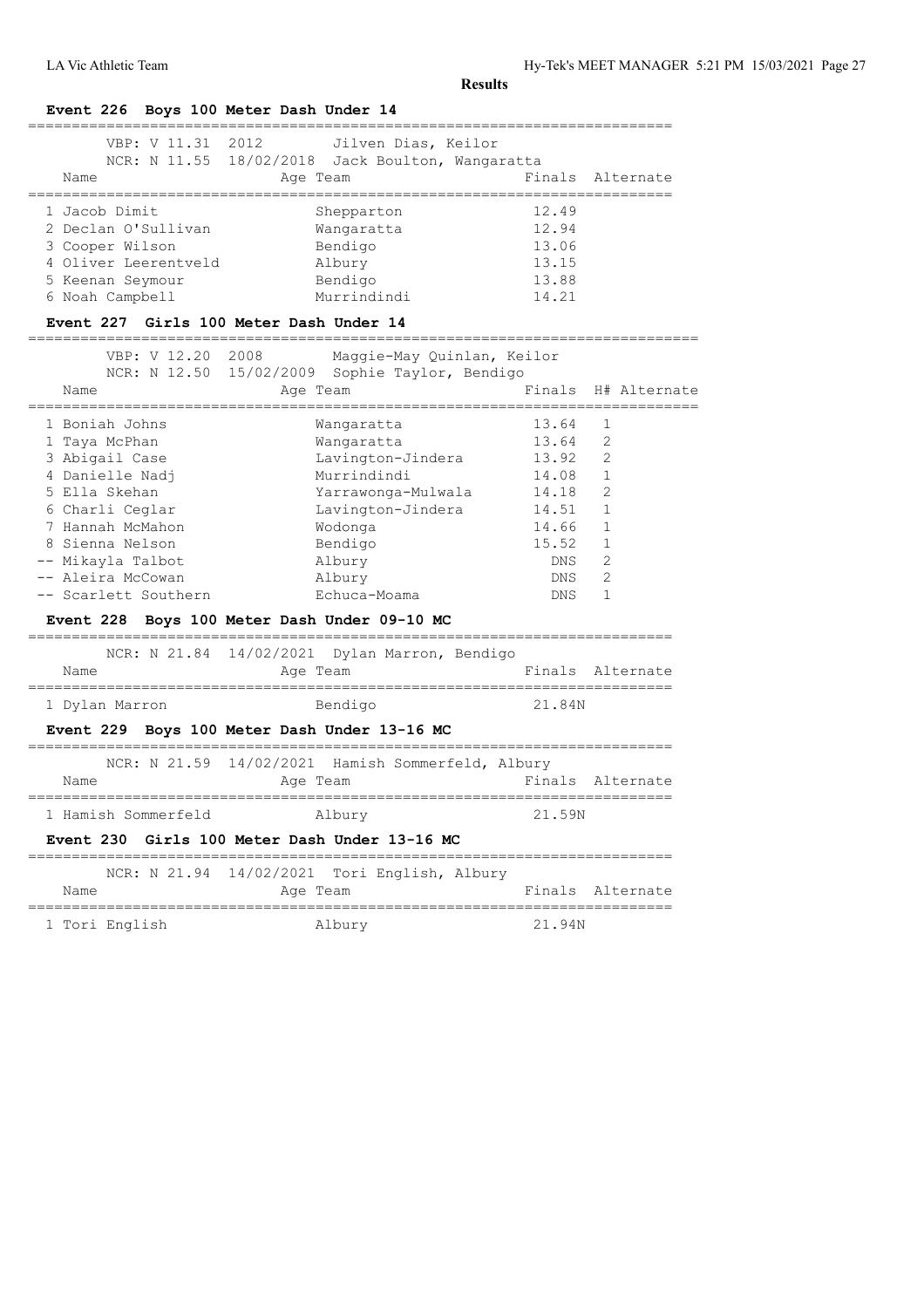|                                                                                    | Event 231 Boys 100 Meter Hurdles (76cm) Under 16                                                                  |                                                                                 |  |
|------------------------------------------------------------------------------------|-------------------------------------------------------------------------------------------------------------------|---------------------------------------------------------------------------------|--|
| VBP: V 13.21<br>Name                                                               | 2019<br>Ethan Harris, Berwick<br>VBP: V 13.21 2020<br>NCR: N 14.49 14/02/2021 William Beaton, Bendigo<br>Age Team | Sam Cantwell, Caulfield<br>Finals Alternate                                     |  |
| 1 William Beaton<br>2 Sebastyn Andrea<br>3 Connor Clarke                           | Bendigo<br>Bendigo<br>Bendigo<br>Event 232 Boys 100 Meter Hurdles (76cm) Under 15                                 | 14.49N<br>15.04<br>17.44                                                        |  |
| VBP: V 13.11 2016<br>Name                                                          | NCR: N 13.78 21/02/2015 Lachie Johnson, Bendigo<br>Age Team                                                       | Aaron Leferink, Sandringham<br>Finals Alternate                                 |  |
| =====================<br>1 Dominic Korzeniowski<br>-- Xavier Pitt                  | _______________________<br>Albury<br>Wangaratta                                                                   | =========================<br>17.10<br>DNS                                       |  |
| ==================                                                                 | Event 233 Girls 90 Meter Hurdles (76cm) Under 16                                                                  |                                                                                 |  |
| Name                                                                               | VBP: V 13.69 2019<br>NCR: N 14.51 16/02/2020 Monique Gavriliadis, Bendigo<br>Age Team                             | Chloe Perrett, Essendon<br>Finals<br>Alternate                                  |  |
| 1 Paige Duffy<br>2 Shaylea Ginger-Ryan<br>-- Caitlin Evans                         | Yarrawonga-Mulwala<br>Albury<br>Bendigo                                                                           | 15.37<br>16.95<br>DNS                                                           |  |
|                                                                                    | Event 234 Girls 90 Meter Hurdles (76cm) Under 15                                                                  |                                                                                 |  |
| VBP: V 12.95 2015<br>Name                                                          | .===========<br>NCR: N 13.95 16/02/2019 Ashley Farmer, Wangaratta<br>Age Team                                     | Lateisha Willis, Yarra Ranges<br>Finals Alternate                               |  |
|                                                                                    | Nathalia<br>2 Isabelle Smillie Albury                                                                             | 15.41<br>17.59                                                                  |  |
|                                                                                    | Event 235 Boys 90 Meter Hurdles (76cm) Under 14                                                                   |                                                                                 |  |
| VBP: V 12.21 2015<br>NCR: N 13.01                                                  | 17/02/2018 Ethan Talbot, Albury                                                                                   | Aaron Leferink, Sandringham                                                     |  |
| Name                                                                               | Age Team                                                                                                          | Finals<br>Alternate                                                             |  |
| ========================<br>1 Harriet Gall<br>1 Reeve Evans<br>3 Declan O'Sullivan | Shepparton<br>Murrindindi<br>Wangaratta                                                                           | 13.95<br>15.32<br>15.76                                                         |  |
|                                                                                    | Event 236 Girls 80 Meter Hurdles (76cm) Under 14                                                                  |                                                                                 |  |
| 2 Noah Campbell<br>:==========<br>VBP: V 11.87<br>NCR: N 13.23<br>Name             | 2006<br>17/02/2018<br>Age Team                                                                                    | Danielle Dillon, Bendigo<br>Monique Gavriliadis, Bendigo<br>Finals<br>Alternate |  |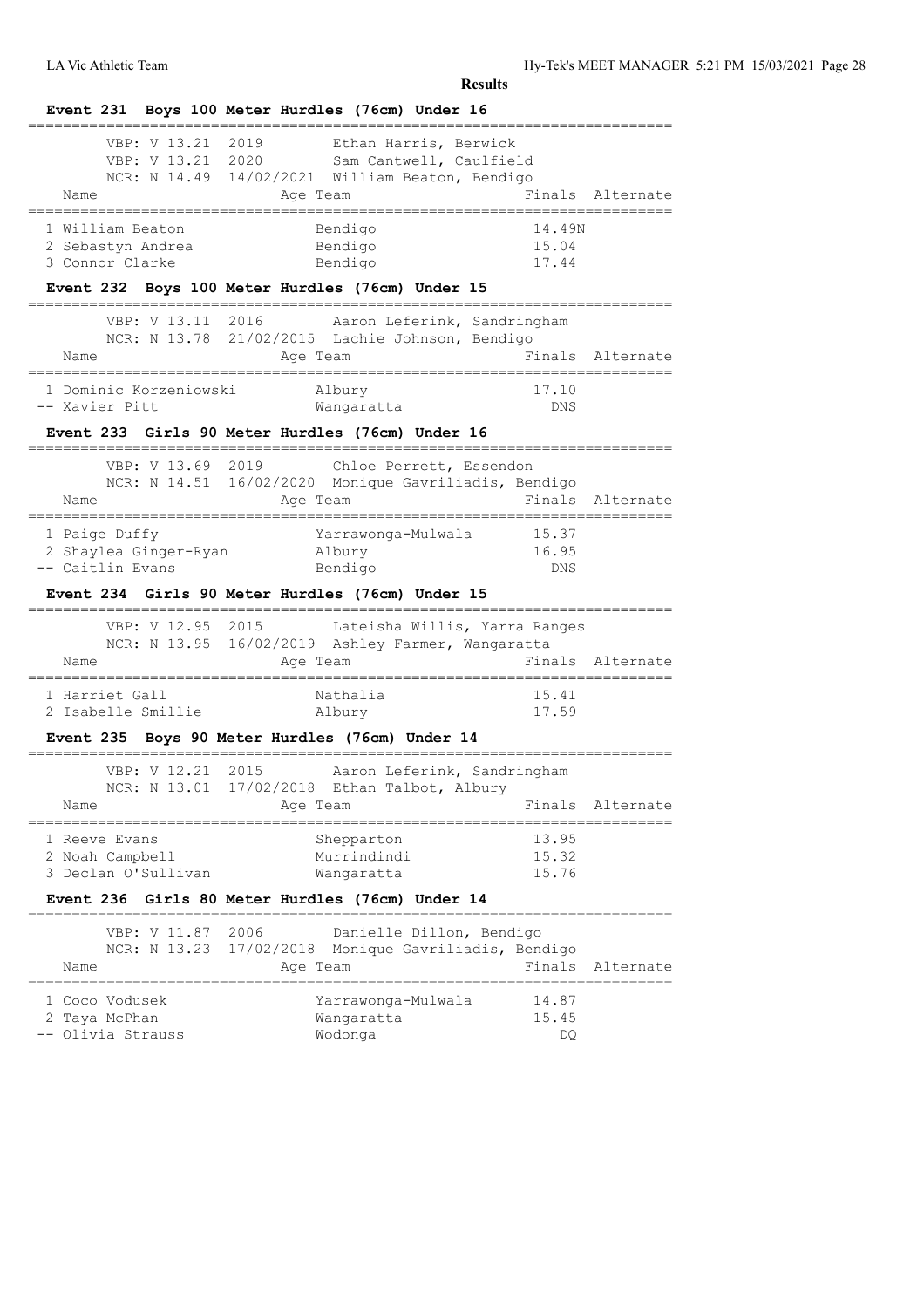**Event 237 Girls 80 Meter Hurdles (76cm) Under 13**

| Name<br>=============                            | VBP: V 12.17 2018 Amber Clarke, Knox<br>NCR: N 13.23 19/02/2005 Danielle Dillon, Bendigo<br>Age Team | ,,,,,,,,,,,,,,,,,,,,,,,                | Finals Alternate |
|--------------------------------------------------|------------------------------------------------------------------------------------------------------|----------------------------------------|------------------|
| 1 Tazma Ferrie                                   | Bendigo                                                                                              | 16.04                                  |                  |
| 2 Grace Kilpatrick                               | Kyabram                                                                                              | 16.42                                  |                  |
| Event 238 Boys 80 Meter Hurdles (68cm) Under 12  |                                                                                                      |                                        |                  |
| VBP: V 12.38 2020                                | NCR: N 12.92 23/02/2013 Fraser Symons, Bendigo                                                       | Chas Woodward, Diamond Valley          |                  |
| Name<br>==================<br>;================= | Age Team                                                                                             | -------------------------------------- | Finals Alternate |
| 1 Jack Abbruzzese                                | Albury                                                                                               | 13.44                                  |                  |
| 2 Elijah McLeod                                  | Shepparton                                                                                           | 16.68                                  |                  |
| 3 Fletcher Christensen Seymour                   |                                                                                                      | 20.44                                  |                  |
| Event 239 Girls 80 Meter Hurdles (68cm) Under 12 |                                                                                                      |                                        |                  |
| VBP: V 12.78<br>2015                             | ----------<br>Abbey Krippl, Geelong                                                                  | ------------------------               |                  |
|                                                  | NCR: N 13.05 17/02/2007 Bridget Dillon, Bendigo                                                      |                                        |                  |
| Name                                             | Age Team                                                                                             |                                        | Finals Alternate |
| 1 Renee Ford                                     | Bendigo                                                                                              | 14.12                                  |                  |
| 2 Shannon Storey                                 | Bendigo                                                                                              | 14.91                                  |                  |
| 3 Olivia Smith                                   | Wangaratta                                                                                           | 15.33                                  |                  |
| 4 Elliana Gray                                   | Shepparton                                                                                           | 15.50                                  |                  |
| 5 Estelle Faust                                  | Kyneton                                                                                              | 16.10                                  |                  |
| 6 Alliera Nelson                                 | Bendigo                                                                                              | 17.37                                  |                  |
| 7 Ella Reyne                                     | Echuca-Moama                                                                                         | 17.40                                  |                  |
| 8 Taylah Hutchins                                | Nathalia                                                                                             | 17.97                                  |                  |
| 9 Kayla McMahon                                  | Wodonga                                                                                              | 19.59                                  |                  |
| Event 240 Boys 80 Meter Hurdles (60cm) Under 11  |                                                                                                      |                                        |                  |
| VBP: V 12.55 2015                                | Ethan Harris, Casey                                                                                  |                                        |                  |
|                                                  | NCR: N 12.94 19/02/2011 Nicholas Lees, Shepparton                                                    |                                        |                  |
| Name<br>-----------------------------------      | Age Team                                                                                             |                                        | Finals Alternate |
| 1 Xavier Bush                                    | Seymour                                                                                              | 15.79                                  |                  |
|                                                  |                                                                                                      |                                        |                  |
| 2 Bradie Sheldon                                 | Bendigo                                                                                              | 15.90                                  |                  |
| 3 Cody Reyne                                     | Echuca-Moama                                                                                         | 16.05                                  |                  |
| 4 Aiden Campbell                                 | Murrindindi                                                                                          | 17.59                                  |                  |
| Event 241 Girls 80 Meter Hurdles (60cm) Under 11 |                                                                                                      |                                        |                  |
| VBP: V 12.86 2016                                |                                                                                                      | Shehana Wijesundara, Whittlesea City   |                  |
|                                                  | NCR: N 13.61 23/02/2013 Isabel Long, Shepparton                                                      |                                        |                  |
| Name                                             | Age Team                                                                                             |                                        | Finals Alternate |
| 1 Sophie Jardine                                 | Echuca-Moama                                                                                         | 16.61                                  |                  |
| 2 Madelyn Beaton                                 | Bendigo                                                                                              | 16.85                                  |                  |
| 3 Molly Stevens                                  | Shepparton                                                                                           | 17.00                                  |                  |
| 4 Mia Kilpatrick                                 | Kyabram                                                                                              | 17.10                                  |                  |
| 5 Maddison Stubbs<br>6 Clementine Neylon         | Kyneton<br>Kyneton                                                                                   | 19.96<br>20.94                         |                  |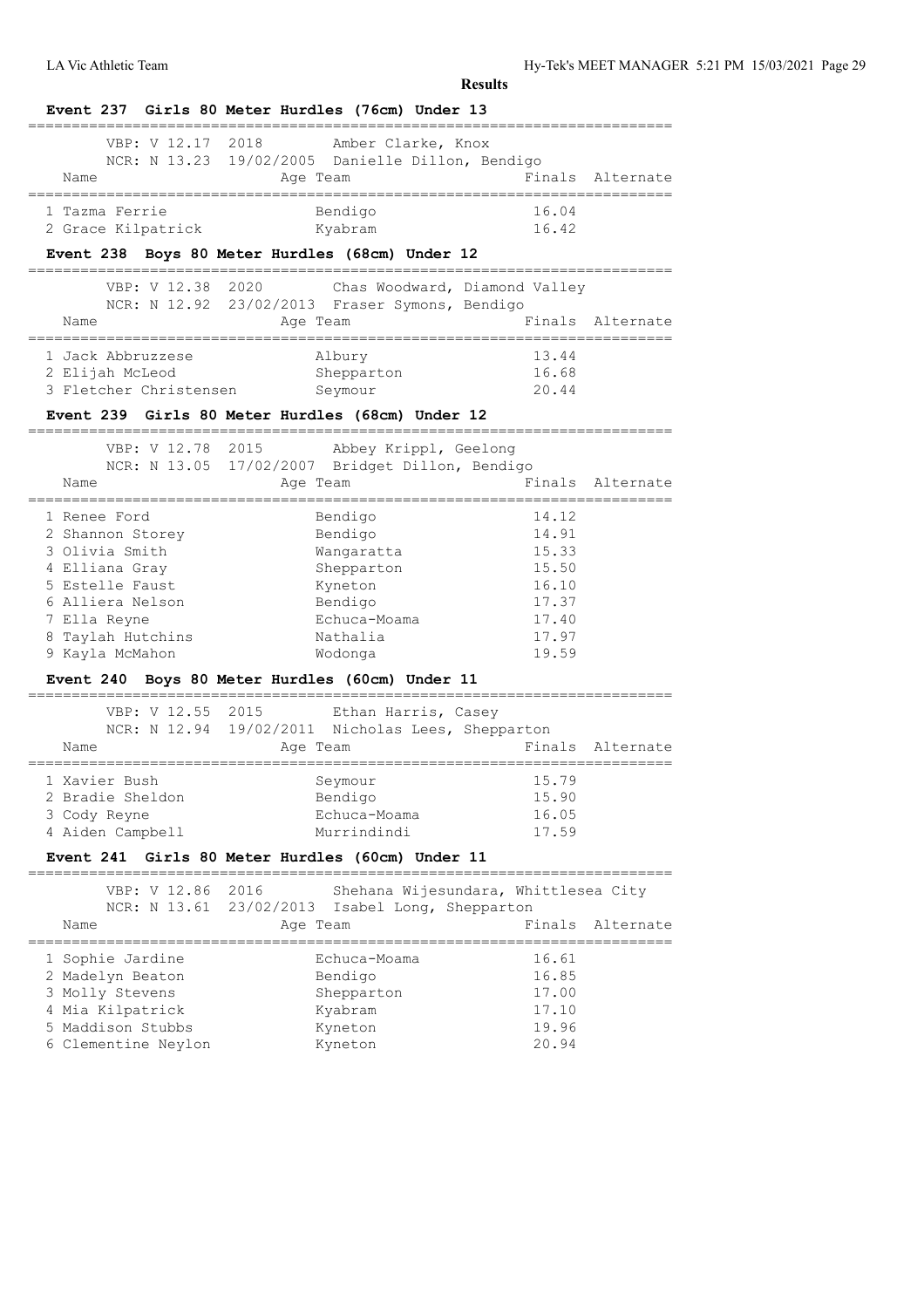|                                                      | Event 242 Boys 60 Meter Hurdles (60cm) Under 10                                          |                                        |                  |
|------------------------------------------------------|------------------------------------------------------------------------------------------|----------------------------------------|------------------|
| VBP: V 10.02                                         | 2019<br>Matthew Milias, Sandringham                                                      |                                        |                  |
|                                                      | NCR: N 10.63 24/02/2013 Scott Johnson, Bendigo                                           |                                        |                  |
| Name<br>===========                                  | Age Team                                                                                 |                                        | Finals Alternate |
| 1 Finnian McLeod                                     | Shepparton                                                                               | 12.35                                  |                  |
| 2 Tahj Peters                                        | Bendigo                                                                                  | 12.67                                  |                  |
| 3 Mitchell O'shea                                    | Shepparton                                                                               | 12.94                                  |                  |
| ________________________________                     | Event 243 Girls 60 Meter Hurdles (60cm) Under 10                                         | ============                           |                  |
| VBP: V 10.32 2016                                    | Hannah Wilcock, Mentone                                                                  |                                        |                  |
|                                                      | NCR: N 10.48 19/02/2012 Jade Downie, Shepparton                                          |                                        |                  |
| Name                                                 | Age Team                                                                                 |                                        | Finals Alternate |
| -----------------------------------<br>1 Marli Myers | Albury                                                                                   | ,,,,,,,,,,,,,,,,,,,,,,,,<br>12.22      |                  |
| 2 Ivy Baxa                                           | Albury                                                                                   | 12.23                                  |                  |
| 3 Isla Geddes                                        | Albury                                                                                   | 12.32                                  |                  |
| 4 Mackenzie Godfrey                                  | Echuca-Moama                                                                             | 13.02                                  |                  |
| 5 Emilia Morelli                                     | Kyneton                                                                                  | 13.68                                  |                  |
| 6 Violet Higgins                                     | Shepparton                                                                               | 13.72                                  |                  |
| 7 Annaliese Gray                                     | Shepparton                                                                               | 14.26                                  |                  |
|                                                      | Event 244 Boys 60 Meter Hurdles (45cm) Under 09                                          |                                        |                  |
|                                                      |                                                                                          |                                        |                  |
| VBP: V 9.54                                          | 2020<br>Elliott Banigo, Bacchus Marsh<br>NCR: N 10.70 18/02/2018 Jack Abbruzzese, Albury |                                        |                  |
| Name                                                 |                                                                                          |                                        | Finals Alternate |
| ================                                     | Age Team<br>=======================                                                      | ,,,,,,,,,,,,,,,,,,,,,,,,,,,,           |                  |
| 1 Declan Baker                                       | Murrindindi                                                                              | 11.48                                  |                  |
| 2 Lincon Andrea                                      | Bendigo                                                                                  | 11.80                                  |                  |
|                                                      | Event 245 Girls 60 Meter Hurdles (45cm) Under 09                                         |                                        |                  |
| VBP: V 10.37 2001                                    | Danielle Dillon, Bendigo                                                                 | . _ _ _ _ _ _ _ _ _ _ _                |                  |
|                                                      | NCR: N 10.82 19/02/2017 Sophie Pasquali, Wangaratta                                      |                                        |                  |
| Name                                                 | Age Team<br>========                                                                     |                                        | Finals Alternate |
| 1 Maggie Murphy                                      | Wodonga                                                                                  | 12.08                                  |                  |
| 2 Sophie Poulton                                     | Albury                                                                                   | 12.67                                  |                  |
| 3 Indigo Peters                                      | Bendigo                                                                                  | 13.50                                  |                  |
| 4 Makenzie Davis                                     | Shepparton                                                                               | 14.26                                  |                  |
| 5 Lucy Boyd                                          | Albury                                                                                   | 14.38                                  |                  |
|                                                      | Event 246 Boys 200 Meter Dash Under 09-10 MC                                             |                                        |                  |
|                                                      | NCR: N 46.80 14/02/2021 Dylan Marron, Bendigo                                            |                                        |                  |
| Name                                                 | Age Team                                                                                 |                                        | Finals Alternate |
| 1 Dylan Marron                                       | Bendigo                                                                                  | 46.80N                                 |                  |
|                                                      | Event 247 Boys 200 Meter Dash Under 13-16 MC                                             |                                        |                  |
|                                                      | NCR: N 46.70 14/02/2021 Hamish Sommerfeld, Albury                                        | ______________________________________ |                  |
| Name                                                 | Age Team                                                                                 |                                        | Finals Alternate |
|                                                      |                                                                                          |                                        |                  |
| 1 Hamish Sommerfeld                                  | Albury                                                                                   | 46.70N                                 |                  |
|                                                      |                                                                                          |                                        |                  |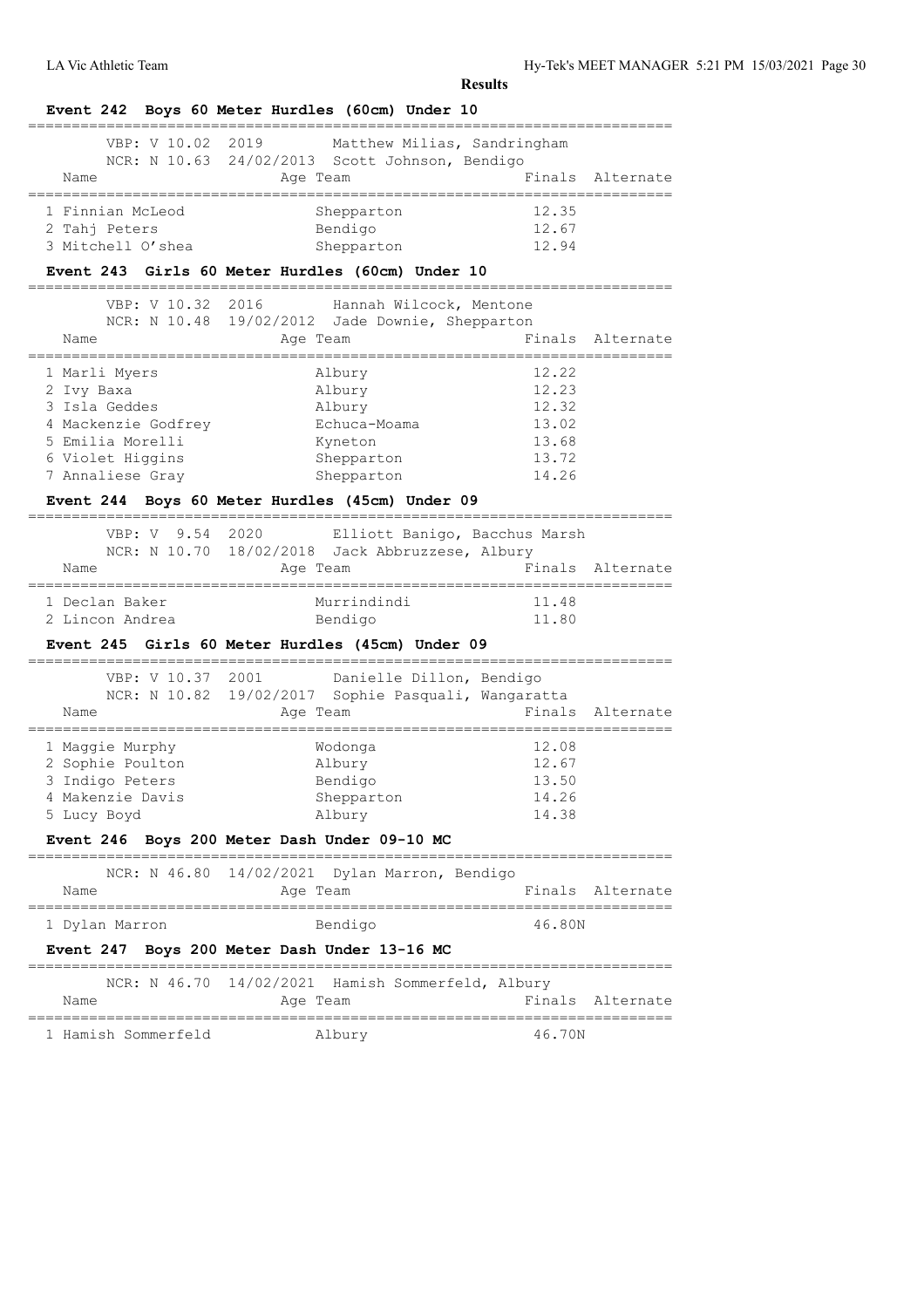LA Vic Athletic Team Hy-Tek's MEET MANAGER 5:21 PM 15/03/2021 Page 31

| Event 248 Girls 200 Meter Dash Under 13-16 MC                                                                                                                                                                                                                                                 |                                                               |                        |                  |
|-----------------------------------------------------------------------------------------------------------------------------------------------------------------------------------------------------------------------------------------------------------------------------------------------|---------------------------------------------------------------|------------------------|------------------|
| NCR: N 49.06<br>Name<br>---------------                                                                                                                                                                                                                                                       | 14/02/2021 Tori English, Albury<br>Age Team                   | Finals                 | Alternate        |
| 1 Tori English                                                                                                                                                                                                                                                                                | Albury                                                        | 49.06N                 |                  |
| Event 249 Boys 400 Meter Run Under 09                                                                                                                                                                                                                                                         |                                                               |                        |                  |
| VBP: V 1:04.63<br>2017                                                                                                                                                                                                                                                                        | Lachlan Hicks, Williamstown                                   |                        |                  |
|                                                                                                                                                                                                                                                                                               | NCR: N 1:09.04 20/02/2005 Kieran Thompson, Woodend            |                        |                  |
| Name<br>==============                                                                                                                                                                                                                                                                        | Age Team                                                      | ---------------------- | Finals Alternate |
| 1 Jonte Bosland                                                                                                                                                                                                                                                                               | Albury                                                        | 1:12.31                |                  |
| 2 Finn Cullen                                                                                                                                                                                                                                                                                 | Echuca-Moama                                                  | 1:18.62                |                  |
| 3 Samuel Mount                                                                                                                                                                                                                                                                                | Wangaratta                                                    | 1:23.72                |                  |
| 4 Curtis Wickham                                                                                                                                                                                                                                                                              | Kyabram                                                       | 1:24.95                |                  |
| 5 Tate McQueen                                                                                                                                                                                                                                                                                | Bendigo                                                       | 1:28.75                |                  |
| Event 250 Girls 400 Meter Run Under 09                                                                                                                                                                                                                                                        |                                                               |                        |                  |
| VBP: V 1:07.93<br>2015                                                                                                                                                                                                                                                                        | Kiara Flavel, Yarra Ranges                                    |                        |                  |
| NCR: N 1:11.88                                                                                                                                                                                                                                                                                | 21/02/2016 Bella Pasquali, Wangaratta                         |                        |                  |
| Name<br>==================                                                                                                                                                                                                                                                                    | Age Team                                                      | Finals                 | Alternate        |
| 1 Baylee Fisher                                                                                                                                                                                                                                                                               | Lavington-Jindera                                             | 1:18.77                |                  |
| 2 Mia Brown                                                                                                                                                                                                                                                                                   | Seymour                                                       | 1:19.03                |                  |
| 3 Maggie Murphy                                                                                                                                                                                                                                                                               | Wodonga                                                       | 1:25.55                |                  |
| 4 Indigo Peters                                                                                                                                                                                                                                                                               | Bendigo                                                       | 1:33.02                |                  |
| 5 Millie McSweeney                                                                                                                                                                                                                                                                            | Seymour                                                       | 1:38.71                |                  |
| 6 Lucy Boyd                                                                                                                                                                                                                                                                                   | Albury                                                        | 1:39.77                |                  |
| Event 251 Boys 400 Meter Run Under 10                                                                                                                                                                                                                                                         |                                                               |                        |                  |
| VBP: V 1:02.28<br>2013                                                                                                                                                                                                                                                                        | Brodie Hicks, Altona                                          |                        |                  |
| NCR: N 1:06.96                                                                                                                                                                                                                                                                                | 18/02/2007 Clayton Oliver, EchucaMoama                        |                        |                  |
| Name                                                                                                                                                                                                                                                                                          | Age Team                                                      | Finals                 | H# Alternate     |
|                                                                                                                                                                                                                                                                                               |                                                               |                        |                  |
|                                                                                                                                                                                                                                                                                               | Echuca-Moama                                                  | 1:11.04                | 2                |
|                                                                                                                                                                                                                                                                                               | Albury                                                        | 1:13.02                | 1                |
|                                                                                                                                                                                                                                                                                               | Wangaratta                                                    | 1:15.38                | 2                |
|                                                                                                                                                                                                                                                                                               | Wangaratta                                                    | 1:16.58                | $\mathbf{1}$     |
|                                                                                                                                                                                                                                                                                               | Shepparton                                                    | 1:17.67                | - 1              |
|                                                                                                                                                                                                                                                                                               | Bendigo                                                       | 1:19.21                | 2                |
|                                                                                                                                                                                                                                                                                               | Shepparton                                                    | 1:19.23                | 1                |
|                                                                                                                                                                                                                                                                                               | Bendigo                                                       | 1:19.67                | 1                |
|                                                                                                                                                                                                                                                                                               | Shepparton                                                    | 1:30.13                | 2                |
|                                                                                                                                                                                                                                                                                               | Bendigo                                                       | 1:33.51                | 2                |
|                                                                                                                                                                                                                                                                                               | Murrindindi                                                   | 1:38.90                | 2                |
|                                                                                                                                                                                                                                                                                               |                                                               |                        |                  |
| VBP: V 1:05.66<br>2015                                                                                                                                                                                                                                                                        | Charlotte Baskaran, Keilor                                    |                        |                  |
| Name                                                                                                                                                                                                                                                                                          | NCR: N 1:09.22 19/02/2012 Jade Downie, Shepparton<br>Age Team | Finals                 |                  |
|                                                                                                                                                                                                                                                                                               |                                                               |                        |                  |
| 1 Marlon Micalizzi<br>2 Jack Godde<br>3 Leo Woodburne<br>4 Thomas Mount<br>5 Jaydn Atherton<br>6 Tahj Peters<br>7 Harry Campbell<br>8 Jonty McDermid<br>9 Tate Thorn<br>10 Caleb Marron<br>11 Levi Campbell<br>Event 252 Girls 400 Meter Run Under 10<br>1 Georgia Robertson<br>2 Mila Childs | Shepparton<br>Bendigo                                         | 1:14.62<br>1:16.17     | Alternate        |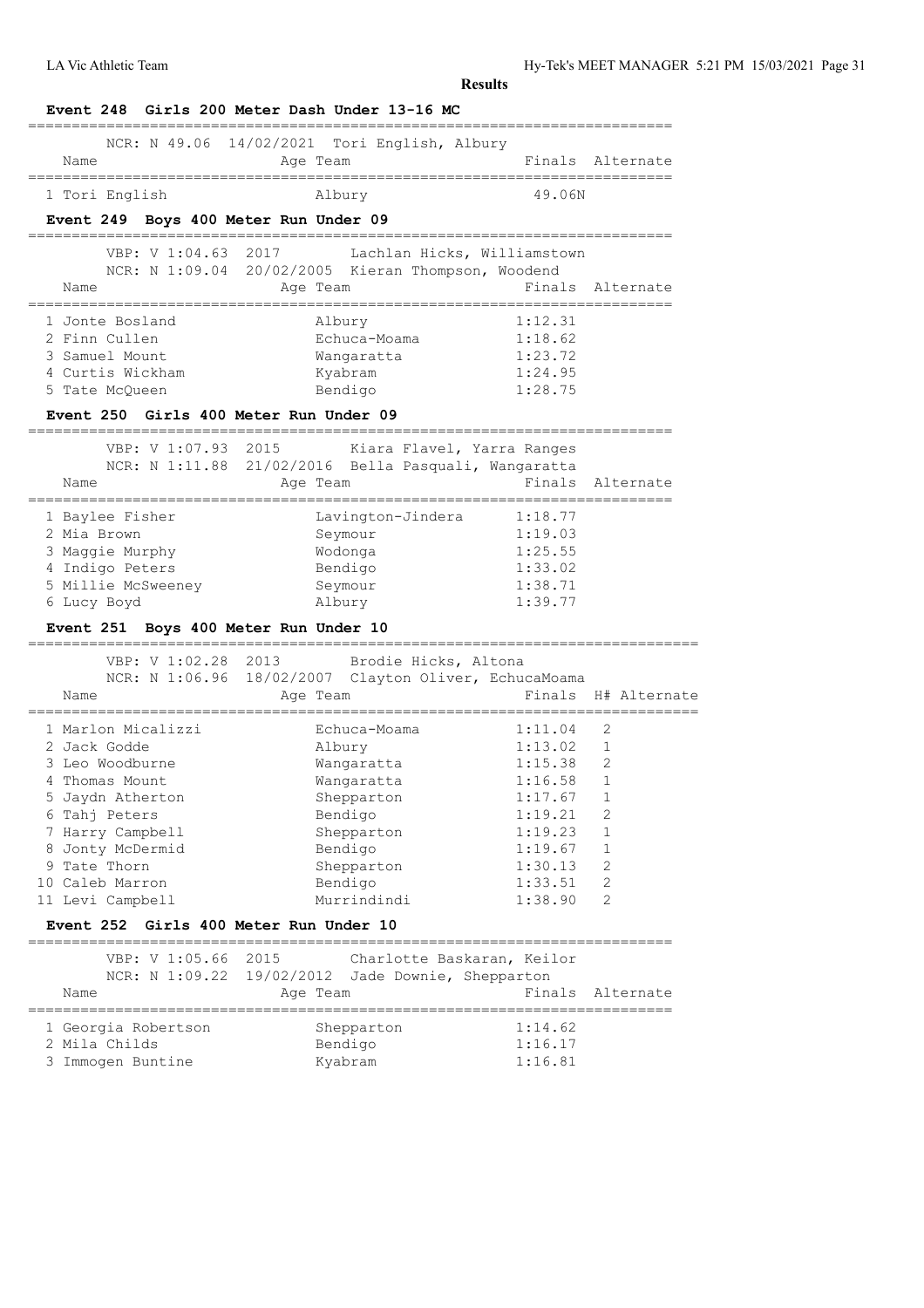|                                                |                                                    | <b>Results</b>                       |                  |
|------------------------------------------------|----------------------------------------------------|--------------------------------------|------------------|
| Event 252 Girls 400 Meter Run Under 10         |                                                    |                                      |                  |
| 4 Charlotte Coysh                              | Wodonga                                            | 1:18.90                              |                  |
| 5 Quinn Tomkins                                | Echuca-Moama                                       | 1:20.19                              |                  |
| 6 Ivy Baxa                                     | Albury                                             | 1:22.95                              |                  |
| 7 Isla Geddes                                  | Albury                                             | 1:25.84                              |                  |
| 8 Emilia Morelli                               | Kyneton                                            | 1:34.08                              |                  |
| Event 253 Boys 400 Meter Run Under 11          |                                                    |                                      |                  |
| VBP: V 59.78 2013                              | Adam Spencer, Moorabbin                            |                                      |                  |
|                                                | NCR: N 1:05.30 18/02/2007 Kieran Thompson, Woodend |                                      |                  |
| Name                                           | Age Team                                           | Finals                               | Alternate        |
| 1 Nate Smith                                   | Echuca-Moama                                       | 1:12.67                              |                  |
| 2 Bradie Sheldon                               | Bendigo                                            | 1:13.59                              |                  |
| 3 Lynkoln Richardson                           | Echuca-Moama                                       | 1:14.17                              |                  |
| 4 Seb Walker                                   | Mansfield                                          | 1:20.98                              |                  |
| 5 Kai Thorn                                    | Shepparton                                         | 1:33.88                              |                  |
| Event 254 Girls 400 Meter Run Under 11         |                                                    |                                      |                  |
| VBP: V 59.97 2017                              |                                                    | Kiara Flavel, Yarra Ranges           |                  |
|                                                | NCR: N 1:06.35 20/02/2005 Bridget Healey, Bendigo  |                                      |                  |
| Name                                           | Age Team                                           |                                      | Finals Alternate |
| 1 Amalie Southern                              | Echuca-Moama                                       | 1:08.43                              |                  |
| 2 Tahlia Godfrey                               | Echuca-Moama                                       | 1:09.96                              |                  |
| 3 Ava Peters                                   | Bendigo                                            | 1:10.19                              |                  |
| 4 Matilda Williams                             | Kyabram                                            | 1:18.80                              |                  |
| 5 Scarlett Bensch                              | Shepparton                                         | 1:18.91                              |                  |
| 6 Mia Kilpatrick                               | Kyabram                                            | 1:22.47                              |                  |
| 7 Lily Taylor                                  | Kyabram                                            | 1:24.81                              |                  |
| 8 Kaytlyn McSweeney                            | Seymour                                            | 1:31.93                              |                  |
| Event 255 Boys 400 Meter Run Under 12<br>===== |                                                    | ==================================== |                  |
| VBP: V 55.57 2014                              | Adam Spencer, Moorabbin                            |                                      |                  |
|                                                | NCR: N 59.90 16/02/2020 Callum Bott, Wangaratta    |                                      |                  |
| Name                                           | Age Team                                           |                                      | Finals Alternate |
| 1 William Petersen                             | Bendigo                                            | 1:04.08                              |                  |
| 2 Oliver Boddenberg                            | Wodonga                                            | 1:07.32                              |                  |
| 3 Noah Boyd                                    | Albury                                             | 1:10.10                              |                  |
| 4 Ollie Tomkins                                | Echuca-Moama                                       | 1:17.39                              |                  |
| 5 Nathan Stone                                 | Shepparton                                         | 1:18.47                              |                  |
| Event 256 Girls 400 Meter Run Under 12         |                                                    |                                      |                  |
| VBP: V 59.33<br>2017                           | Josie Lawton, Casey                                |                                      |                  |
|                                                | NCR: N 1:04.69 4/02/2010 Janna Lawson, Kyabram     |                                      |                  |
| Name                                           | Age Team                                           |                                      | Finals Alternate |
|                                                |                                                    |                                      |                  |

 1 Milli Haring Wangaratta 1:23.41 2 Charlotte Valenzisi Wodonga 1:24.97 3 Ralema Kome Kyneton 1:28.05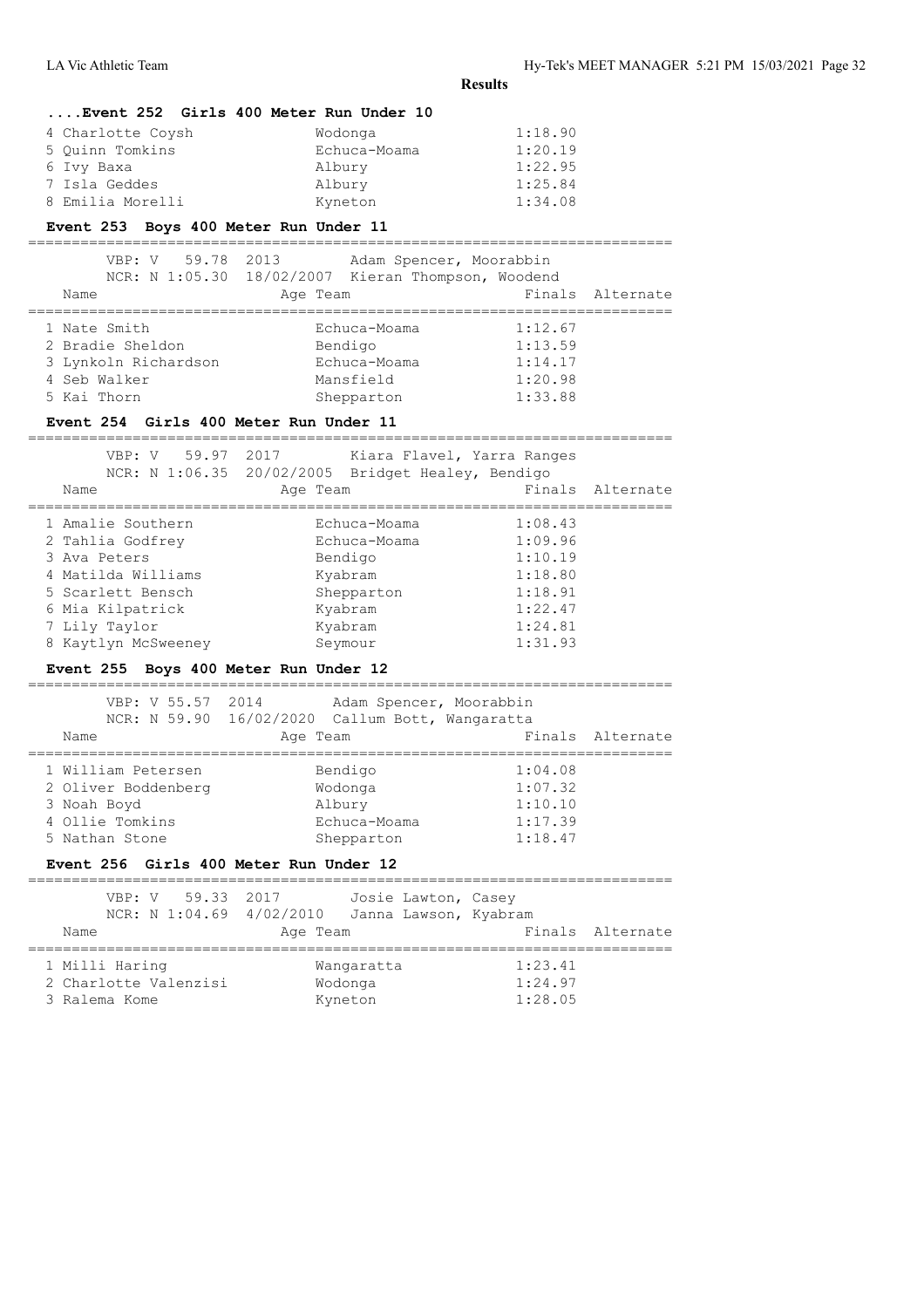LA Vic Athletic Team Hy-Tek's MEET MANAGER 5:21 PM 15/03/2021 Page 33

| Melvin Monleh, Sunbury<br>NCR: N 56.74 14/02/2021 Callum Bott, Wangaratta<br>Age Team<br>Wangaratta<br>Bendigo<br>Albury<br>Event 258 Girls 400 Meter Run Under 13<br>VBP: V 57.89 2018<br>Nyah Brown, Geelong<br>NCR: N 1:00.14 18/02/2007 Bridget Healey, Bendigo<br>Age Team<br>===============<br>Wodonqa<br>Wodonga<br>Kyabram<br>Echuca-Moama | 56.74N<br>1:03.89<br>DNS<br>1:08.58<br>1:09.53                                                                       |                                                                                                                                                                                                                                                                                                                                               |
|-----------------------------------------------------------------------------------------------------------------------------------------------------------------------------------------------------------------------------------------------------------------------------------------------------------------------------------------------------|----------------------------------------------------------------------------------------------------------------------|-----------------------------------------------------------------------------------------------------------------------------------------------------------------------------------------------------------------------------------------------------------------------------------------------------------------------------------------------|
|                                                                                                                                                                                                                                                                                                                                                     |                                                                                                                      | Finals Alternate<br>Finals Alternate<br>===========================                                                                                                                                                                                                                                                                           |
|                                                                                                                                                                                                                                                                                                                                                     |                                                                                                                      |                                                                                                                                                                                                                                                                                                                                               |
|                                                                                                                                                                                                                                                                                                                                                     |                                                                                                                      |                                                                                                                                                                                                                                                                                                                                               |
|                                                                                                                                                                                                                                                                                                                                                     |                                                                                                                      |                                                                                                                                                                                                                                                                                                                                               |
|                                                                                                                                                                                                                                                                                                                                                     |                                                                                                                      |                                                                                                                                                                                                                                                                                                                                               |
|                                                                                                                                                                                                                                                                                                                                                     |                                                                                                                      |                                                                                                                                                                                                                                                                                                                                               |
|                                                                                                                                                                                                                                                                                                                                                     |                                                                                                                      |                                                                                                                                                                                                                                                                                                                                               |
|                                                                                                                                                                                                                                                                                                                                                     |                                                                                                                      |                                                                                                                                                                                                                                                                                                                                               |
|                                                                                                                                                                                                                                                                                                                                                     |                                                                                                                      |                                                                                                                                                                                                                                                                                                                                               |
|                                                                                                                                                                                                                                                                                                                                                     |                                                                                                                      |                                                                                                                                                                                                                                                                                                                                               |
|                                                                                                                                                                                                                                                                                                                                                     |                                                                                                                      |                                                                                                                                                                                                                                                                                                                                               |
|                                                                                                                                                                                                                                                                                                                                                     |                                                                                                                      |                                                                                                                                                                                                                                                                                                                                               |
|                                                                                                                                                                                                                                                                                                                                                     | 1:11.62                                                                                                              |                                                                                                                                                                                                                                                                                                                                               |
|                                                                                                                                                                                                                                                                                                                                                     | 1:17.85                                                                                                              |                                                                                                                                                                                                                                                                                                                                               |
| Event 259 Boys 400 Meter Run Under 14                                                                                                                                                                                                                                                                                                               |                                                                                                                      |                                                                                                                                                                                                                                                                                                                                               |
|                                                                                                                                                                                                                                                                                                                                                     |                                                                                                                      |                                                                                                                                                                                                                                                                                                                                               |
|                                                                                                                                                                                                                                                                                                                                                     |                                                                                                                      |                                                                                                                                                                                                                                                                                                                                               |
| Age Team                                                                                                                                                                                                                                                                                                                                            |                                                                                                                      | Finals Alternate                                                                                                                                                                                                                                                                                                                              |
| Wodonga                                                                                                                                                                                                                                                                                                                                             |                                                                                                                      |                                                                                                                                                                                                                                                                                                                                               |
|                                                                                                                                                                                                                                                                                                                                                     |                                                                                                                      |                                                                                                                                                                                                                                                                                                                                               |
|                                                                                                                                                                                                                                                                                                                                                     |                                                                                                                      |                                                                                                                                                                                                                                                                                                                                               |
|                                                                                                                                                                                                                                                                                                                                                     |                                                                                                                      |                                                                                                                                                                                                                                                                                                                                               |
|                                                                                                                                                                                                                                                                                                                                                     |                                                                                                                      |                                                                                                                                                                                                                                                                                                                                               |
|                                                                                                                                                                                                                                                                                                                                                     |                                                                                                                      |                                                                                                                                                                                                                                                                                                                                               |
| Echuca-Moama                                                                                                                                                                                                                                                                                                                                        |                                                                                                                      |                                                                                                                                                                                                                                                                                                                                               |
| Wangaratta                                                                                                                                                                                                                                                                                                                                          |                                                                                                                      |                                                                                                                                                                                                                                                                                                                                               |
| Yarrawonga-Mulwala                                                                                                                                                                                                                                                                                                                                  |                                                                                                                      |                                                                                                                                                                                                                                                                                                                                               |
| Lavington-Jindera                                                                                                                                                                                                                                                                                                                                   |                                                                                                                      |                                                                                                                                                                                                                                                                                                                                               |
| Shepparton                                                                                                                                                                                                                                                                                                                                          |                                                                                                                      |                                                                                                                                                                                                                                                                                                                                               |
| Event 261 Boys 400 Meter Run Under 15                                                                                                                                                                                                                                                                                                               |                                                                                                                      |                                                                                                                                                                                                                                                                                                                                               |
|                                                                                                                                                                                                                                                                                                                                                     |                                                                                                                      |                                                                                                                                                                                                                                                                                                                                               |
| 17/02/2008<br>James Smith, Albury                                                                                                                                                                                                                                                                                                                   |                                                                                                                      |                                                                                                                                                                                                                                                                                                                                               |
| Age Team                                                                                                                                                                                                                                                                                                                                            |                                                                                                                      | Finals Alternate                                                                                                                                                                                                                                                                                                                              |
|                                                                                                                                                                                                                                                                                                                                                     | 59.56                                                                                                                | ============                                                                                                                                                                                                                                                                                                                                  |
| Wodonga                                                                                                                                                                                                                                                                                                                                             | 59.61                                                                                                                |                                                                                                                                                                                                                                                                                                                                               |
| Event 262 Boys 400 Meter Run Under 16                                                                                                                                                                                                                                                                                                               |                                                                                                                      |                                                                                                                                                                                                                                                                                                                                               |
|                                                                                                                                                                                                                                                                                                                                                     |                                                                                                                      |                                                                                                                                                                                                                                                                                                                                               |
|                                                                                                                                                                                                                                                                                                                                                     |                                                                                                                      |                                                                                                                                                                                                                                                                                                                                               |
| Age Team                                                                                                                                                                                                                                                                                                                                            |                                                                                                                      | Finals Alternate                                                                                                                                                                                                                                                                                                                              |
|                                                                                                                                                                                                                                                                                                                                                     |                                                                                                                      |                                                                                                                                                                                                                                                                                                                                               |
|                                                                                                                                                                                                                                                                                                                                                     |                                                                                                                      |                                                                                                                                                                                                                                                                                                                                               |
|                                                                                                                                                                                                                                                                                                                                                     | <b>Event 260 Girls 400 Meter Run Under 14</b><br>Age Team<br>Albury<br>Patrick Sager, Corio<br>Bendigo<br>Wangaratta | Sean Mitchell, Mentone<br>NCR: N 52.69 18/02/2018 Jack Boulton, Wangaratta<br>1:02.59<br>Tess Kirsopp-Cole, Geelong<br>NCR: N 57.91 17/02/2008 Rebecca Luke, Kyabram<br>Finals Alternate<br>1:01.33<br>1:06.56<br>1:06.85<br>1:09.34<br>1:13.38<br>Sean Hendricks, Chelsea<br>NCR: N 54.87 16/02/2020 Alex Pitt, Wangaratta<br>57.79<br>58.08 |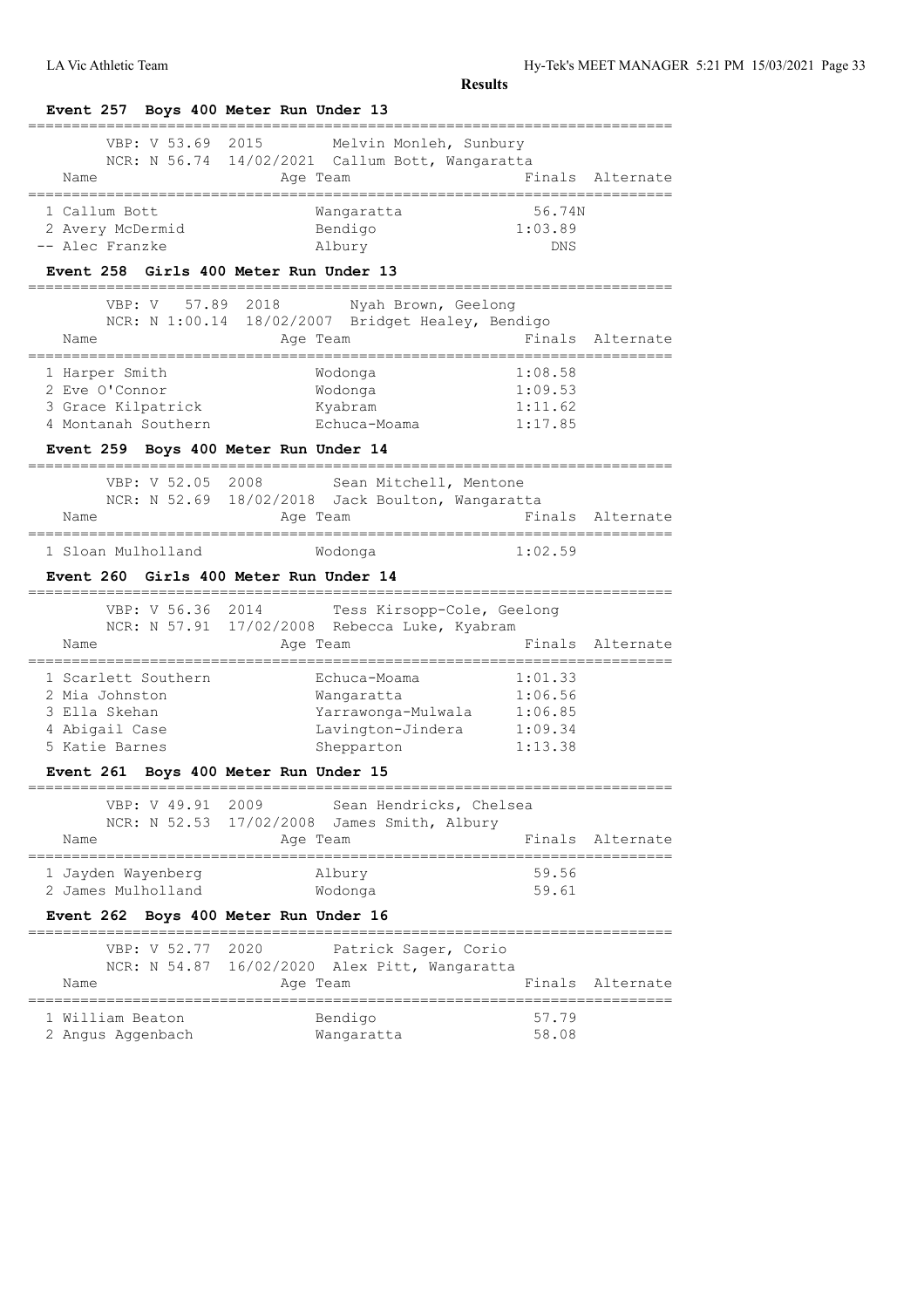| VBP: V 55.68<br>2010<br>Name                                                                                            | Alexandra Bulic, Keilor<br>NCR: N 58.13 21/02/2016 Lucy Zotti, Seymour<br>Age Team                                                        |                                                                                   | Finals Alternate                     |
|-------------------------------------------------------------------------------------------------------------------------|-------------------------------------------------------------------------------------------------------------------------------------------|-----------------------------------------------------------------------------------|--------------------------------------|
| -- Bella Pasquali                                                                                                       | Wangaratta                                                                                                                                | ==============<br>DNS                                                             |                                      |
| Event 264 Girls 400 Meter Run Under 16                                                                                  |                                                                                                                                           |                                                                                   |                                      |
|                                                                                                                         |                                                                                                                                           |                                                                                   |                                      |
| 57.24<br>VBP: V<br>Name<br>----------------------------------                                                           | 2019<br>Shahd Mohamed, Mentone<br>NCR: N 1:01.59 16/02/2020 Gretel Holmes, Shepparton<br>Age Team<br>------------------------------------ |                                                                                   | Finals Alternate                     |
| 1 Tahlia Thomson<br>2 Audrey Adams<br>3 Mackenzie Southern<br>4 Illiana Mulholland<br>5 Lana Hughes<br>-- Caitlin Evans | Wangaratta<br>Lavington-Jindera<br>Echuca-Moama<br>Wodonga<br>Kyneton<br>Bendigo<br>Event 265 Girls Discus Throw (500q) Under 09          | 1:03.84<br>1:04.93<br>1:08.06<br>1:11.17<br>1:23.95<br>DNS                        |                                      |
| VBP: V 32.01m 2008<br>Name                                                                                              | Louise Mendes, Williamstown<br>NCR: N 24.54m 17/02/1991 K O'Connor, Bendigo<br>Age Team                                                   |                                                                                   | Finals Alternate                     |
| 1 Laura Stone<br>2 Charlotte Smith                                                                                      | Shepparton<br>Wangaratta                                                                                                                  | 10.78m<br>7.95m                                                                   |                                      |
| Event 266 Boys High Jump (1.30m) Under 15                                                                               |                                                                                                                                           |                                                                                   |                                      |
|                                                                                                                         |                                                                                                                                           |                                                                                   |                                      |
| Name                                                                                                                    | VBP: V 2.00m 1986 S. Orr, Williamstown<br>NCR: N 1.96m 14/02/1999 Peter Hoggan, Wangaratta<br>Age Team                                    |                                                                                   |                                      |
|                                                                                                                         |                                                                                                                                           | -------------------------<br>1.50m                                                |                                      |
|                                                                                                                         | Wodonga                                                                                                                                   |                                                                                   |                                      |
| 1 James Mulholland<br>Name                                                                                              | VBP: V 1.96m 2019 Bradley Bishop, Knox<br>NCR: N 1.70m 14/02/2021 Connor Clarke, Bendigo<br>Age Team                                      |                                                                                   |                                      |
|                                                                                                                         |                                                                                                                                           |                                                                                   |                                      |
| Event 267 Boys High Jump (1.35m) Under 16<br>1 Connor Clarke                                                            | Bendigo                                                                                                                                   | 1.70mN                                                                            | Finals Alternate<br>Finals Alternate |
| <b>Event 268</b>                                                                                                        | Boys Discus Throw (500g) Under 10                                                                                                         |                                                                                   |                                      |
| VBP: V 39.30m                                                                                                           | 1984<br>Saverio Rocca, Preston-Reservoir                                                                                                  |                                                                                   |                                      |
| Name                                                                                                                    | NCR: N 33.16m 20/02/1994 Tim Driesen, Bendigo<br>Age Team                                                                                 | Finals                                                                            | Alternate                            |
| 1 Leo Woodburne<br>2 Thomas Mount<br>3 Makore Dickinson<br>Elijah Sommerfeld<br>5 Caleb Marron<br>6 Jalen Davis         | Wangaratta<br>Wangaratta<br>Kyabram<br>Albury<br>Bendigo<br>Wodonga                                                                       | _____________________<br>26.05m<br>22.71m<br>22.46m<br>20.11m<br>16.48m<br>14.96m |                                      |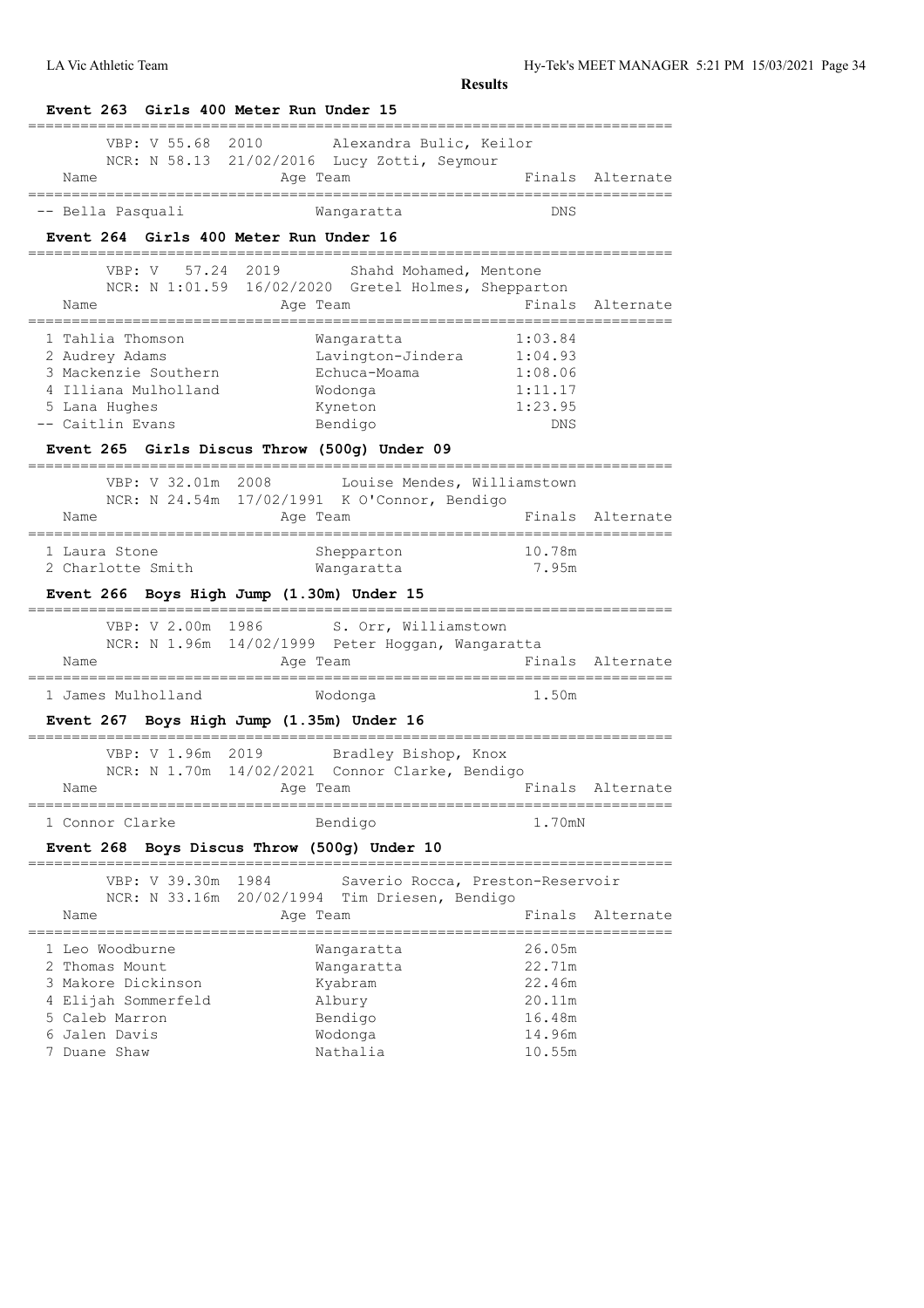# **Event 269 Girls Discus Throw (750g) Under 12**

| VBP: V 43.82m 1983<br>NCR: N 35.58m 7/02/1985 | Rochelle Sutton, Lilydale<br>N Cullen, Bendigo |                  |
|-----------------------------------------------|------------------------------------------------|------------------|
| Name                                          | Age Team                                       | Finals Alternate |
| 1 Eliza Evans                                 | Bendigo                                        | 18.71m           |
| 2 Isabel McMahon                              | Wangaratta                                     | 18.30m           |
| 3 Taylah Hutchins                             | Nathalia                                       | 17.92m           |
| 4 Ralema Kome                                 | Kyneton                                        | 15.46m           |
| 5 Grace Mulqueen                              | Bendigo                                        | 13.73m           |
| 6 Milli Haring                                | Wangaratta                                     | 12.89m           |
| 7 Sian Davis                                  | Wodonga                                        | 12.76m           |
| 8 Melia Hayes                                 | Kyneton                                        | 11.44m           |
| 9 Mia Marrinan                                | Seymour                                        | 11.17m           |
| - - - - - -                                   | -----                                          |                  |

#### **Event 270 Boys Long Jump Under 13**

| Name             | Age Team           |                   | Finals Alternate                                                          |
|------------------|--------------------|-------------------|---------------------------------------------------------------------------|
|                  |                    |                   |                                                                           |
| 1 Harvey Jacka   | Wangaratta         | 4.68m             |                                                                           |
| 2 Hunter Howells | Shepparton         | 4.31m             |                                                                           |
| 3 Archie Skehan  | Yarrawonga-Mulwala | 4.08m             |                                                                           |
| 4 Rhys Hansen    | Nathalia           | 3.84m             |                                                                           |
|                  |                    | VBP: V 6.20m 2015 | Melvin Monleh, Sunbury<br>NCR: N 5.33m 17/02/2007 Fahed Saleh, Shepparton |

# **Event 271 Girls Long Jump Under 13**

| VBP: V 5.77m 2020<br>Name | Geena Davy, Mornington<br>NCR: N 5.24m 15/02/1998 Leona Bilous, Shepparton<br>Age Team | Finals Alternate |
|---------------------------|----------------------------------------------------------------------------------------|------------------|
| 1 Kijana McCowan          | Albury                                                                                 | 4.74m            |
| 2 Tazma Ferrie            | Bendigo                                                                                | 4.06m            |
| 3 Isabella Noonan         | Bendigo                                                                                | 3.86m            |
| 4 Eve O'Connor            | Wodonga                                                                                | 3.78m            |
| 5 Philippa Besford        | Albury                                                                                 | 3.71m            |
| 6 Makayla Waters          | Shepparton                                                                             | 2.83m            |

# **Event 272 Girls High Jump (1.20m) Under 15**

| VBP: V 1.80m 2011<br>Name                          | Eleanor Patterson, Leongatha<br>NCR: N 1.66m 17/02/2002 Erin Young, Kyabram<br>Age Team |                         | Finals Alternate |
|----------------------------------------------------|-----------------------------------------------------------------------------------------|-------------------------|------------------|
| 1 Harriet Gall<br>2 Megan Wilson<br>3 Eliza Coutts | Nathalia<br>Bendigo<br>Kyneton                                                          | 1.55m<br>1.40m<br>1.30m |                  |
|                                                    | Event 273 Girls High Jump (1.25m) Under 16                                              |                         |                  |

# VBP: V 1.63m 2019 Abby Thompson, Kyneton NCR: N 1.63m 16/02/2019 Abby Thompson, Kyneton Name Age Team Research Rinals Alternate ========================================================================== 1 Paige Duffy 1.45m Varrawonga-Mulwala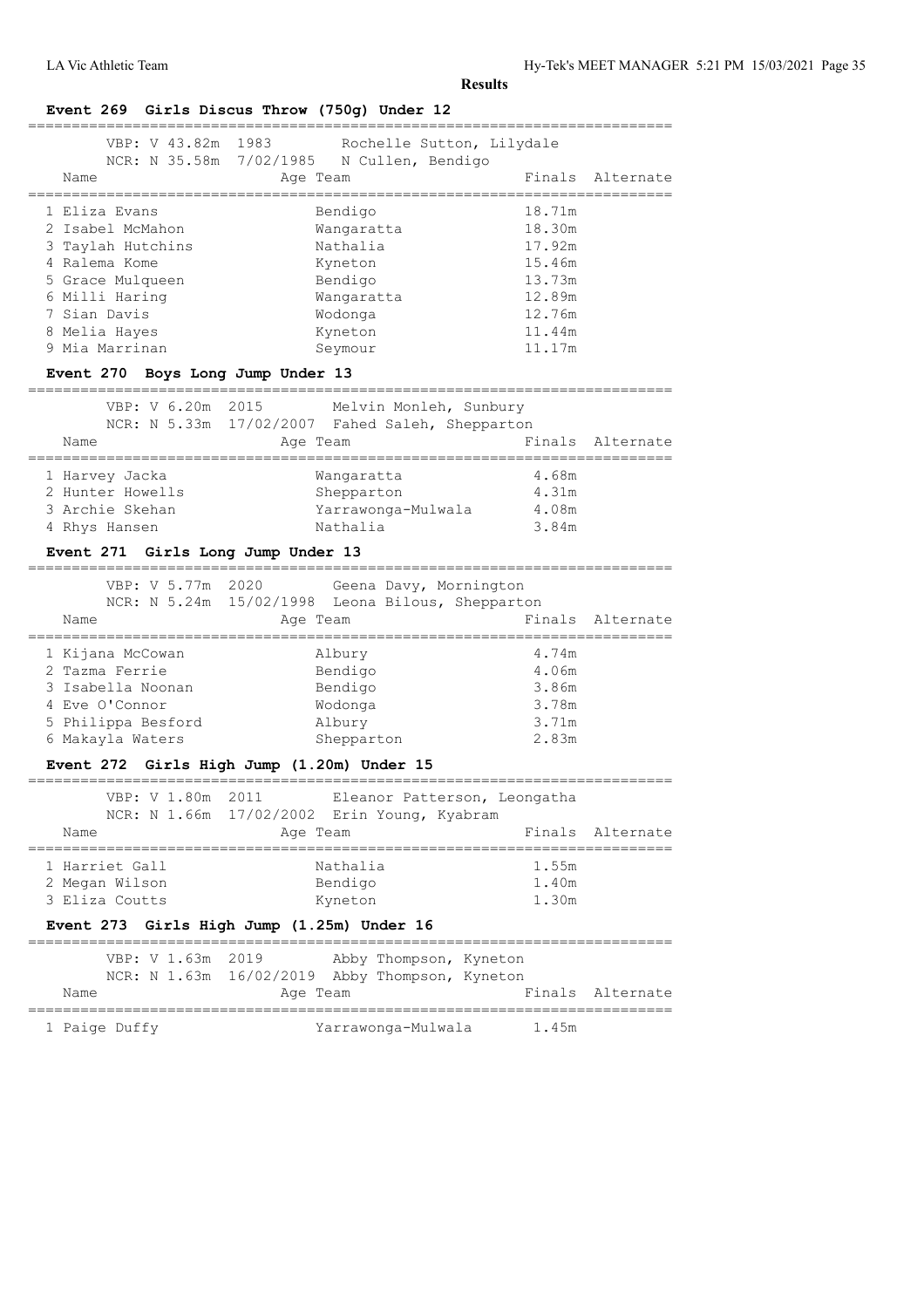| Event 274 Boys Shot Put (3kg) Under 14                                                                                                  |                                                                                        |                                      |                  |
|-----------------------------------------------------------------------------------------------------------------------------------------|----------------------------------------------------------------------------------------|--------------------------------------|------------------|
| VBP: V 18.36m 2020<br>Name                                                                                                              | Logan Sandiland, Albury<br>NCR: N 18.36m 16/02/2020 Logan Sandland, Albury<br>Age Team |                                      | Finals Alternate |
| ===================                                                                                                                     |                                                                                        |                                      |                  |
| 1 Elton Sandland                                                                                                                        | Albury                                                                                 | 10.86m                               |                  |
| 2 Oliver Leerentveld                                                                                                                    | Albury                                                                                 | 10.07m                               |                  |
| Event 275 Girls Discus Throw (500g) Under 10<br>===================                                                                     | ===============                                                                        |                                      |                  |
| VBP: V 37.05m 1992                                                                                                                      | Alisha Sayner, Deer Park                                                               |                                      |                  |
|                                                                                                                                         | NCR: N 29.62m 17/02/1991 D Smith, Bendigo                                              |                                      |                  |
| Name                                                                                                                                    | Age Team                                                                               |                                      | Finals Alternate |
| 1 Ka Mya Duncan                                                                                                                         | Shepparton                                                                             | 21.36m                               |                  |
| 2 Nhali Evans                                                                                                                           | Lavington-Jindera                                                                      | 18.30m                               |                  |
| 3 Isla Geddes                                                                                                                           | Albury                                                                                 | 17.14m                               |                  |
| 4 Charlotte Coysh                                                                                                                       | Wodonga                                                                                | J17.14m                              |                  |
| 5 Zara Besford                                                                                                                          | Albury                                                                                 | 16.98m                               |                  |
| 6 Sissy Davey                                                                                                                           | Murrindindi                                                                            | 14.76m                               |                  |
| 7 Emilia Morelli                                                                                                                        | Kyneton                                                                                | 13.65m                               |                  |
| 8 Georgia Morelli                                                                                                                       | Kyneton                                                                                | 12.26m                               |                  |
| 9 Charlotte Clayton                                                                                                                     | Albury                                                                                 | 10.87m                               |                  |
| 10 Charlotte Boulton                                                                                                                    | Murrindindi                                                                            | 10.17m                               |                  |
| Event 276 Boys Shot Put Under 09-10 MC                                                                                                  |                                                                                        |                                      |                  |
|                                                                                                                                         | NCR: N 5.59m 15/02/2020 Hamish Sommerfeld T/F20, Albury                                |                                      |                  |
| Name                                                                                                                                    | Age Team<br>==========================<br>Bendigo                                      | ___________________________<br>2.98m | Finals Alternate |
| ===================<br>1 Dylan Marron<br>Event 277 Boys Shot Put Under 13-16 MC                                                         |                                                                                        |                                      |                  |
| Name                                                                                                                                    | NCR: N 6.19m 14/02/2021 Hamish Sommerfeld, Albury<br>Age Team                          |                                      | Finals Alternate |
|                                                                                                                                         | Albury                                                                                 | =================<br>6.19mN          |                  |
|                                                                                                                                         |                                                                                        |                                      |                  |
|                                                                                                                                         |                                                                                        |                                      |                  |
| Name                                                                                                                                    | NCR: N 6.07m 14/02/2021 Tori English, Albury<br>Age Team                               |                                      | Finals Alternate |
|                                                                                                                                         | Albury                                                                                 | 6.07mN                               |                  |
| 1 Hamish Sommerfeld<br><b>Event 278 Girls Shot Put Under 13-16 MC</b><br>1 Tori English<br>Event 279 Girls Discus Throw (500g) Under 11 |                                                                                        |                                      |                  |
| VBP: V 36.33m 2019                                                                                                                      | Manafo Corine Ropeti, Melton City<br>NCR: N 26.96m 16/02/2019 Alice Ludlow, Shepparton | , ============================       |                  |
| Name                                                                                                                                    | Age Team                                                                               |                                      | Finals Alternate |
|                                                                                                                                         | Wangaratta                                                                             | 17.42m                               |                  |
|                                                                                                                                         | Echuca-Moama                                                                           | 16.57m                               |                  |
|                                                                                                                                         | Benalla                                                                                | 16.34m                               |                  |
| 1 Ruby Stirling<br>2 Jazz Warde<br>3 Addison Pastuszka<br>4 Makayla Marsh                                                               | Kyneton                                                                                | 15.09m                               |                  |
| 5 Chelsea Swiggs<br>6 Brianna Robison                                                                                                   | Echuca-Moama                                                                           | 15.00m<br>13.12m                     |                  |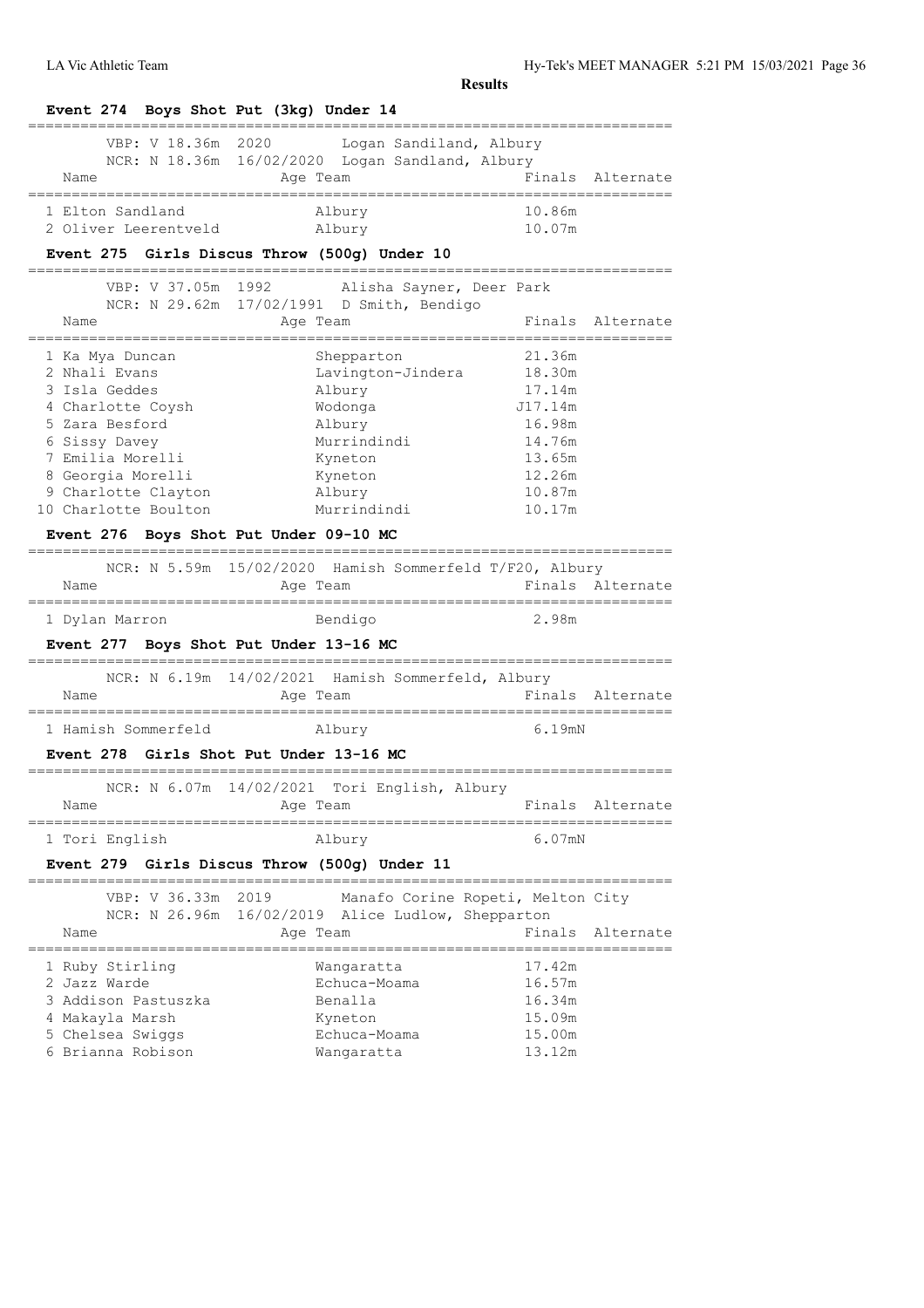|                                           | Event 279 Girls Discus Throw (500g) Under 11    |                      |                  |
|-------------------------------------------|-------------------------------------------------|----------------------|------------------|
| 7 Clementine Neylon                       | Kyneton                                         | 11.77m               |                  |
| 8 Kyah-Lilly Connell                      | Nathalia                                        | 11.25m               |                  |
| 9 Maddison Stubbs                         | Kyneton                                         | 9.50m                |                  |
| Event 280 Girls Long Jump Under 09        |                                                 |                      |                  |
|                                           |                                                 |                      |                  |
| VBP: V 4.20m 2010                         | Stephanie Richards, Essendon                    |                      |                  |
| Name                                      | NCR: N 3.90m 18/02/2017 Mikayla Talbot, Albury  | Finals               | Alternate        |
|                                           | Age Team                                        |                      |                  |
| 1 Charlotte McMahon                       | Wangaratta                                      | 3.18m                |                  |
| 2 Sophie Poulton                          | Albury                                          | 2.87m                |                  |
| 3 Lucy Boyd                               | Albury                                          | 2.86m                |                  |
| 4 Renae Power                             | Shepparton                                      | 2.69m                |                  |
| 5 Zanna Chapman                           | Kyabram                                         | 2.66m                |                  |
| Event 281 Boys High Jump (1.15m) Under 12 |                                                 |                      |                  |
|                                           |                                                 |                      |                  |
| VBP: V 1.67m 1998                         | Matthew Cooter, Portland                        |                      |                  |
|                                           | NCR: N 1.52m 14/02/1999 Owen Hillier, Wodonga   |                      |                  |
| Name                                      | Age Team                                        | Finals               | Alternate        |
| -----------------<br>1 Jordan Mathews     | --------<br>Bendigo                             | ===========<br>1.40m |                  |
| 2 Jack Abbruzzese                         | Albury                                          | 1.35m                |                  |
| 3 Jack Denton                             | Kyneton                                         | J1.35m               |                  |
| 4 Elijah McLeod                           | Shepparton                                      | J1.35m               |                  |
| 5 Lachlan O'Leary                         | Albury                                          | J1.35m               |                  |
| -- Hamish Gasser                          | Wangaratta                                      | DNS                  |                  |
| -- Christian Pasquali                     | Wangaratta                                      | DNS                  |                  |
| -- Duncan Staples                         | Bendigo                                         | DNS                  |                  |
| Event 282 Boys Long Jump Under 11         |                                                 |                      |                  |
|                                           |                                                 |                      |                  |
| VBP: V 4.91m 2020                         | Matthew Millias, Sandrigham                     |                      |                  |
|                                           | NCR: N 4.49m 16/02/2020 Jack Abbruzzese, Albury |                      |                  |
| Name                                      | Age Team                                        |                      | Finals Alternate |
| 1 Nate Smith                              | Echuca-Moama                                    | 3.83m                |                  |
| 2 Darcy Skehan                            | Yarrawonga-Mulwala                              | 3.81m                |                  |
| 3 Lynkoln Richardson                      | Echuca-Moama                                    | 3.72m                |                  |
| 4 Cody Reyne                              | Echuca-Moama                                    | 3.56m                |                  |
| 5 Tom Haszard                             | Albury                                          | 3.47m                |                  |
| 6 Benjamin Anthony                        | Echuca-Moama                                    | 3.41m                |                  |
| 7 Aiden Campbell                          | Murrindindi                                     | 3.40m                |                  |
| 8 Seb Walker                              | Mansfield                                       | 3.14m                |                  |
| 9 Max Christensen                         | Seymour                                         | 3.05m                |                  |
| 10 Dermot Mitchell                        | Wangaratta                                      | 2.41m                |                  |
| Event 283 Girls Triple Jump Under 12      |                                                 |                      |                  |
|                                           |                                                 |                      |                  |
| VBP: V 11.14m                             | 2005<br>Brooke Stratton, Knox                   |                      |                  |

| Name                                | NCR: N 10.21m 17/02/2007 Sophie Taylor, Bendigo<br>Age Team |                | Finals Alternate |
|-------------------------------------|-------------------------------------------------------------|----------------|------------------|
| 1 Olivia Smith<br>2 Chelsea Tickell | Wangaratta<br>Bendigo                                       | 8.75m<br>8.51m |                  |
| 3 Georgia Lewis                     | Wangaratta                                                  | 8.14m          |                  |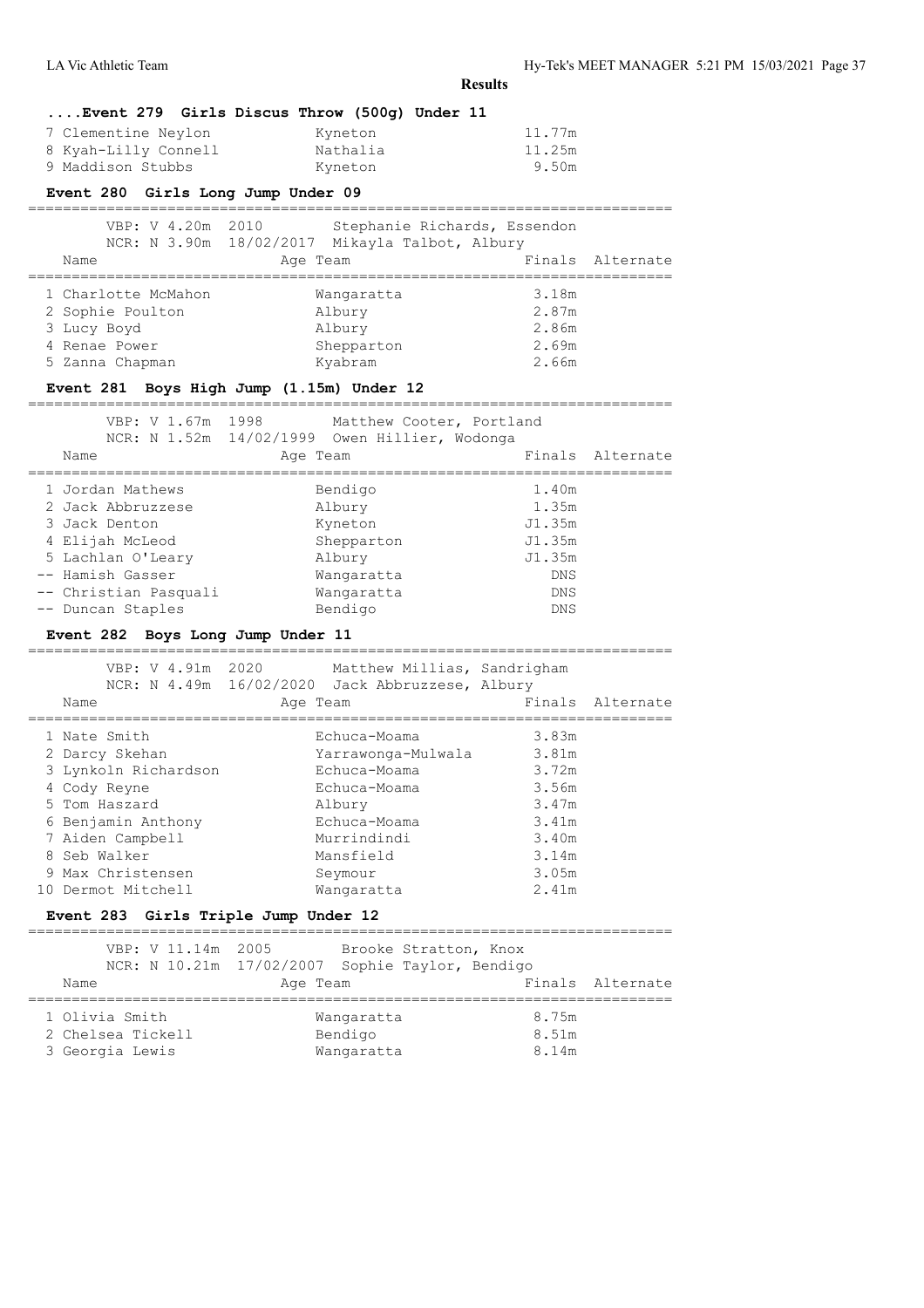|                                                                             | <b>Results</b>                                               |                                  |                  |
|-----------------------------------------------------------------------------|--------------------------------------------------------------|----------------------------------|------------------|
| Event 283 Girls Triple Jump Under 12                                        |                                                              |                                  |                  |
| 4 Ruby Fraser<br>5 Charlotte Valenzisi<br>6 Taylah Hutchins<br>7 Sian Davis | Kyneton<br>Wodonga<br>Nathalia<br>Wodonga                    | 7.85m<br>7.56m<br>7.33m<br>7.29m |                  |
| 8 Charlotte Makin                                                           | Wodonga                                                      | 6.95m                            |                  |
| Event 284 Girls Shot Put (3kg) Under 13                                     |                                                              |                                  |                  |
|                                                                             |                                                              |                                  |                  |
| VBP: V 13.24m 2020                                                          | Alyssa Benbow, Melton City                                   |                                  |                  |
| Name                                                                        | NCR: N 11.30m 17/02/2019 Xyalavene Beale, Albury<br>Age Team |                                  | Finals Alternate |
|                                                                             |                                                              |                                  |                  |
| 1 Alice Ludlow                                                              | Shepparton                                                   | 10.52m                           |                  |
| 2 Makayla Waters                                                            | Shepparton                                                   | 9.58m                            |                  |
| 3 Kaitlyn Good                                                              | Albury                                                       | 8.68m                            |                  |
| 4 Hailey Stubbs                                                             | Kyneton                                                      | 7.65m                            |                  |
| 5 Tazma Ferrie                                                              | Bendigo                                                      | 7.33m                            |                  |
| 6 Adelaide Bollard                                                          | Bendigo                                                      | 7.26m                            |                  |
| 7 Xanthia Beale                                                             | Lavington-Jindera                                            | J7.26m                           |                  |
| 8 Lacey Smith                                                               | Echuca-Moama                                                 | 6.50m                            |                  |
| Event 285 Boys Javelin Throw (700g) Under 15                                |                                                              |                                  |                  |
|                                                                             |                                                              |                                  |                  |
| VBP: V 55.41m 2016                                                          | Bradley Butler, Frankston                                    |                                  |                  |
|                                                                             | NCR: N 52.32m 17/02/2008 Jack Palfreyman, Bendigo            |                                  |                  |
| Name                                                                        | Age Team                                                     |                                  | Finals Alternate |
| 1 Matthew Dimit                                                             | Shepparton                                                   | 32.63m                           |                  |
| 2 Jye Pastuszka                                                             | Benalla                                                      | 29.48m                           |                  |
| -- Xavier Pitt                                                              | Wangaratta                                                   | DNS                              |                  |
| -- Logan Sandland                                                           | Albury                                                       | DNS                              |                  |
| -- Jake Gavriliadis                                                         | Bendigo                                                      | DNS                              |                  |
| Event 286 Boys Javelin Throw (700g) Under 16                                |                                                              |                                  |                  |
|                                                                             |                                                              |                                  |                  |
| VBP: V 53.48m 2020                                                          | Haddi El Shorbagy, Caulfield                                 |                                  |                  |
|                                                                             | NCR: N 51.53m 16/02/2020 Alex Pitt, Wangaratta               |                                  |                  |
| Name                                                                        | Age Team                                                     |                                  | Finals Alternate |
| 1 Lucas Kell                                                                | Kyabram                                                      | 36.43m                           |                  |
| 2 Joshua Evans                                                              | Bendigo                                                      | 29.01m                           |                  |
| Event 287 Boys Long Jump Under 14                                           |                                                              |                                  |                  |
|                                                                             |                                                              |                                  |                  |
| VBP: V 6.44m<br>2013                                                        | Michael Cann, Frankston                                      |                                  |                  |
|                                                                             | NCR: N 5.92m 19/02/2017 Jack McPhee, Shepparton              |                                  |                  |
| Name                                                                        | Age Team                                                     | Finals                           | Alternate        |
| 1 Jayden Taylor                                                             | Kyabram                                                      | 4.85m                            |                  |
| 2 Elton Sandland                                                            | Albury                                                       | 4.57m                            |                  |
| 3 Noah Campbell                                                             | Murrindindi                                                  | 4.43m                            |                  |
| 4 Oliver Leerentveld                                                        | Albury                                                       | 4.30m                            |                  |
| 5 Cooper Wilson                                                             | Bendigo                                                      | 3.88m                            |                  |
|                                                                             |                                                              |                                  |                  |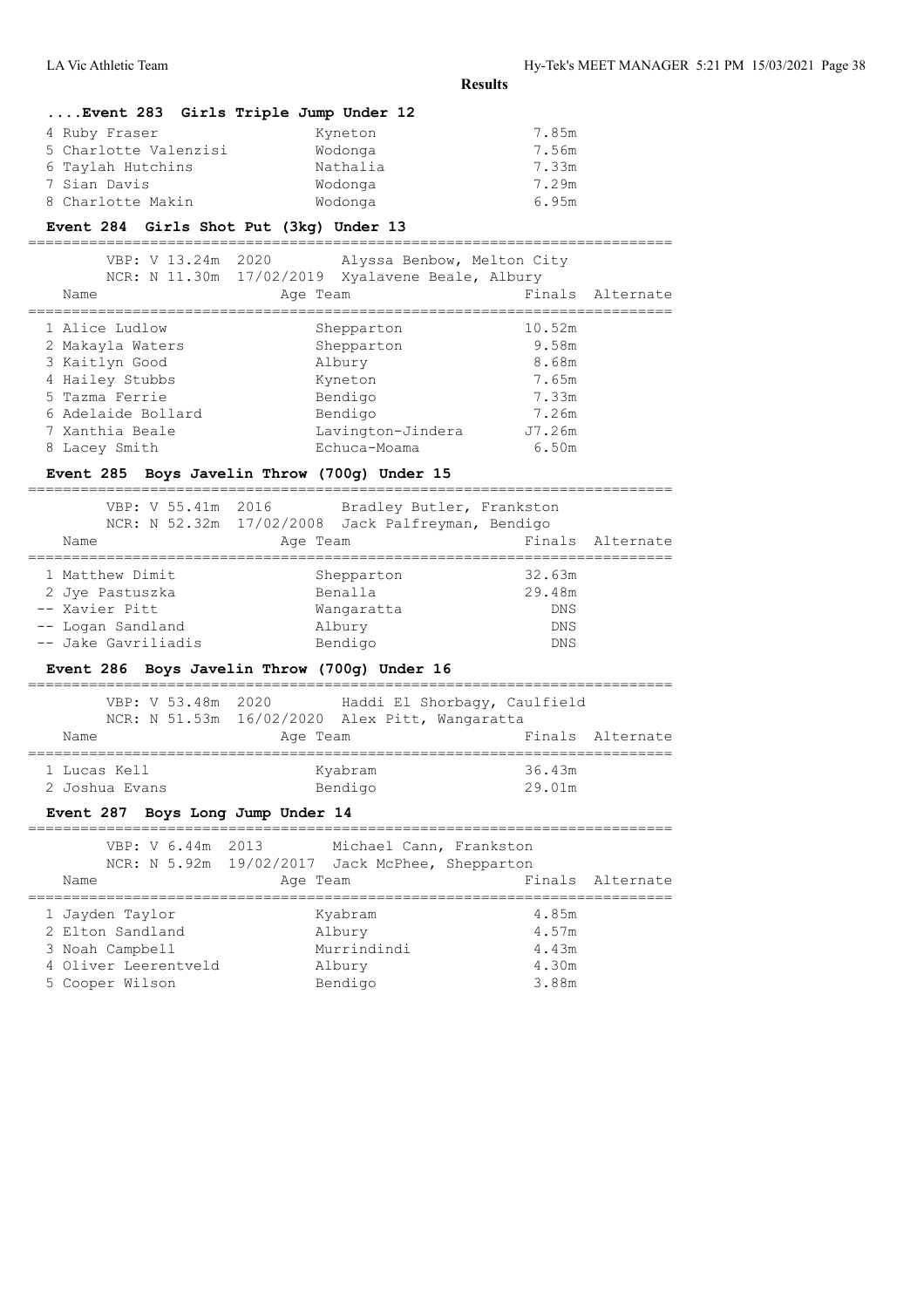==========================================================================

# **Event 288 Boys Discus Throw (500g) Under 09**

| VBP: V 35.12m 1988<br>NCR: N 28.17m 1/02/1978 | Steve Partsanis, Caulfield<br>Tim Horan, Wangaratta |                  |
|-----------------------------------------------|-----------------------------------------------------|------------------|
| Name                                          | Age Team                                            | Finals Alternate |
| 1 Xavier Mulqueen                             | Bendigo                                             | 19.42m           |
| 2 Maino Kome                                  | Kyneton                                             | 19.18m           |
| 3 Luca Micalizzi                              | Echuca-Moama                                        | 18.73m           |
| 4 Samuel Mount                                | Wangaratta                                          | 18.45m           |
| 5 Angus Halloran                              | Echuca-Moama                                        | 16.62m           |
| 6 Jaxon Key                                   | Echuca-Moama                                        | 14.88m           |
| 7 Jonte Bosland                               | Albury                                              | 14.49m           |
| 8 Will Denton                                 | Kyneton                                             | 12.90m           |
| 9 Curtis Wickham                              | Kyabram                                             | 12.83m           |
| 10 Nash Ferrie                                | Bendigo                                             | 9.15m            |
|                                               |                                                     |                  |

# **Event 289 Girls High Jump (0.80m) Under 10**

| VBP: V 1.19m<br>VBP: V 1.19m<br>VBP: V 1.18m 2020<br>Name | 2019<br>Renee Ford, Moorabbin<br>2020<br>Deena Gerges, Whittlesea City<br>Ava Plant, Box Hill<br>NCR: N 1.19m 14/02/2021 Mila Childs, Bendigo<br>Age Team | Finals Alternate |
|-----------------------------------------------------------|-----------------------------------------------------------------------------------------------------------------------------------------------------------|------------------|
| 1 Mila Childs                                             | Bendigo                                                                                                                                                   | 1.19mV           |
| 2 Marli Myers                                             | Albury                                                                                                                                                    | 1.12m            |
| 3 Maya Coysh                                              | Wodonga                                                                                                                                                   | 1.10m            |
| 3 Charlotte Clayton                                       | Albury                                                                                                                                                    | 1.10m            |
| 5 Ivy Baxa                                                | Albury                                                                                                                                                    | 1.05m            |
| 6 Georgia Morelli                                         | Kyneton                                                                                                                                                   | 0.90m            |

# **Event 290 Girls Discus Throw (1kg) Under 15**

|                   | VBP: V 46.00m 2007 | Margaret Satupai, Oakleigh                     |            |                  |
|-------------------|--------------------|------------------------------------------------|------------|------------------|
|                   |                    | NCR: N 40.65m 17/01/2001 Calista Lyon, Wodonga |            |                  |
| Name              |                    | Age Team                                       |            | Finals Alternate |
|                   |                    |                                                |            |                  |
| 1 Cheyanne Hansen |                    | Nathalia                                       | 24.35m     |                  |
| -- Xylavene Beale |                    | Albury                                         | <b>DNS</b> |                  |

# **Event 291 Girls Shot Put (2kg) Under 11**

| VBP: V 12.68m 1993   | Alisha Sayner, Deer Park<br>NCR: N 10.79m 17/02/1985 D Back, Seymour |       |                  |
|----------------------|----------------------------------------------------------------------|-------|------------------|
| Name                 | Age Team                                                             |       | Finals Alternate |
|                      |                                                                      |       |                  |
| 1 Jazz Warde         | Echuca-Moama                                                         | 7.17m |                  |
| 2 Addison Pastuszka  | Benalla                                                              | 6.34m |                  |
| 3 Alexis Lavea       | Shepparton                                                           | 5.92m |                  |
| 4 Charlise McOueen   | Bendigo                                                              | 5.83m |                  |
| 5 Madelyn Beaton     | Bendigo                                                              | 5.78m |                  |
| 6 Ruby Stirling      | Wangaratta                                                           | 5.39m |                  |
| 7 Kyah-Lilly Connell | Nathalia                                                             | 5.37m |                  |
| 8 Makayla Marsh      | Kyneton                                                              | 4.68m |                  |
| 9 Lucy Hemming       | Shepparton                                                           | 3.93m |                  |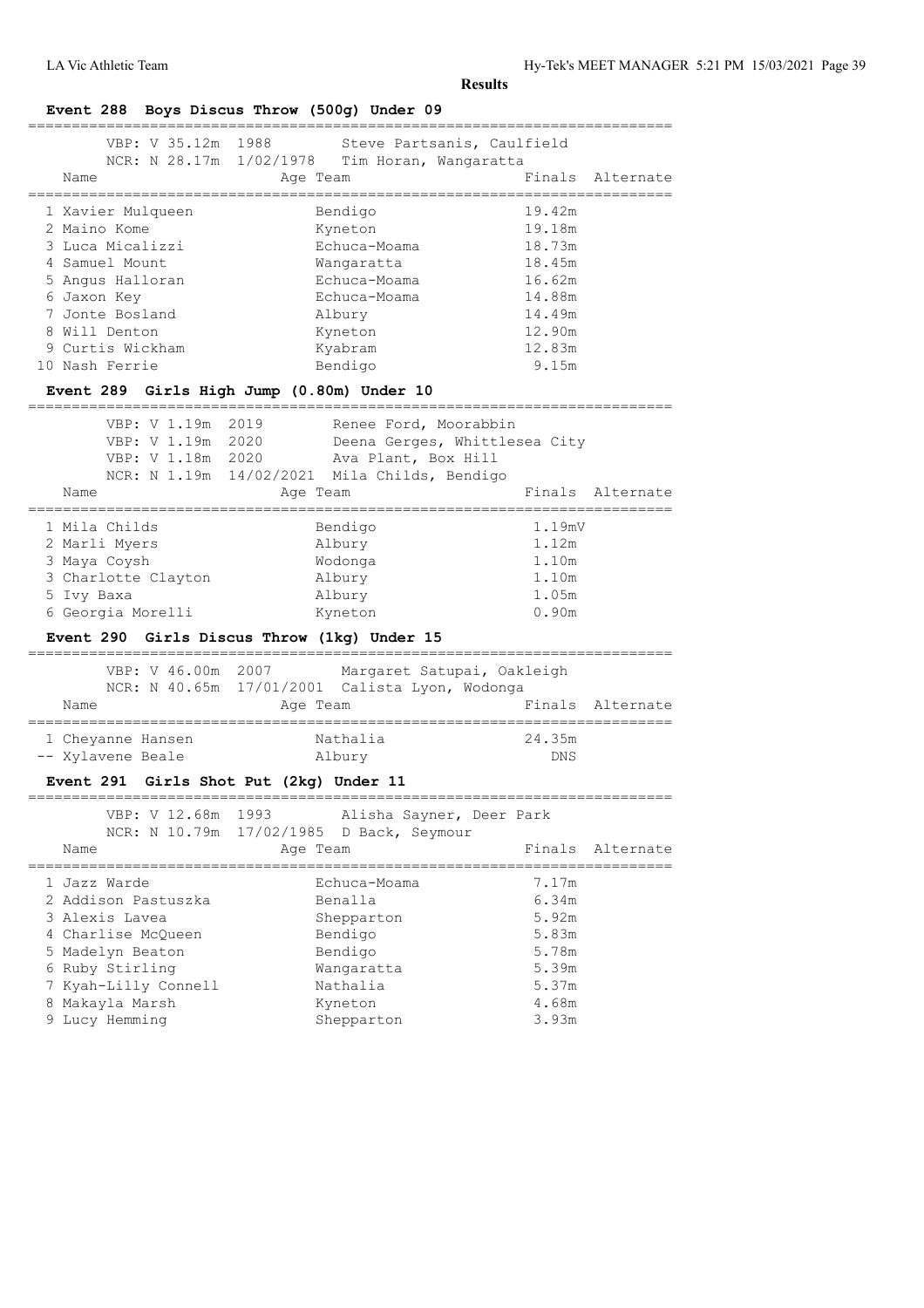LA Vic Athletic Team Hy-Tek's MEET MANAGER 5:21 PM 15/03/2021 Page 40

| VBP: V 5.68m                                                                                         | 2010<br>Sarah Ferrier, Box Hill                             |                                   |                  |
|------------------------------------------------------------------------------------------------------|-------------------------------------------------------------|-----------------------------------|------------------|
|                                                                                                      | NCR: N 5.38m 15/02/2009 Sophie Taylor, Bendigo              |                                   |                  |
| Name                                                                                                 | Age Team                                                    |                                   | Finals Alternate |
| 1 Olivia Strauss                                                                                     | Wodonga                                                     | 4.68m                             |                  |
| 2 Danielle Nadj                                                                                      | Murrindindi                                                 | 4.36m                             |                  |
| 3 Taya McPhan                                                                                        | Wangaratta                                                  | 4.13m                             |                  |
| Event 293 Girls Triple Jump Under 16                                                                 |                                                             |                                   |                  |
|                                                                                                      | VBP: V 10.70m 2020 Lauren Hassing, Knox                     |                                   |                  |
|                                                                                                      | NCR: N 10.06m 16/02/2020 Milly Haines, Rochester            |                                   |                  |
| Name                                                                                                 | Age Team                                                    |                                   | Finals Alternate |
| 1 Paige Duffy                                                                                        | Yarrawonga-Mulwala                                          | 9.69m                             |                  |
| 2 Audrey Adams                                                                                       | Lavington-Jindera                                           | 9.33m                             |                  |
| 3 Lana Hughes                                                                                        | Kyneton                                                     | 7.99m                             |                  |
| -- Maddy Anderson                                                                                    | Lavington-Jindera                                           | DNS                               |                  |
| Event 294 Boys Long Jump Under 09-10 MC                                                              |                                                             | --------------------------------- |                  |
|                                                                                                      | NCR: N 2.16m 15/02/2020 Hamish Sommerfeld T/F20, Albury     |                                   |                  |
| Name                                                                                                 | Age Team                                                    | Finals Alternate                  |                  |
| 1 Dylan Marron                                                                                       | Bendigo                                                     | 1.71m                             |                  |
| Event 295 Boys Long Jump Under 13-16 MC                                                              |                                                             |                                   |                  |
|                                                                                                      | NCR: N 2.40m 14/02/2021 Hamish Sommerfeld, Albury           |                                   |                  |
| Name                                                                                                 | Age Team                                                    |                                   | Finals Alternate |
|                                                                                                      |                                                             |                                   |                  |
|                                                                                                      |                                                             | 2.40mN                            |                  |
|                                                                                                      | Albury<br>Event 296 Girls Long Jump Under 13-16 MC          |                                   |                  |
|                                                                                                      |                                                             |                                   |                  |
| Name                                                                                                 | NCR: N 2.25m 14/02/2021 Tori English, Albury<br>Age Team    |                                   |                  |
|                                                                                                      | Albury                                                      | 2.25mN                            | Finals Alternate |
|                                                                                                      | Event 297 Boys Javelin Throw (600g) Under 14                |                                   |                  |
| VBP: V 57.02m 2015                                                                                   |                                                             |                                   |                  |
|                                                                                                      | Bradley Butler, Frankston                                   |                                   |                  |
| Name                                                                                                 | NCR: N 48.94m 15/02/2004 Callum Healey, Bendigo<br>Age Team |                                   | Finals Alternate |
|                                                                                                      |                                                             | 24.45m                            |                  |
|                                                                                                      | Wodonga<br>Event 298 Boys Javelin Throw (600g) Under 13     |                                   |                  |
|                                                                                                      |                                                             |                                   |                  |
| VBP: V 52.66m                                                                                        | 2014<br>Bradley Butler, Frankston                           |                                   |                  |
| Name                                                                                                 | NCR: N 37.02m 19/02/2005 Jack Young, Kyabram<br>Age Team    |                                   |                  |
|                                                                                                      | Echuca-Moama                                                | 22.38m                            |                  |
| 1 Hamish Sommerfeld<br>1 Tori English<br>1 Sloan Mulholland<br>1 Elijah Swiggs<br>2 Anakin Pastuszka | Benalla                                                     | 19.74m                            | Finals Alternate |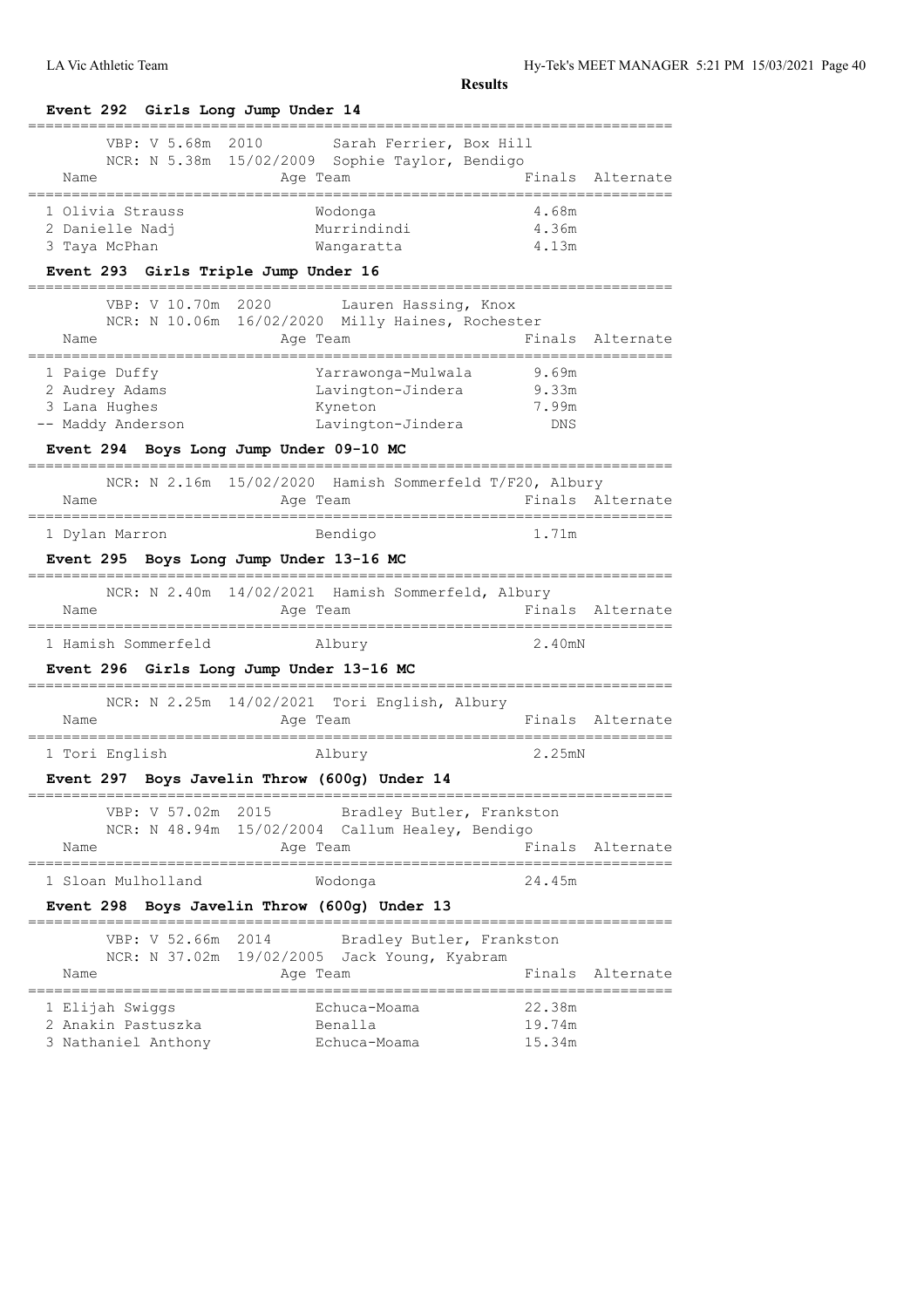|                                              | <b>Results</b>                                     |        |                  |
|----------------------------------------------|----------------------------------------------------|--------|------------------|
| Event 298 Boys Javelin Throw (600g) Under 13 |                                                    |        |                  |
| 4 Kuppah Kome                                | Kyneton                                            | 12.68m |                  |
| -- Alec Franzke                              | Albury                                             | DNS    |                  |
| Event 299 Boys Triple Jump Under 16          |                                                    |        |                  |
| VBP: V 13.69m 2019                           | Blake Shaw, Frankston                              |        |                  |
|                                              | NCR: N 13.12m 16/02/2020 Lachlan Carty, Wangaratta |        |                  |
| Name<br>____________________                 | Age Team                                           |        | Finals Alternate |
| 1 Lucas Kell                                 | Kyabram                                            | 10.18m |                  |
| Event 300 Boys Triple Jump Under 15          |                                                    |        |                  |
| VBP: V 13.85m 2014                           | Michael Cann, Frankston                            |        |                  |
|                                              | NCR: N 12.60m 21/02/2015 Aidan Smith, Shepparton   |        |                  |
| Name                                         | Age Team                                           |        | Finals Alternate |
| 1 Dominic Korzeniowski                       | Albury                                             | 9.79m  |                  |
| Event 301 Girls High Jump (1.05m) Under 12   |                                                    |        |                  |
|                                              | VBP: V 1.60m 2016 Mia Higgins, Geelong             |        |                  |
|                                              | NCR: N 1.53m 17/02/2019 Scarlet Galvin, Albury     |        |                  |
| Name<br>---------------------<br>=========== | Age Team<br>=======================                | Finals | Alternate        |
| 1 Kate Wilson                                | Bendigo                                            | 1.37m  |                  |
| 2 Melia Hayes                                | Kyneton                                            | 1.25m  |                  |
| 3 Sian Davis                                 | Wodonga                                            | 1.20m  |                  |
| 4 Elliana Gray                               | Shepparton                                         | J1.20m |                  |
| 5 Taylah Hutchins                            | Nathalia                                           | 1.15m  |                  |
| -- Ella Reyne                                | Echuca-Moama                                       | ΝH     |                  |
| Event 302 Girls Discus Throw (750q) Under 13 |                                                    |        |                  |
| VBP: V 44.57m<br>2020                        | Alyssa Benbow, Melton City                         |        |                  |
|                                              | NCR: N 35.11m 16/02/2019 Xyalavene Beale, Albury   |        | Finals Alternate |
| Name                                         | Age Team                                           |        |                  |
| 1 Alice Ludlow                               | Shepparton                                         | 28.92m |                  |
| 2 Philippa Besford                           | Albury                                             | 26.78m |                  |
| 3 Hailey Stubbs                              | Kyneton                                            | 17.88m |                  |
| 4 Adelaide Bollard                           | Bendigo                                            | 17.02m |                  |
| 5 Xanthia Beale                              | Lavington-Jindera                                  | 16.17m |                  |
| 6 Lacey Smith                                | Echuca-Moama                                       | 15.38m |                  |
| 7 Makayla Waters                             | Shepparton                                         | 13.96m |                  |
| Event 303 Boys Long Jump Under 09            | ;========================                          |        |                  |
| VBP: V 4.55m 1988                            | R. Wyer, Heidelberg                                |        |                  |
|                                              | NCR: N 4.00m 16/02/2008 Angus McKenzie, Kyabram    |        |                  |
| Name<br>=====================                | Age Team                                           |        | Finals Alternate |
| 1 Declan Baker                               | Murrindindi                                        | 3.48m  |                  |
| 2 Maino Kome                                 | Kyneton                                            | 3.23m  |                  |
| 3 Thomas Reynolds                            | Echuca-Moama                                       | 3.05m  |                  |
| 4 Lincon Andrea                              | Bendigo                                            | 3.03m  |                  |
| 5 Tate McQueen                               | Bendigo                                            | 2.32m  |                  |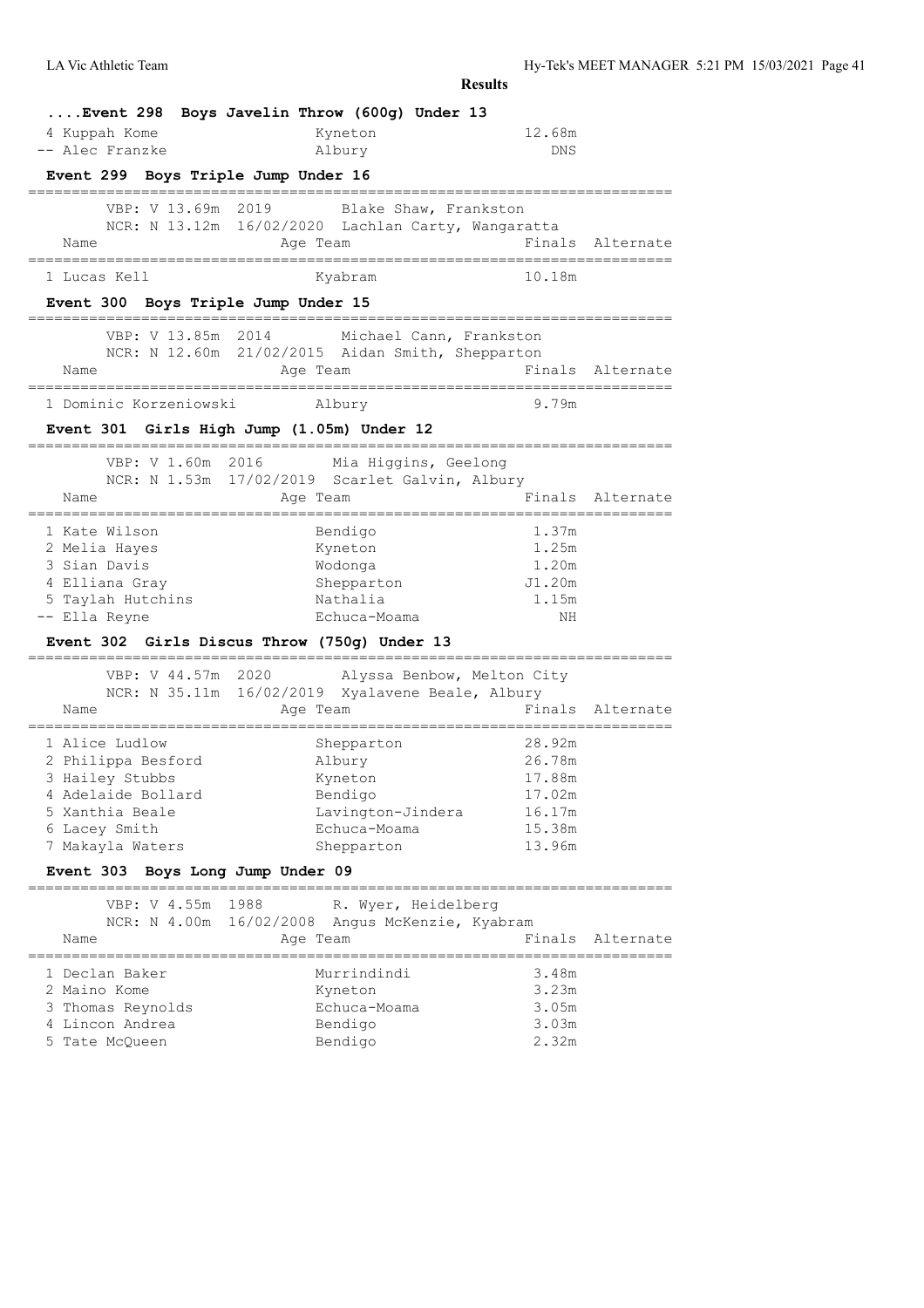| Event 304 Boys Javelin Throw (400g) Under 11                                |                                                                                         |                               |                   |
|-----------------------------------------------------------------------------|-----------------------------------------------------------------------------------------|-------------------------------|-------------------|
| VBP: V 36.04m 2003<br>Name                                                  | Mark Griffin, Warraqul<br>NCR: N 35.81m 15/02/2004 Jack Palfreyman, Bendigo<br>Age Team |                               | Finals Alternate  |
| 1 Jimmy Halloran                                                            | Echuca-Moama                                                                            | 18.28m                        |                   |
| Event 305 Boys Javelin Throw (400g) Under 12                                |                                                                                         |                               |                   |
|                                                                             |                                                                                         |                               |                   |
| VBP: V 49.68m 2010                                                          | Andrew Bialecki, Ringwood<br>NCR: N 35.88m 19/02/2005 Jack Palfreyman, Bendigo          |                               |                   |
| Name                                                                        | Age Team                                                                                |                               | Finals Alternate  |
|                                                                             |                                                                                         |                               |                   |
| 1 Kai Norton                                                                | Bendigo                                                                                 | 25.56m                        |                   |
| 2 Jasper Seymour                                                            | Bendigo                                                                                 | 20.80m                        |                   |
| 3 Ethan Anthony                                                             | Echuca-Moama                                                                            | 16.94m                        |                   |
| -- Duncan Staples                                                           | Bendigo                                                                                 | DNS                           |                   |
| Event 306 Girls Shot Put (3kg) Under 14                                     |                                                                                         |                               |                   |
|                                                                             | VBP: V 15.63m 2006 Margaret Satupai, Oakleigh                                           |                               |                   |
|                                                                             | NCR: N 13.08m 21/02/2016 Leia Varley, Shepparton                                        |                               |                   |
| Name<br>==================                                                  | Age Team<br>,,,,,,,,,,,,,,,,,,,,,,,,,,,,,,,,,,,<br>===============                      |                               | Finals Alternate  |
| 1 Amber Fox                                                                 | Bendigo                                                                                 | 9.59m                         |                   |
| 2 Emma Walley                                                               | Wodonga                                                                                 | 8.95m                         |                   |
|                                                                             |                                                                                         |                               |                   |
|                                                                             | Benalla                                                                                 | 7.70m                         |                   |
|                                                                             | Shepparton                                                                              | 7.50m                         |                   |
| 4 Khyara Austen<br>Event 307 Girls Triple Jump Under 15                     |                                                                                         |                               |                   |
| 3 Molly Close<br>====================================<br>VBP: V 12.70m 2020 | Tiana Boras, Geelong                                                                    | _____________________________ |                   |
|                                                                             | NCR: N 11.40m 15/02/1998 Stephanie Lockhart, Wodonga                                    |                               |                   |
| Name                                                                        | Age Team                                                                                | Finals                        |                   |
|                                                                             | Rochester                                                                               | 10.47m                        |                   |
| 1 Lily Marsh<br>2 Rosy Marsh                                                | Rochester                                                                               | 10.20m                        |                   |
|                                                                             | Albury                                                                                  | 9.26m                         |                   |
|                                                                             | Wangaratta                                                                              | DNS                           |                   |
| 3 Isabelle Smillie<br>Event 308 Girls Long Jump Under 11                    |                                                                                         |                               | Alternate         |
| -- Ashleigh Carty<br>VBP: V 4.84m<br>2018                                   | Elli Symonds, Seaford                                                                   |                               |                   |
| NCR: N 4.34m                                                                | 17/02/2018<br>Bella Pasquali, Wangaratta                                                |                               |                   |
| Name                                                                        | Age Team                                                                                | Finals                        | Alternate         |
| 1 Josie Offord                                                              |                                                                                         | 3.98m                         |                   |
| 2 Sophie Jardine                                                            | Lavington-Jindera<br>Echuca-Moama                                                       | 3.55m                         | ================= |
| 3 Cassandra Mayne                                                           | Shepparton                                                                              | 3.52m                         |                   |
| 4 Lily Taylor                                                               | Kyabram                                                                                 | 3.47m                         |                   |
| 5 Mia Kilpatrick                                                            | Kyabram                                                                                 | 3.39m                         |                   |
| 6 Chelsea Swiggs                                                            | Echuca-Moama                                                                            | 3.22m                         |                   |
| 7 Brianna Robison                                                           | Wanqaratta                                                                              | 2.48m                         |                   |
| 8 Kyah-Lilly Connell<br>-- Kaytlyn McSweeney                                | Nathalia<br>Seymour                                                                     | 2.32m<br>DQ.                  |                   |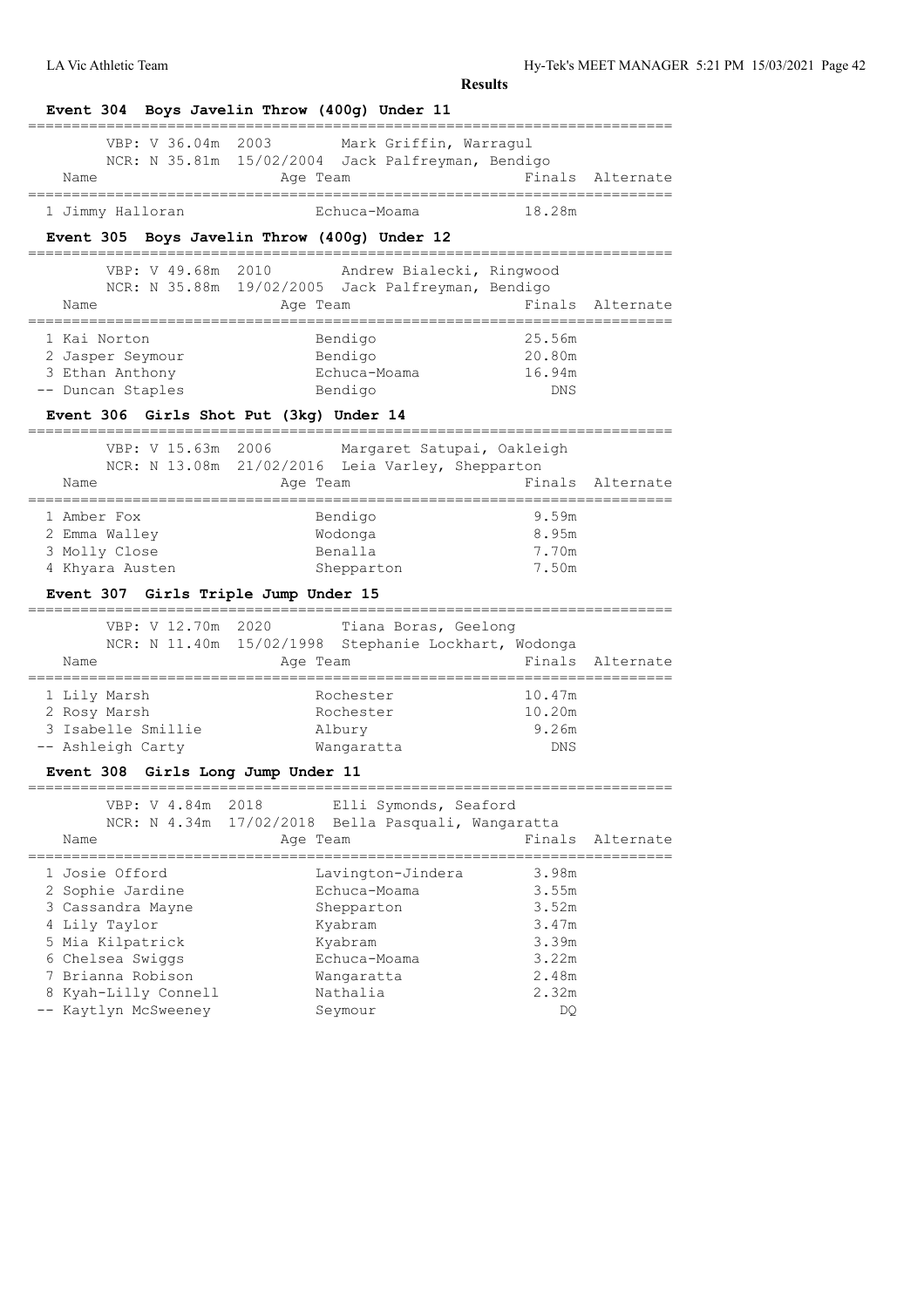| Event 309 Girls Discus Throw (1kg) Under 16                                                                                                                                                                                                                                                                  |                                    |      |                                                                                                |                              |                  |
|--------------------------------------------------------------------------------------------------------------------------------------------------------------------------------------------------------------------------------------------------------------------------------------------------------------|------------------------------------|------|------------------------------------------------------------------------------------------------|------------------------------|------------------|
|                                                                                                                                                                                                                                                                                                              | VBP: V 40.31m                      | 2019 | Emily Ryan, Mentone                                                                            |                              |                  |
|                                                                                                                                                                                                                                                                                                              |                                    |      | NCR: N 32.62m 17/02/2019 Hannah Cooper, Albury                                                 |                              |                  |
| Name<br>===================                                                                                                                                                                                                                                                                                  |                                    |      | Age Team                                                                                       | ---------------------------- | Finals Alternate |
| 1 Illiana Mulholland                                                                                                                                                                                                                                                                                         |                                    |      | Wodonga                                                                                        | 22.08m                       |                  |
| -- Maddy Anderson                                                                                                                                                                                                                                                                                            |                                    |      | Lavington-Jindera                                                                              | DNS                          |                  |
| -- Jorja Hill                                                                                                                                                                                                                                                                                                |                                    |      | Bendigo                                                                                        | DNS                          |                  |
| Event 310 Boys Shot Put (3kg) Under 13                                                                                                                                                                                                                                                                       |                                    |      |                                                                                                |                              |                  |
|                                                                                                                                                                                                                                                                                                              | VBP: V 16.79m                      | 2007 | Dylan Calleja, Caulfield                                                                       |                              |                  |
|                                                                                                                                                                                                                                                                                                              |                                    |      | NCR: N 14.09m 17/02/2019 Logan Sandland, Albury                                                |                              |                  |
| Name                                                                                                                                                                                                                                                                                                         |                                    |      | Age Team                                                                                       |                              | Finals Alternate |
|                                                                                                                                                                                                                                                                                                              |                                    |      |                                                                                                |                              |                  |
| 1 Charlie Haring                                                                                                                                                                                                                                                                                             |                                    |      | Wangaratta                                                                                     | 12.91m                       |                  |
| 2 Elijah Swiggs                                                                                                                                                                                                                                                                                              |                                    |      | Echuca-Moama                                                                                   | 9.59m                        |                  |
| 3 Anakin Pastuszka                                                                                                                                                                                                                                                                                           |                                    |      | Benalla                                                                                        | 9.26m                        |                  |
| 4 Kuppah Kome                                                                                                                                                                                                                                                                                                |                                    |      | Kyneton                                                                                        | 8.25m                        |                  |
|                                                                                                                                                                                                                                                                                                              |                                    |      | Event 311 Boys Shot Put (2kg) Under 11                                                         |                              |                  |
|                                                                                                                                                                                                                                                                                                              | ============<br>VBP: V 13.43m 2009 |      | Andrew Bialecki, Ringwood                                                                      |                              |                  |
|                                                                                                                                                                                                                                                                                                              |                                    |      | NCR: N 11.58m 21/02/2015 Pratik Lama, Shepparton                                               |                              |                  |
| Name                                                                                                                                                                                                                                                                                                         |                                    |      | Age Team                                                                                       |                              | Finals Alternate |
|                                                                                                                                                                                                                                                                                                              |                                    |      |                                                                                                |                              |                  |
|                                                                                                                                                                                                                                                                                                              |                                    |      |                                                                                                |                              |                  |
| 1 Tom Haszard                                                                                                                                                                                                                                                                                                | VBP: V 1.30m 2019                  |      | Albury<br>Event 312 Boys High Jump (0.90m) Under 10<br>Luca Guiney, Collingwood                | 7.25m                        |                  |
| Name                                                                                                                                                                                                                                                                                                         | VBP: V 1.30m 2020                  |      | Cooper Nunn, Craigieburn<br>NCR: N 1.30m 14/02/2021 Marlon Micalizzi, Echuca-Moama<br>Age Team |                              | Finals Alternate |
|                                                                                                                                                                                                                                                                                                              |                                    |      |                                                                                                |                              |                  |
|                                                                                                                                                                                                                                                                                                              |                                    |      | Echuca-Moama                                                                                   | 1.30mV                       |                  |
|                                                                                                                                                                                                                                                                                                              |                                    |      | Wangaratta                                                                                     | 1.16m                        |                  |
|                                                                                                                                                                                                                                                                                                              |                                    |      | Bendigo                                                                                        | J1.16m                       |                  |
|                                                                                                                                                                                                                                                                                                              |                                    |      | Wodonga                                                                                        | 1.12m                        |                  |
|                                                                                                                                                                                                                                                                                                              |                                    |      | Shepparton                                                                                     | 1.05m                        |                  |
|                                                                                                                                                                                                                                                                                                              |                                    |      | Shepparton                                                                                     | 1.00m                        |                  |
|                                                                                                                                                                                                                                                                                                              |                                    |      | Shepparton                                                                                     | J1.00m                       |                  |
|                                                                                                                                                                                                                                                                                                              | ================                   |      |                                                                                                |                              |                  |
| 7 Harry Campbell                                                                                                                                                                                                                                                                                             | VBP: V 11.60m                      | 1989 | Paul Delos Santos, Seaford                                                                     |                              |                  |
|                                                                                                                                                                                                                                                                                                              |                                    |      | NCR: N 10.69m 20/02/2016 Hunter Staples, Bendigo                                               |                              |                  |
| Name                                                                                                                                                                                                                                                                                                         |                                    |      | Age Team                                                                                       | Finals                       |                  |
|                                                                                                                                                                                                                                                                                                              |                                    |      | Albury                                                                                         | 9.69m                        |                  |
|                                                                                                                                                                                                                                                                                                              |                                    |      |                                                                                                | 9.20m                        |                  |
|                                                                                                                                                                                                                                                                                                              |                                    |      | Bendigo                                                                                        | 8.74m                        |                  |
|                                                                                                                                                                                                                                                                                                              |                                    |      | Bendigo                                                                                        | 8.65m                        |                  |
|                                                                                                                                                                                                                                                                                                              |                                    |      | Albury<br>Echuca-Moama                                                                         | 8.34m                        |                  |
|                                                                                                                                                                                                                                                                                                              |                                    |      |                                                                                                |                              |                  |
| 1 Marlon Micalizzi<br>2 Leo Woodburne<br>3 Nate Ralton<br>4 Jalen Davis<br>5 Finnian McLeod<br>6 Tate Thorn<br>Event 313 Boys Triple Jump Under 12<br>============<br>1 Jack Abbruzzese<br>2 Jordan Mathews<br>3 Kai Norton<br>4 Noah Boyd<br>5 Ollie Tomkins<br>6 Fletcher Christensen<br>-- Harrison Carty |                                    |      | Seymour<br>Wangaratta                                                                          | 5.83m<br><b>DNS</b>          | Alternate        |